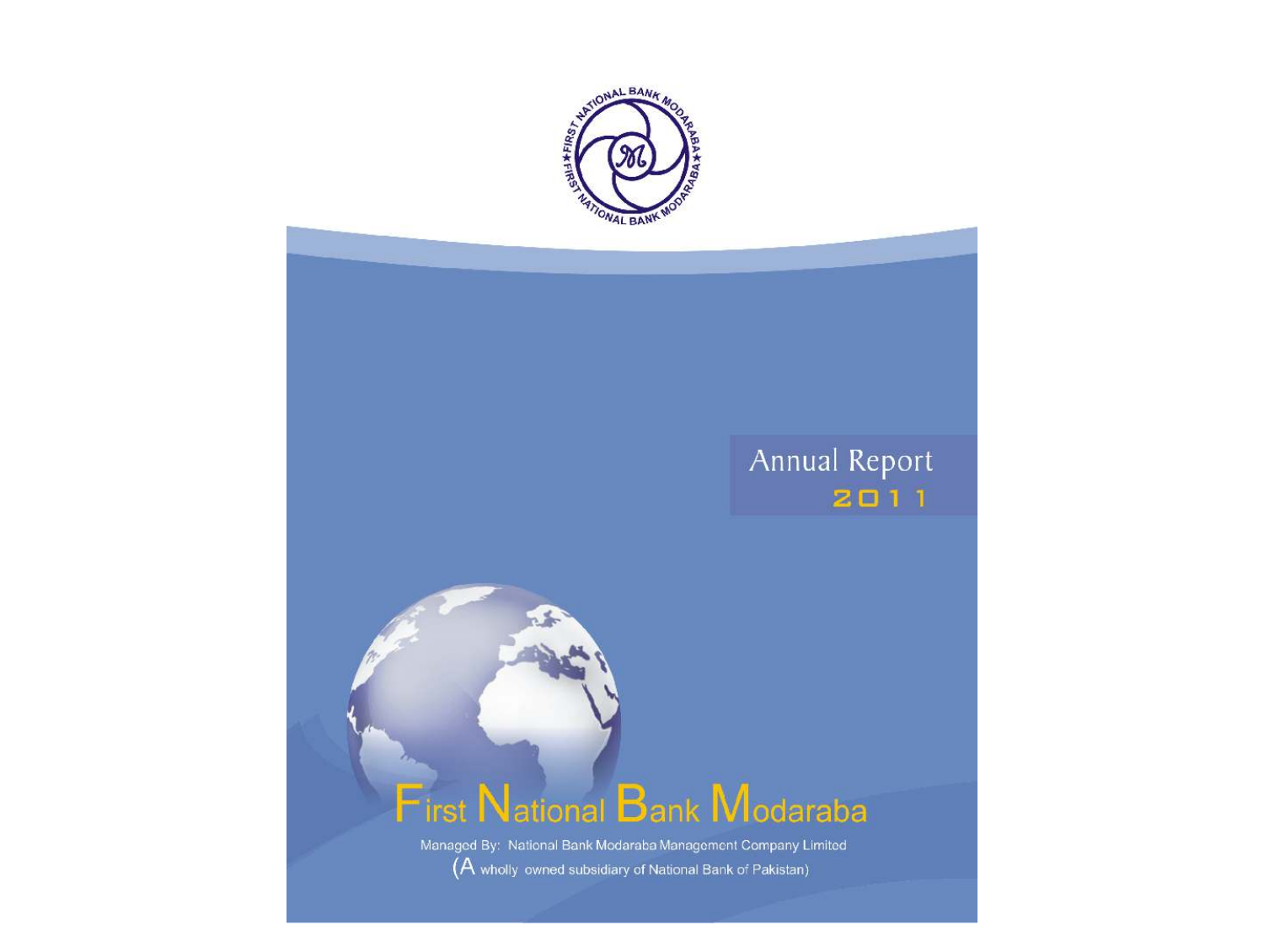# **C O N T E N T S**

| Corporate Information                                                                             | 2  |
|---------------------------------------------------------------------------------------------------|----|
| Vision and Mission Statement                                                                      | 3  |
| Notice of Annual Review Meeting & Book Closure                                                    | 4  |
| Directors' Report                                                                                 | 5  |
| Statement of Compliance with Best Practices of Corporate Governance                               | 8  |
| Auditors' Review Report on Statement of Compliance with Best Practices of<br>Corporate Governance | 10 |
| Auditors' Report                                                                                  | 11 |
| <b>Balance Sheet</b>                                                                              | 12 |
| Profit and Loss Account                                                                           | 13 |
| Statement of Comprehensive income                                                                 | 14 |
| Cash Flow Statement                                                                               | 15 |
| Statement of Changes in Equity                                                                    | 16 |
| Notes to the Accounts                                                                             | 17 |
| Pattern of Certificate Holding                                                                    | 45 |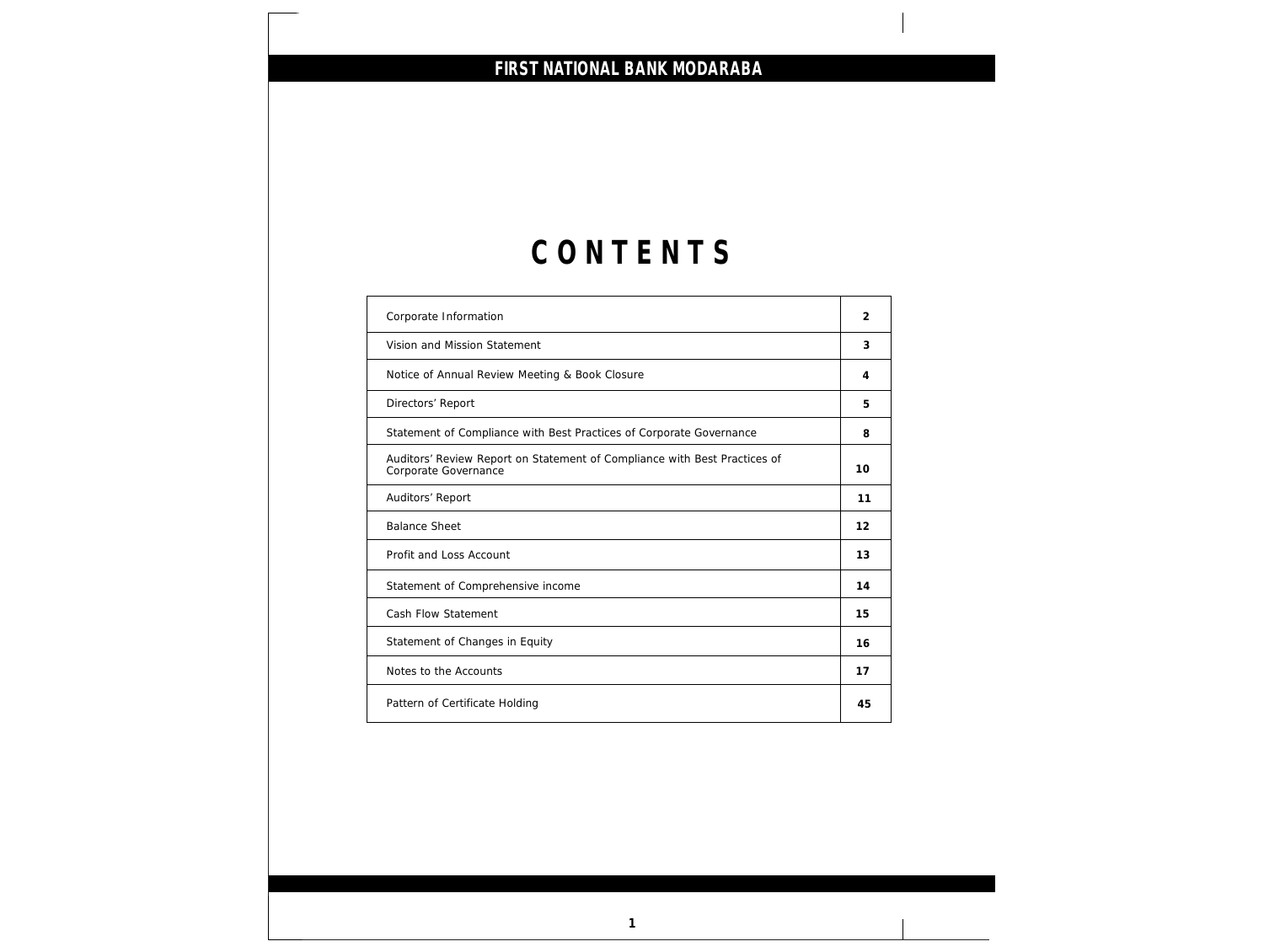## **CORPORATE INFORMATION**

|                                                      | Mr. Shahid Anwar Khan<br>Mr. Wajahat A. Baqai<br>Mr. Khawaja Waheed Raza<br>Syed Mustafa Kamal<br>Mr. Jamal Nasim<br>Mr. Javaid Sadiq                                                                                                                                  | Chairman<br><b>Director</b><br>Director<br>Director<br>Director<br><b>Chief Executive Officer</b> |
|------------------------------------------------------|------------------------------------------------------------------------------------------------------------------------------------------------------------------------------------------------------------------------------------------------------------------------|---------------------------------------------------------------------------------------------------|
| Chief Financial Officer/<br><b>Company Secretary</b> | Mr. Abbas Azam                                                                                                                                                                                                                                                         |                                                                                                   |
| <b>Audit Committee</b>                               | Mr. Wajahat A. Baqai<br>Mr. Khawaja Waheed Raza<br>Mr Jamal Nasim                                                                                                                                                                                                      | Chairman<br>Member<br>Member                                                                      |
| Auditors                                             | Horwath Hussain Chaudhury & Co.<br>(A member firm of Crowe Horwath International)                                                                                                                                                                                      |                                                                                                   |
| <b>Bankers</b>                                       | National Bank of Pakistan<br><b>Standard Chartered Bank</b><br><b>Bank Alfalah Limited</b><br>Al Baraka Islamic Bank<br><b>Habib Bank Limited</b><br><b>Allied Bank Limited</b><br><b>MCB Bank Limited</b><br>First Women Bank Limited<br>Bank Islami Pakistan Limited |                                                                                                   |
| Legal Advisor                                        | Cornelius Lane & Mufti<br>Advocates and Solicitors<br>Nawa-i-Waqt House<br>4 - Shahrah-e-Fatima Jinnah, Lahore<br>Tel.: 36360824, Fax: 36303301                                                                                                                        |                                                                                                   |
| Shares Registrar                                     | Hameed Majeed Associates (Pvt.) Limited<br>H. M. House, 7 - Bank Square, Lahore<br>Tel: 37235081-2, Fax: 37358817                                                                                                                                                      |                                                                                                   |
| <b>Registered Office</b>                             | 5 <sup>th</sup> Floor, NBP RHQs Building,<br>26 - McLagon Road, Lahore<br>Tel: 042-99211200, Fax: 042-99213247<br>URL: http://www.nbmodaraba.com                                                                                                                       |                                                                                                   |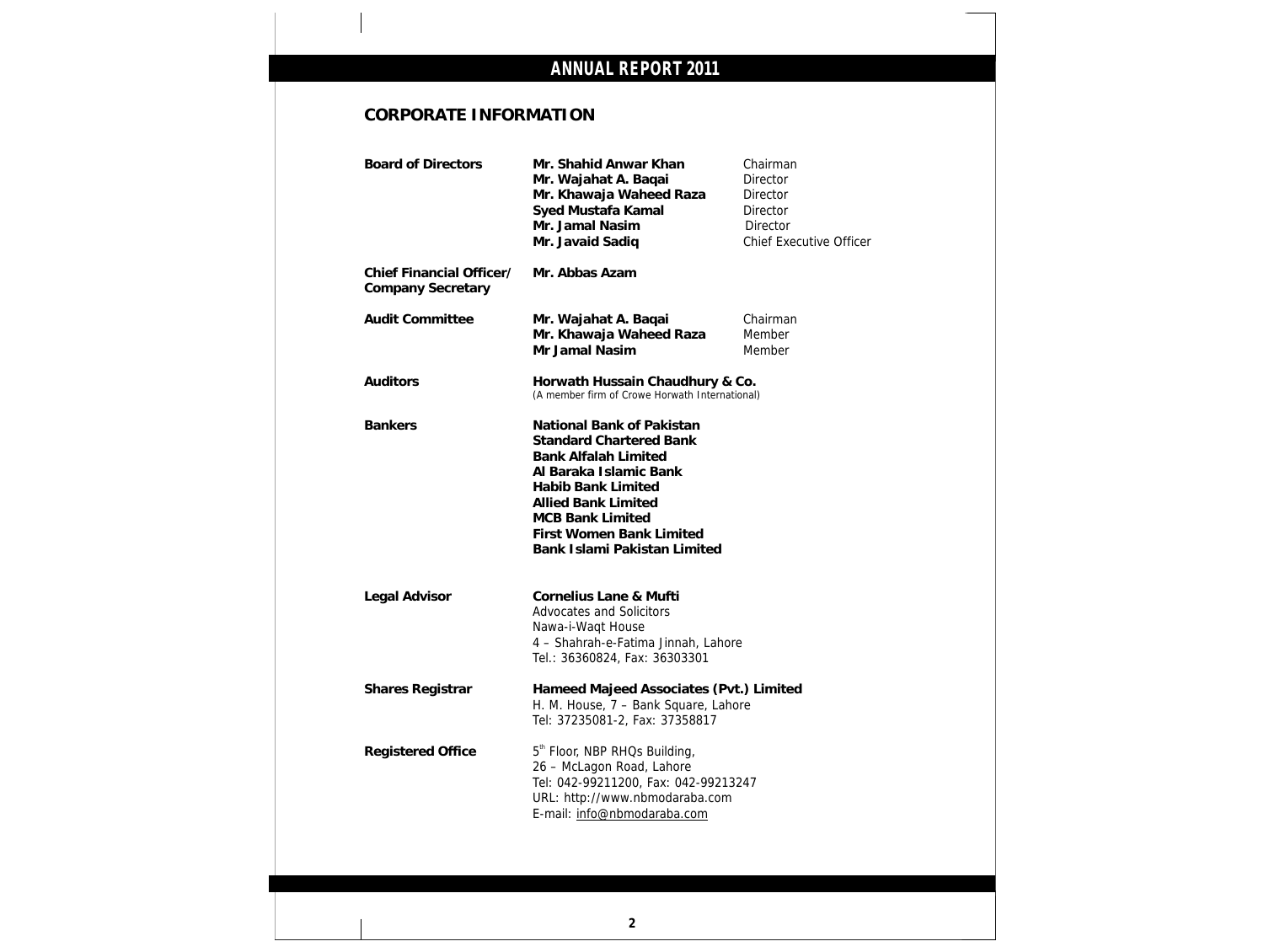## **FIRST NATIONAL BANK MODARABA VISION** PRESERVE TO REPLACE RIBA DRIVEN INSTRUMENTS WITH ISLAMIC MODES OF FINANCING IN A MANNER TO ACHIEVE OPTIMUM CUSTOMER SATISFACTION BY DEVELOPING SUSTAINABLE AND DEPENDABLE RELATIONSHIPS TO BE AN INSTITUTION OF EXCELLENCE, WHICH WILL CREATE AND MAINTAIN AN ENVIRONMENT OF STATE-OF-ART MANAGEMENT SYSTEM AND A HIGH STANDARD OF INTEGRITY, EFFICIENCY PROFESSIONALISM AND INNOVATION ATTAIN THE STATUS OF MOST PROFESSIONALLY AND PROFITABLY RUN MODARABA AMONG ITS COMPETITORS IT SHALL PLACE A SPECIAL EMPHASIS ON HUMAN RESOURCES DEVELOPMENT, DIGNITY, SECURITY, WELFARE OF PEOPLE WHO OPERATE AND WORK FOR THE MODARABA **MISSION** THE FUNDAMENTAL MISSION IS TO SEEK THE PLEASURE OF ALLAH THROUGH MAKING HUMBLE CONTRIBUTION IN THE TRANSFORMATION OF OUR MERCANTILE AND FINANCIAL SYSTEM AND BUSINESS DEALINGS IN ACCORDANCE WITH THE PRINCIPLES ENSHRINED IN THE SHARIA COMMITMENTS TO PROVIDE RIBA FREE INVESTMENT AND FINANCING OPPORTUNITIES TO THE INVESTORS, THE BUSINESS COMMUNITY AND INDUSTRY IN ALL BUSINESS DEALINGS OF MODARABA, THE RIGHTS OF ALLAH, THE RIGHTS OF ALL CERTIFICATE HOLDERS AND ALL OTHER RIGHTS SHALL BE SINCERELY SAFEGUARDED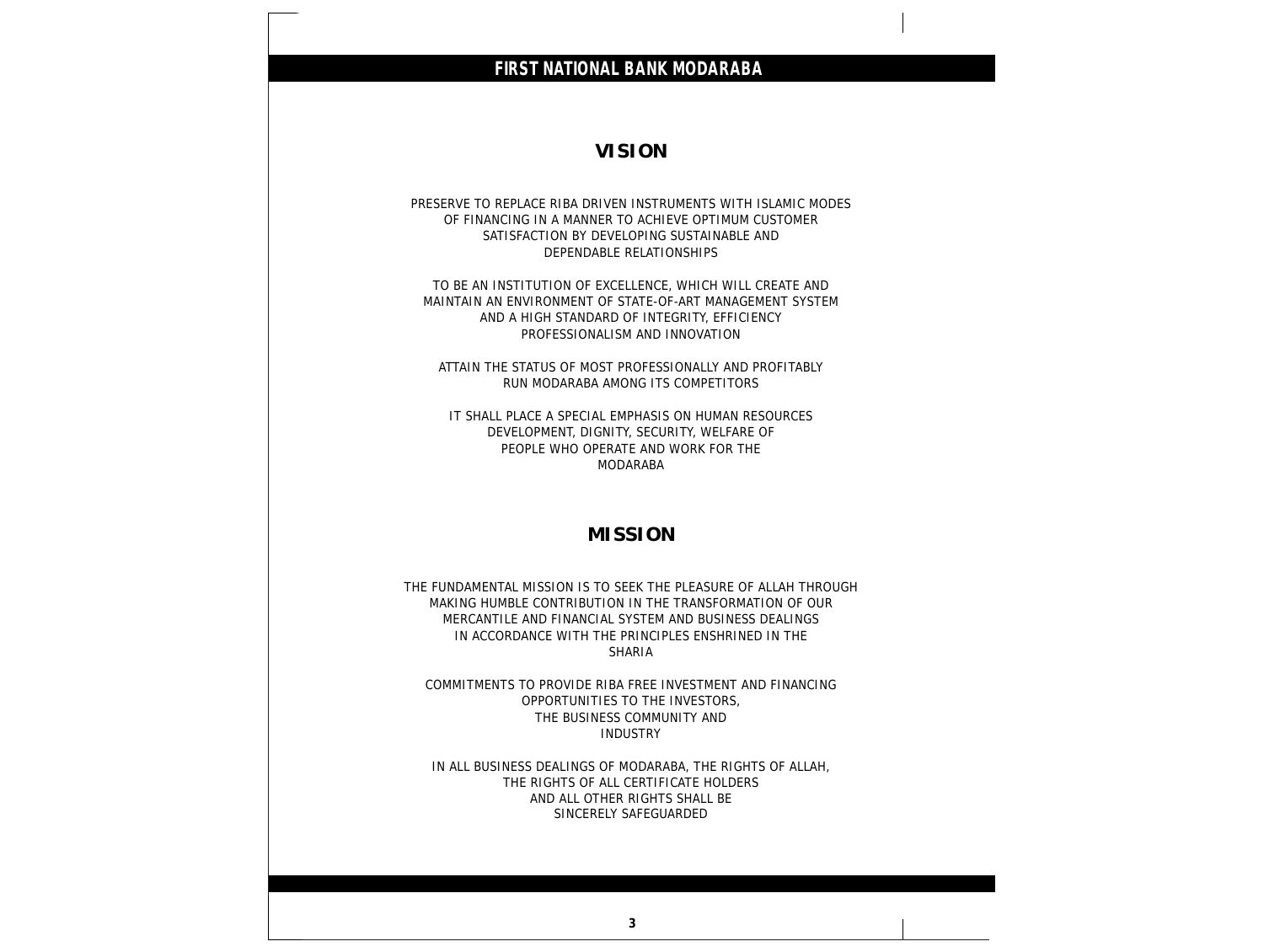### **NOTICE OF 8TH ANNUAL REVIEW MEETING & BOOK CLOSURE**

Notice is hereby given that the 8<sup>th</sup> Annual Review Meeting of certificate holders of First National Bank Modaraba will be held on Monday, October 31, 2011 at 11:00 a.m. at 4<sup>th</sup> Floor, NBP RHQs Building, 26 – McLagon Road, Lahore to review the performance of the Modaraba for the year ended June 30, 2011.

The Board of Directors has declared final divided of 10% for the year ended June 30, 2011.

The Certificate Transfer Book will remain closed from October 24, 2011 to October 31, 2011 (both days inclusive) for the purpose of entitlement to dividend and eligibility to attend the Annual Review Meeting. All transfers received in order, up to the close of business on October 22, 2011 at our Registrar's Office, Hameed Majeed Associates (Pvt.) Limited, H.M House, 7 – Bank Square, Lahore will be considered in time.

The certificate holders whose names appear on the Register of Certificate Holders of First National Bank Modaraba at the close of business as on October 22, 2011 will be eligible to receive dividend and attend the Annual Review Meeting.

**By order of the Board**

**Abbas Azam** Company Secretary National Bank Modaraba Management Company Limited Managers of First National Bank Modaraba Lahore: September 28, 2011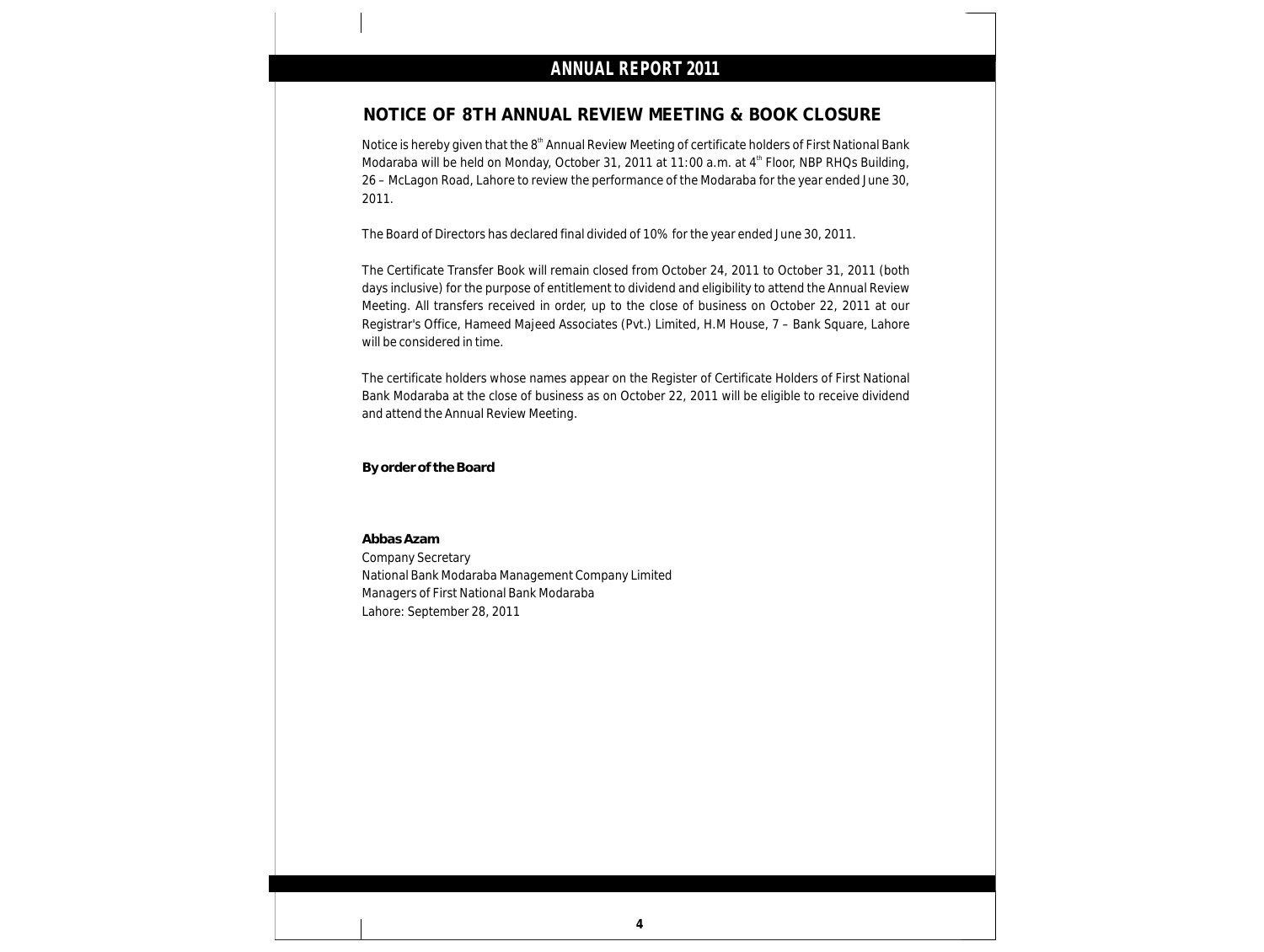### **DIRECTORS' REPORT**

Board of Directors of National Bank Modaraba Management Company Limited (NBMMCL), the management Company of First National Bank Modaraba (FNBM), is pleased to present the directors report on the 8th annual accounts of FNBM for the period ended June 30, 2011. These accounts have been audited by the statutory auditors of the Modaraba and are accompanied by their audit report.

### **1. Financial Results**:

|                                   |                             |                             |                             |                             | (Amounts in Rupees)         |                             |
|-----------------------------------|-----------------------------|-----------------------------|-----------------------------|-----------------------------|-----------------------------|-----------------------------|
|                                   | Year Ended<br>June 30, 2011 | Year Ended<br>June 30, 2010 | Year Ended<br>June 30, 2009 | Year Ended<br>June 30, 2008 | Year Ended<br>June 30, 2007 | Year Ended<br>June 30, 2006 |
| <b>Balance Sheet Size</b>         | 2,167,572,691               | 1,761,257,802               | 2,410,441,957               | 2,778,974,825               | 2,201,495,813               | 2,074,594,990               |
| <b>Total Equity</b>               | 337,139,427                 | 331.881.894                 | 288,483,487                 | 306,473,205                 | 313.090.449                 | 295,362,450                 |
| Total Operating &<br>Other Income | 473,557,528                 | 370,063,518                 | 352,479,348                 | 227,964,068                 | 222,132,561                 | 154,361,692                 |
| Operating &<br>Financial Exp.     | 439,557,963                 | 340,914,240                 | 340,507,125                 | 192,672,077                 | 176,003,033                 | 120,541,403                 |
| Profit for the<br>period          | 33,999,565                  | 29,149,278                  | 11,972,223                  | 35,291,991                  | 46,129,528                  | 33,820,289                  |
| Modaraba Co.'s<br>Management Fee  | 3,399,957                   | 2,914,927                   | 1,197,222                   | 3,529,199                   | 4,612,953                   | 3,382,029                   |
| Net profit after tax              | 30,599,608                  | 26,234,350                  | 10,775,001                  | 31,762,792                  | 41,516,575                  | 30,438,260                  |
| Earning per<br>certificate        | 1.22                        | 1.05                        | 0.43                        | 1.27                        | 1.66                        | 1.22                        |
| Return on Assets<br>(% )          | 1.42                        | 1.48                        | 0.45                        | 1.14                        | 1.89                        | 1.47                        |
| Return on Equity<br>(% )          | 9.02                        | 7.9                         | 3.74                        | 10.36                       | 13.26                       | 10.31                       |
| Dividend Paid (%)                 | 10                          | 10                          |                             | 10                          | 12                          | 10                          |
| Breakup value per<br>certificate  | 13.48                       | 13.27                       | 11.54                       | 12.26                       | 12.52                       | 11.81                       |

### **1. Sector Outlook:**

Financial year 2010-11 was marked by acute power shortage, high energy prices, and excessive inflation. This state of affairs hampered the manufacturing and trading activities in the Country. The law and order situation in frontier and other parts of the Country remained a source of extreme anxiety and uncertainty. During the year the economy got stalled by the most heinous floods in the history of our Country. Many lost their lives and millions rendered homeless. Massive efforts and resources were needed for the rehabilitation of the effected people.

Financial sector in Pakistan though has shown signs of stabilization during the year; however it is still deeply haunted by the prevailing uncertainty and slowdown of activity in the real sector. Modaraba sector being a small part of the financial sector of Pakistan was directly affected by the above. Modarabas are competing with Islamic banks and Islamic banking divisions of conventional banks for a share in the Islamic financial market. Since the share of Islamic financing is growing in the overall financial sector, there is a room for modarabas to grow; provided, however, that they improve their Islamic-image on one hand and do innovation in the products being offered.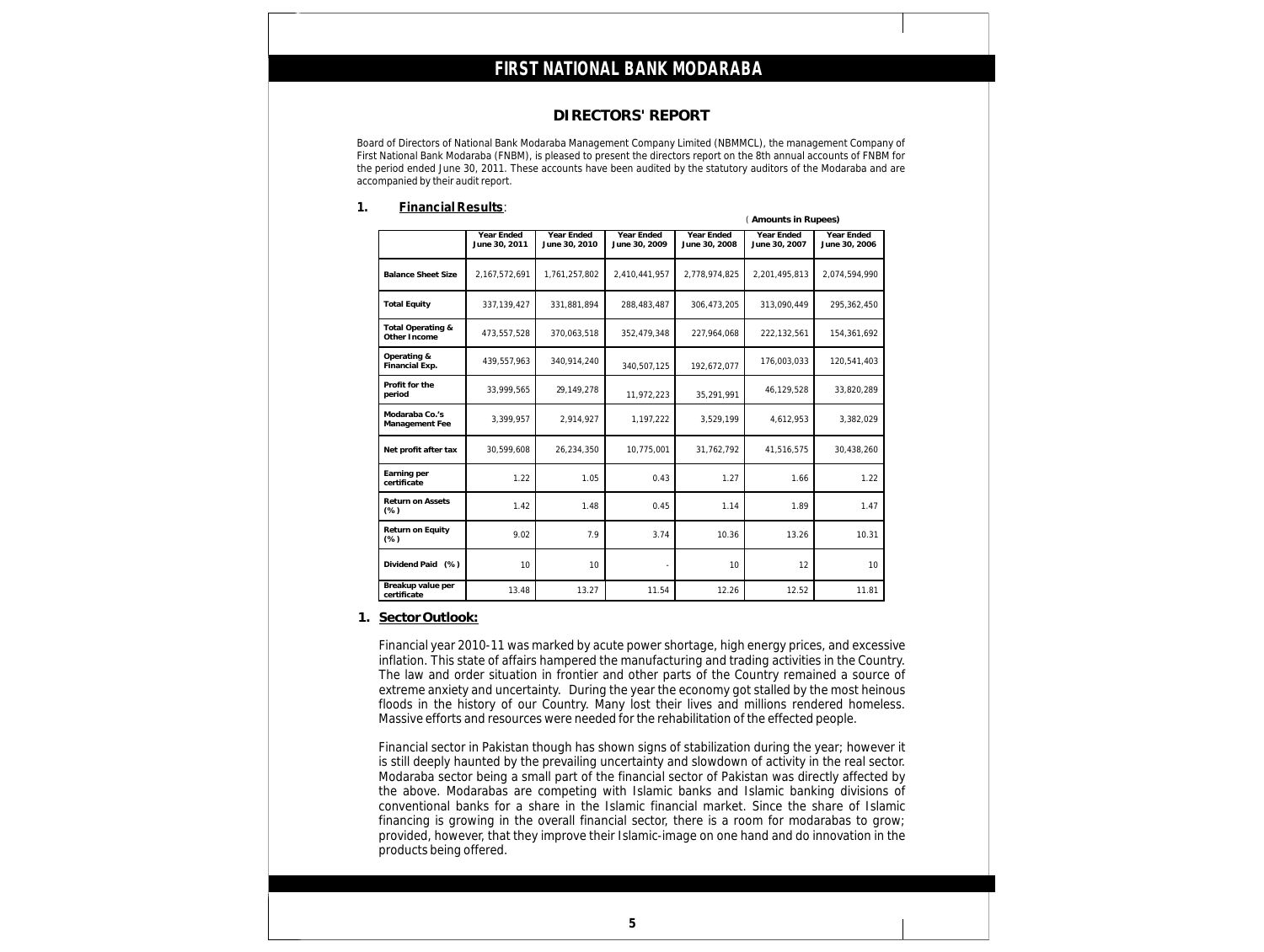### **Review of Operations**:

During the period under review the economy remained under pressure overall. Despite faced with adverse implications on account of above, FNBM adopted an active yet cautious marketing approach. Consequently, the size of balance sheet increased by 23% as compared to the last year. The major product of the Modaraba is Ijarah finance and by the end of current year, FNBM's made new ijarah investment to the tune of Rs.652 Millions. FNBM's Morabaha investments also increased by 17 % from Rs. 717 million as on June 30, 2010 to Rs.837 million at the end of current year. The total income of the Modaraba increased by 28% from Rs.370 Million in the last year to Rs.473 Million in the current year. Net profit increased by 16 % from Rs.26.23 Million to Rs. 30.60 Millions. Increase in net profit of the Modaraba is mainly because of increase in business, slight increase in spreads, and improved operational efficiency.

The Modaraba has managed to mobilize funds from various financial institutions at competitive rates. In addition, the Modaraba has been successful in raising substantial amount of funds through issuance of Certificates of Musharika (COMs).

We believe in steady and sustainable growth backed by the policy of low risk. This policy has resulted into modest but sustainable profitability coupled with sound and healthy asset portfolio comprising of clients of good credit rating and lower level of risk. The asset portfolio is fairly diversified both in terms of sector, asset type and geographical dispersion.

**1. Profit Distribution:**

Board in its meeting held on September 28, 2011 has declared Re. 1 per certificate (10%) as final dividends for the year ended June 30, 2011 to its certificate holders.

**2. Entity Rating:**

JCR-VIS Credit Rating Company in their report issued in July 2011 has reaffirmed long term entity rating at A+ (A plus) and short term entity rating to A-1 (A one) with a "Stable" outlook.

**3. Future Outlook:**

Financial sector in Pakistan has been badly hit due to increase in delayed recoveries, lack of further opportunities for profitable investments in the real sector. The challenge before FNBM is to maintain the business size and quality of its asset portfolio. FNBM plans to overcome these challenges by exploring new market opportunities to increase its market share and focusing on such market segments which have the capacity and financial strength to pay good returns at an acceptable risk.

- **4. Corporate and Financial Reporting Framework:**
	- •The financial statements, prepared by the management of the Modaraba, present fairly its state of affairs, the result of its operations, cash flows and changes in equity.
	- •Proper books of accounts of the Modaraba have been maintained.
	- •Accounting policies have been applied consistently in preparation of financial statements and accounting estimates are based on reasonable and prudent judgment.
	- •International Financial Reporting Standards, International accounting standards, and Islamic Financial Accounting Standards as applicable to Modarabas in Pakistan, have been followed in preparation of financial statements.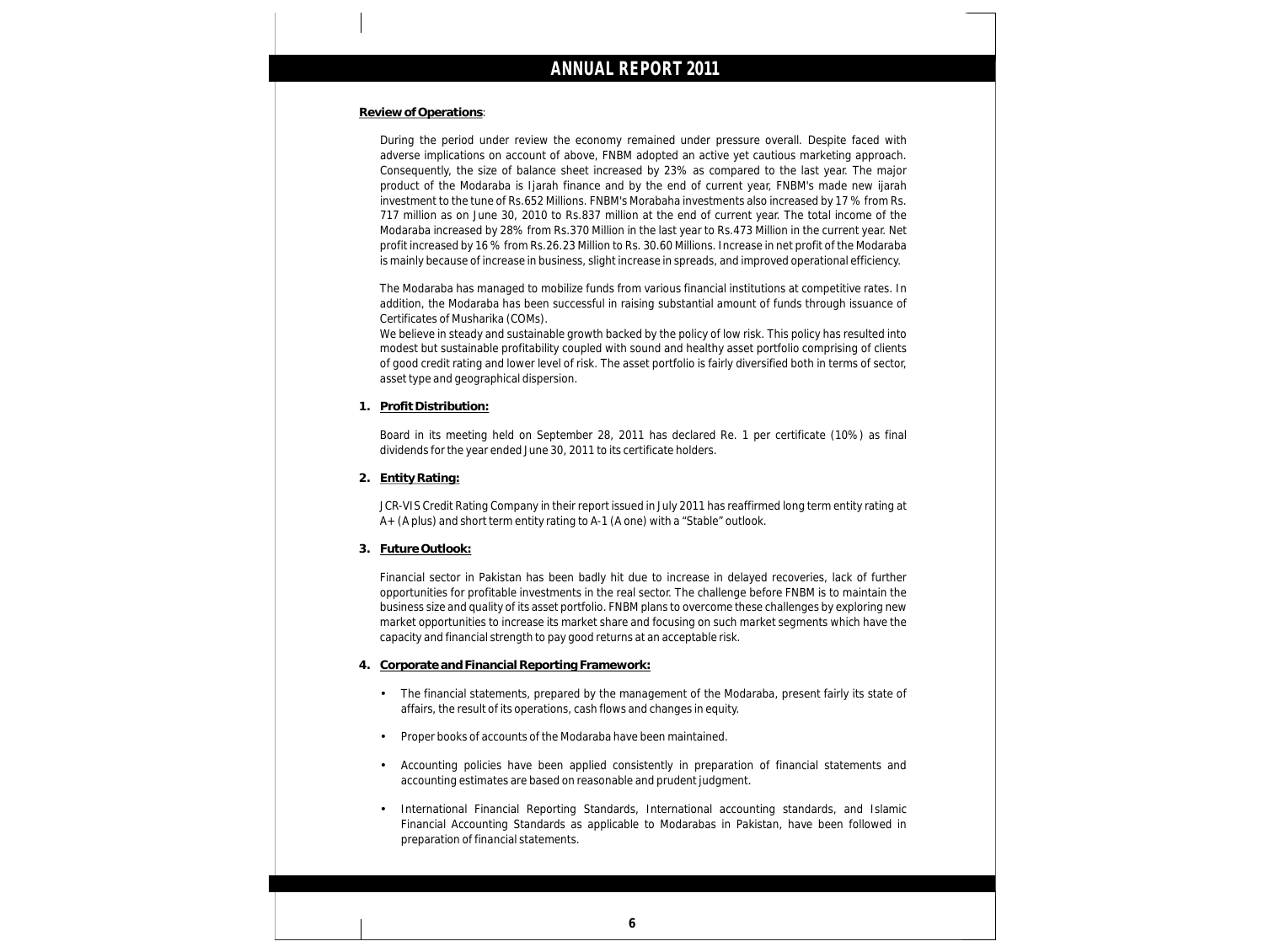- •The system of internal control, which is sound in design is in place and is being continuously reviewed by internal audit. The process of review will continue and any weakness in controls will be removed.
- •Board is satisfied with the Modaraba's ability to continue as going concern.
- •There has been no material departure from the best practices of corporate governance, as detailed in the listing regulations.
- •There are no statutory payments on account of taxes, duties, levies and charges, which are outstanding as on June 30, 2011 except those disclosed in the financial statements.
- •During the year ended June 30, 2011 four (04) meetings of the Board of Directors were held. Attendance by each directors is as follows:

|       | Names of Directors:     | No of Attendance |
|-------|-------------------------|------------------|
|       | Mr. Oamar Hussain       | 2                |
| ii.   | Mr. Shahid Anwar Khan   | 1                |
| iii.  | Dr. Asif A. Brohi       | 1                |
| İV.   | Mr. Wajahat A. Baqai    | 4                |
| V.    | Mr. Khawaja Waheed Raza | 4                |
| vi.   | Syed Mustafa Kamal      | 3                |
| vii.  | Mr. Jamal Nasim         | $\mathcal{P}$    |
| viii. | Mr. Javaid Sadiq        | 4                |

During the year Mr. Qamar Hussain and Dr. Asif A. Brrohi resigned and Mrs. Naiyer Muzafar Husain and Mr. Jamal Nasim were appointed in their place. Mrs. Naiyer Muzafar Hussain also resigned after the year end and the appointment of new director in her place is in process.

Leave of absence was granted to directors who could not attend some of the Board meetings.

The pattern of certificate holders is annexed.

#### **1. Auditors:**

The present auditors Messrs Horwath Hussain Chaudhry, Chartered Accountants, being due for retirement, have offered themselves for re-appointment for the year ending June 30, 2012. Their appointment has been confirmed by the Board, subject to approval by the Registrar, Modaraba Companies and Modarabas,

#### **2. Acknowledgement:**

The Board would like to take this opportunity of expressing gratitude and thanks to our valued customers for their patronage and support, the Securities and Exchange Commission of Pakistan, Karachi Stock Exchange, Lahore Stock Exchange and Modaraba Association of Pakistan for their continuance support and guidance.

Special thanks to our certificate holders for the trust and confidence reposed in us and the Modaraba's staff for their commitment and dedicated services.

**For and on Behalf of the Board**

**Javaid Sadiq Chief Executive Officer**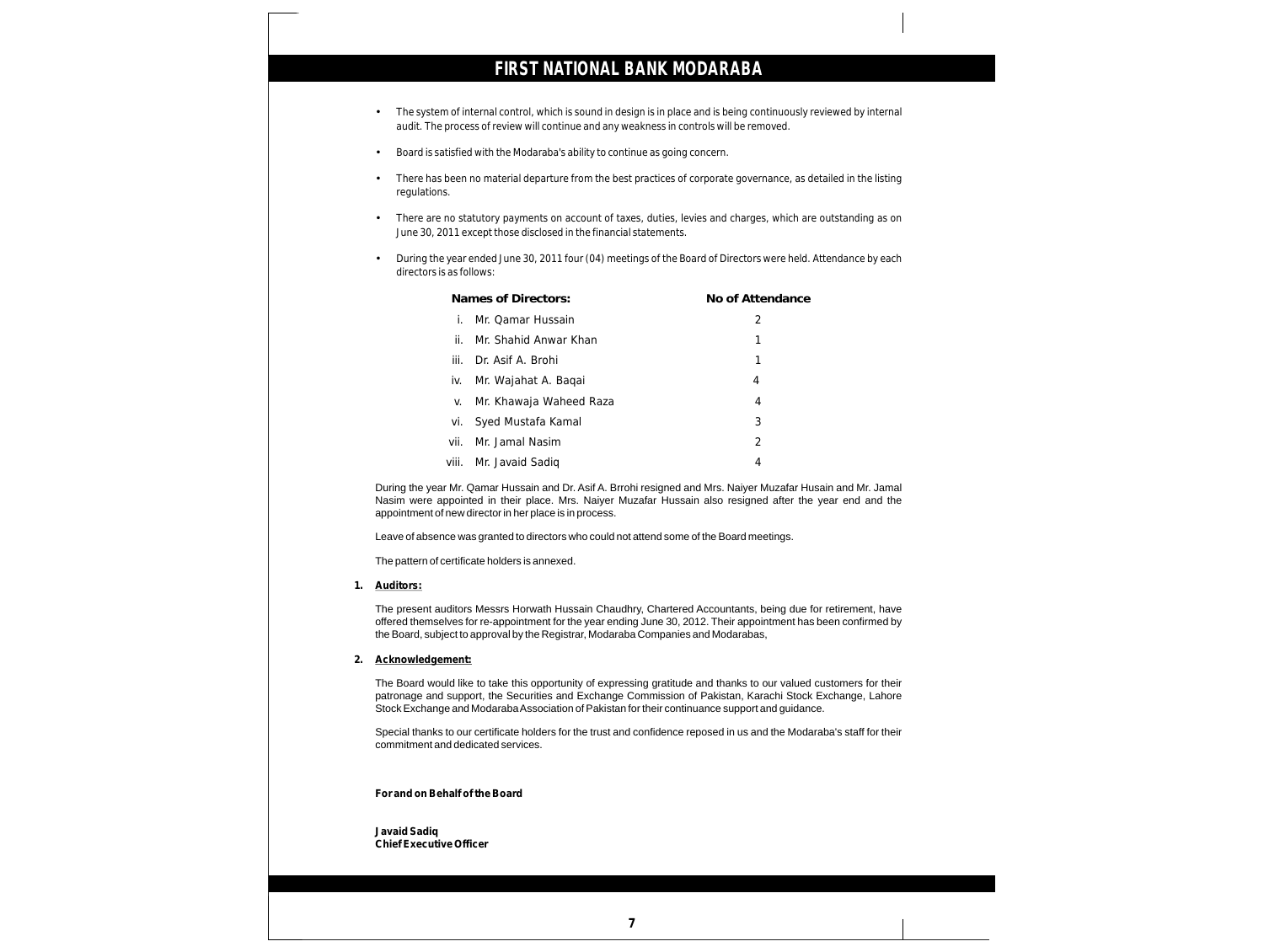### **STATEMENT OF COMPLIANCE WITH BEST PRACTICES OF THE CODE OF CORPORATE GOVERENANCE FOR THE YEAR ENDED JUNE 30, 2011**

This statement is being presented to comply with the Code of Corporate Governance contained in the Regulations No. 37 & 43 of Karachi and Lahore Stock Exchanges respectively for the purpose of establishing framework of good governance, whereby a listed company is managed in compliance with the best practices of corporate governance.

The Modaraba has applied the principles contained in the Code in the following manner:

- 1. The Board presently comprises of seven directors including Chief Executive Officer. Only two directors are employees of NBP (the holding company of National Bank Modaraba Management Company Ltd) and the remaining are all independent. All directors, except for Chief Executive Officer, are nonexecutive.
- 2. The directors have confirmed that none of them is serving as a director in more than ten listed companies, including this company.
- 3. All the resident directors of the company are registered as tax payers and none of them has defaulted in payment of any loan to a banking company, a DFI or an NBFC or being a member of a stock exchange, has been declared as a defaulter by that stock exchange.
- 4. All casual vacancies are filled up by the Board of Directors after getting the approval of Registrar of Modaraba Companies and Modarabas.
- 5. The Modaraba has prepared a Statement of Ethics and Business Practices', which has been signed by all directors and employees of the Modaraba.
- 6. The Board has developed a vision/ mission statement, overall corporate strategy and significant policies of the Modaraba along with the dates on which they were approved or amended has been maintained.
- 7. All the powers of the Board have been duly exercised and decisions on material transactions have been taken on the Board. The terms of appointment and remuneration package of the CEO and executive directors are approved by the Board.
- 8. The meetings of the Board were presided over by the Chairman and the Board met at least once in every quarter. Written notices of the Board meetings, along with agenda and working paper were circulated at least seven days before the meetings. The minutes of the meetings were appropriately recorded and circulated.
- 9. The directors are fully aware of the relevant laws applicable to the Modaraba, its policies and procedures and provisions of the Memorandum and Articles of Association to manage the affairs of the Modaraba on behalf of the certificate holders. Further all directors have relevant experience and knowledge to manage the affairs of the Modaraba.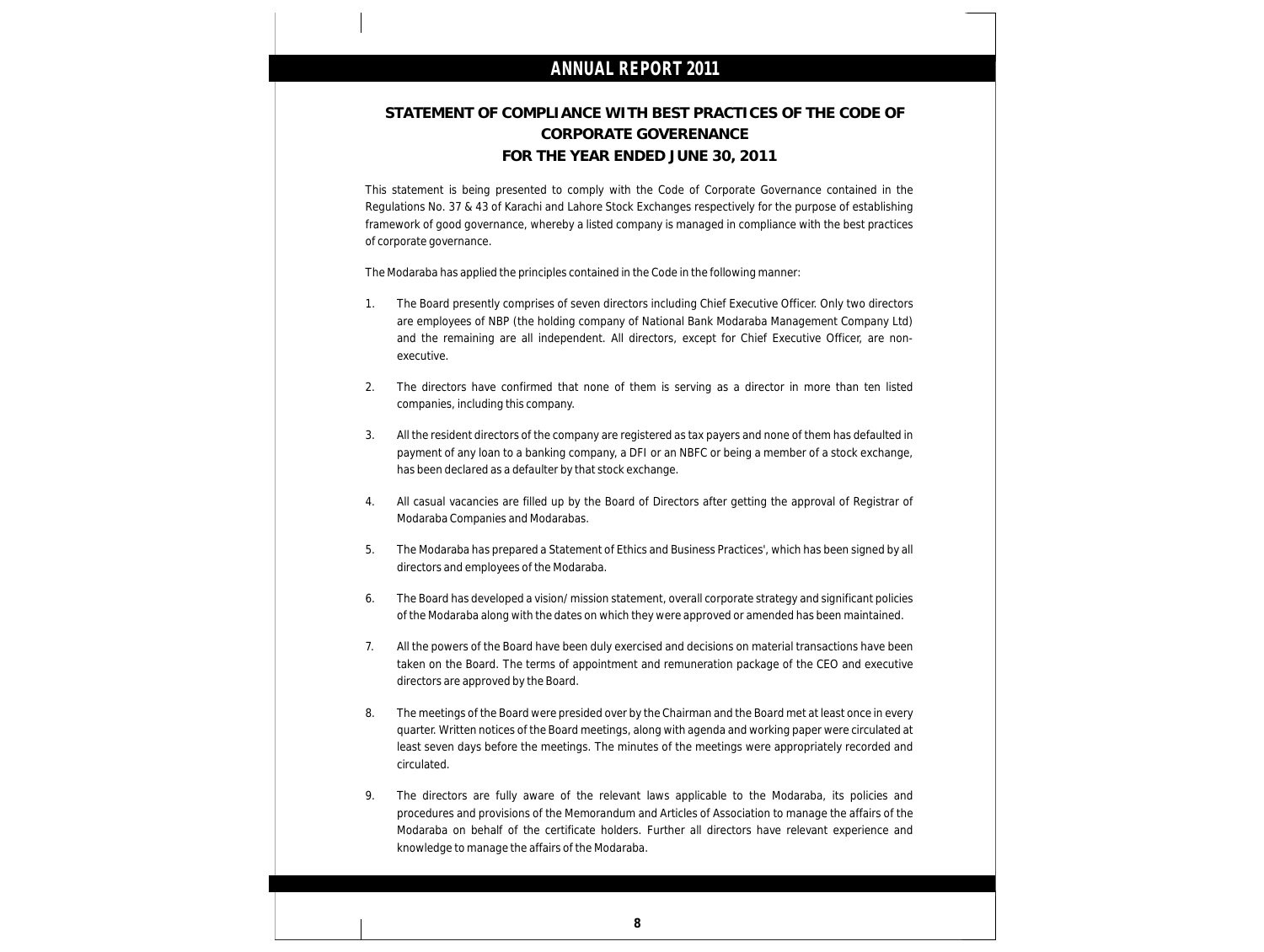- 10. The Board has approved the appointment of Chief Financial Officer, Company Secretary and Head of Internal Audit. The remuneration and terms and conditions of employment of Chief Financial Officer, Internal auditor and Company Secretary have been approved by the Board, as determined by the Chief Executive Officer.
- 11. The directors' report for this year has been prepared in compliance with the requirements of the Code and fully describes the salient matters required to be disclosed.
- 12. The financial statements of the Modaraba were duly endorsed by CEO and CFO before approval of the Board.
- 13. The Directors, CEO and Executives do not hold any interest in the shares of the Modaraba other than that disclosed in the pattern of holding of certificates.
- 14. The Modaraba has complied with all the corporate and financial reporting requirements of the Code.
- 15. The Board has formed an audit committee, which comprises of three members and all are non executive directors including the Chairman of the Committee.
- 16. The meetings of the audit committee are held at least once every quarter prior to approval of interim and final results of the Modaraba as required by the Code. The terms of reference of the committee have been formed and advised to the committee for compliance.
- 17. The Board has set-up an effective internal audit function.
- 18. The statutory auditors of the Modaraba had confirmed that they have been given a satisfactory rating under the quality control review program of the Institute of Chartered Accountants of Pakistan, that they or any of the partners of the firm, their spouses and minor children do not hold shares of the Modaraba and that the firm and all of its partners are in compliance with international Federation of Accountants (IFAC) guidelines on code of ethics as adopted by Institute of Chartered Accountants of Pakistan.
- 19. The statutory auditors or the person associated with them have not been appointed to provide other services except in accordance with the listing regulations and the auditors have confirmed that they have observed IFAC guidelines in this regard.
- 20. We confirm that all other material principles contained in the Code have been substantially complied with.
- Javaid Sadiq Chief Executive Officer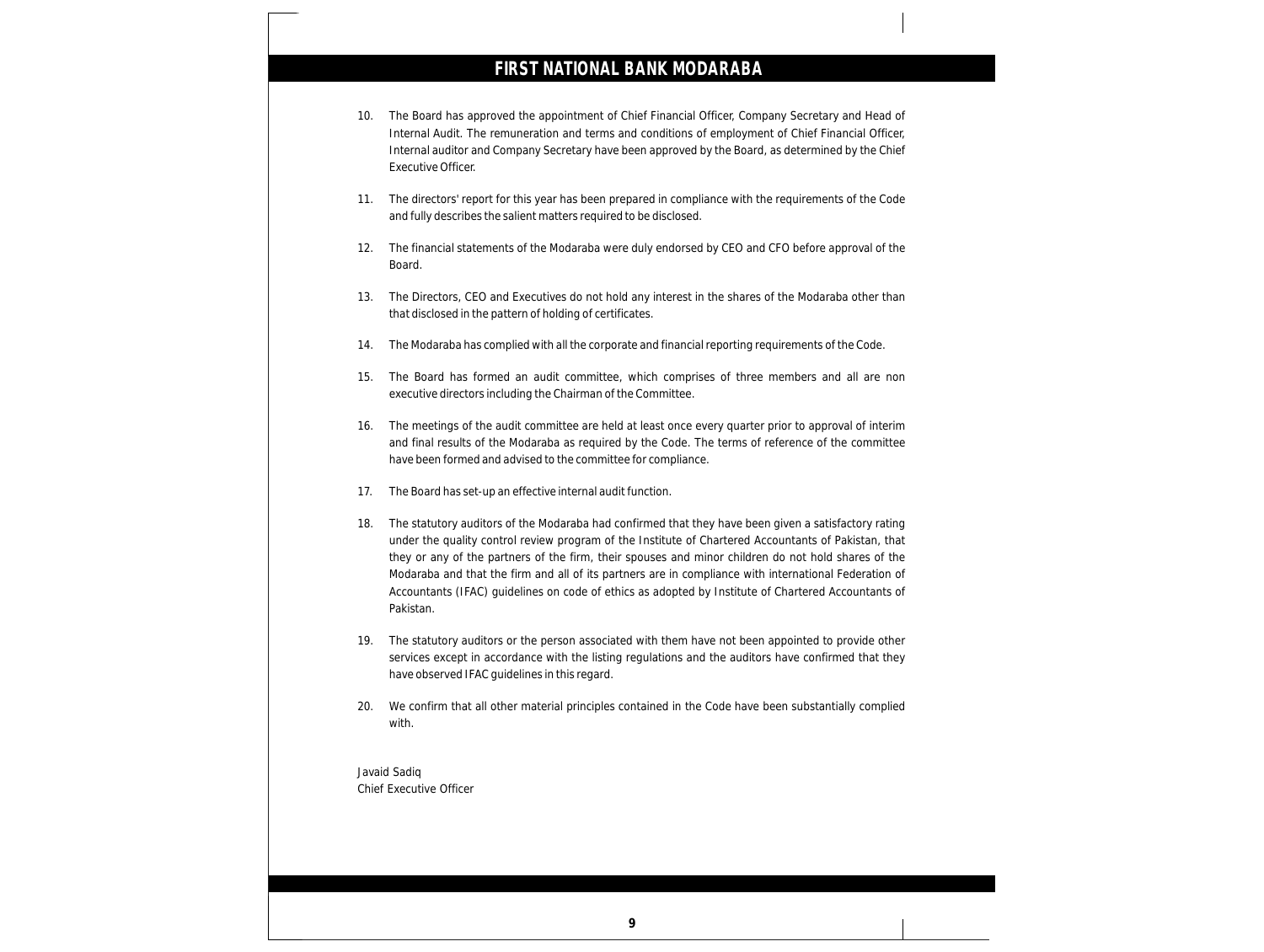### **REVIEW REPORT TO THE CERTIFICATE HOLDERS**

### **ON STATEMENT OF COMPLIANCE WITH BEST PRACTICES OF CODE OF CORPORATE GOVERNANCE**

We have reviewed the Statement of Compliance with the best practices contained in the Code of Corporate Governance for the year ended June 30, 2011 prepared by the Board of Directors of National Bank Modaraba Management Company Limited (the Management Company) in respect of First National Bank Modaraba (the Modaraba) to comply with the Listing Regulations of the Stock Exchanges in Pakistan where the Modaraba is listed.

The responsibility for compliance with the Code of Corporate Governance is that of the Board of Directors of the Management Company. Our responsibility is to review, to the extent where such compliance can be objectively verified, whether the Statement of Compliance reflects the status of the Modaraba's compliance with the provisions of the Code of Corporate Governance and report if it does not. A review is limited primarily to inquiries of the Modaraba personnel and review of various documents prepared by the Modaraba to comply with the Code of Corporate Governance.

As part of our audit of financial statements we are required to obtain an understanding of the accounting and internal control systems sufficient to plan the audit and develop an effective audit approach. We have not carried out any special review of the internal control system to enable us to express an opinion as to whether the Board's statement on internal control covers all controls and the effectiveness of such internal controls.

Further, Sub-Regulation (xiii) of Listing Regulations 37 notified by The Karachi Stock Exchange (Guarantee) Limited vide circular KSE/N-269 dated January 19, 2009 requires the Modaraba to place before the board of directors for their consideration and approval related party transactions distinguishing between transactions carried out on terms equivalent to those that prevail in arm's length transactions and transactions which are not executed at arm's length price recording proper justification for using such alternative pricing mechanism. Further, all such transactions are also required to be separately placed before the audit committee. We are only required and have ensured compliance of requirement to the extent of approval of related party transactions by the board of directors and placement of such transactions before the audit committee. We have not carried out any procedures to determine whether the related party transactions were undertaken at arm's length price or not.

Based on our review, nothing has come to our attention which causes us to believe that the Statement of Compliance does not appropriately reflect the Modaraba's compliance in all material respects, with the best practices contained in the Code of Corporate Governance as applicable to the Modaraba for the year ended June 30, 2011.

Dated: September 28, 2011 Chartered Accountants

Lahore **HORWATH HUSSAIN CHAUDHURY & CO.** (Engagement Partner: Muhammad Nasir Muneer)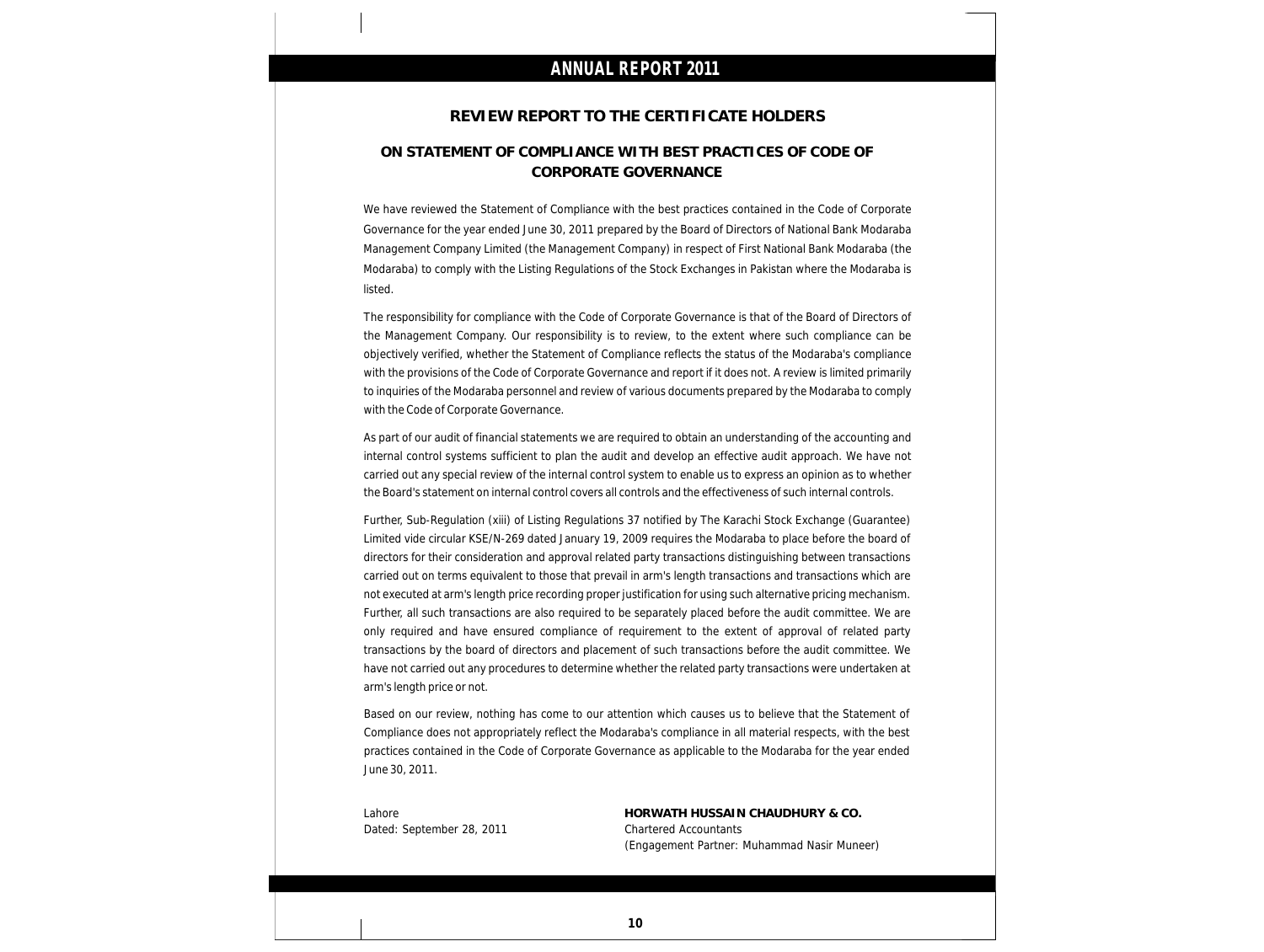### **AUDITORS' REPORT TO THE CERTIFICATE HOLDERS**

We have audited the annexed balance sheet of **First National Bank Modaraba** ("the Modaraba") as at June 30, 2011 and the related profit and loss account, statement of comprehensive income, cash flow statement and statement of changes in equity together with the notes forming part thereof (hereinafter referred to as the financial statements), for the year then ended and we state that we have obtained all the information and explanations which, to the best of our knowledge and belief, were necessary for the purposes of our audit.

These financial statements are the Modaraba Company's (National Bank Modaraba Management Company Limited) responsibility who is also responsible to establish and maintain a system of internal control, and prepare and present the above said statements in conformity with the approved accounting standards as applicable in Pakistan and the requirements of the Modaraba Companies and Modaraba (Floatation and Control) Ordinance, 1980 (XXXI of 1980) and the Modaraba Companies and Modaraba Rules, 1981. Our responsibility is to express an opinion on these statements based on our audit.

We conducted our audit in accordance with the auditing standards as applicable in Pakistan. These standards require that we plan and perform the audit to obtain reasonable assurance about whether the financial statements are free of any material misstatement. An audit includes examining on a test basis; evidence supporting the amounts and disclosures in the financial statements. An audit also includes assessing the accounting policies and significant estimates made by the Modaraba Company, as well as, evaluating the overall presentation of the financial statements. We believe that our audit provides a reasonable basis for our opinion and, after due verification, we report that:

- a) in our opinion, proper books of accounts have been kept by the Modaraba Company in respect of the Modaraba as required by the Modaraba Companies and Modaraba (Floatation and Control) Ordinance, 1980 (XXXI of 1980) and the Modaraba Companies and Modaraba Rules, 1981;
- b) in our opinion;
	- (i) the balance sheet and profit and loss account together with the notes thereon have been drawn up in conformity with the Modaraba Companies and Modaraba (Floatation and Control) Ordinance, 1980 (XXXI of 1980) and the Modaraba Companies and Modaraba Rules, 1981, and are in agreement with the books of accounts and are further in accordance with the accounting policies consistently applied;
	- (ii) the expenditure incurred during the year was for the purpose of the Modaraba's business; and
	- (iii) the business conducted, investments made and the expenditure incurred during the year were in accordance with the objects, terms and conditions of the Modaraba;
	- (c) in our opinion and to the best of our information and according to the explanations given to us, the balance sheet, profit and loss account, statement of comprehensive income, cash flow statement and statement of changes in equity together with the notes forming part thereof conform with approved accounting standards as applicable in Pakistan, and, give the information required by the Modaraba Companies and Modaraba (Floatation and Control) Ordinance, 1980 (XXXI of 1980) and the Modaraba Companies and Modaraba Rules, 1981, in the manner so required and respectively give a true and fair view of the state of the Modaraba's affairs as at June 30, 2011 and of the profit, comprehensive income, its cash flows and changes in equity for the year then ended; and
- (d) In our opinion, Zakat deductible at source under the Zakat and Ushr Ordinance, 1980 (XVIII of 1980), was deducted by the Modaraba and deposited in the Central Zakat Fund established under Section 7 of that Ordinance.

Dated : September 28, 2011 Chartered Accountants

LAHORE **HORWATH HUSSAIN CHAUDHURY & CO.** (Engagement Partner: Muhammad Nasir Muneer)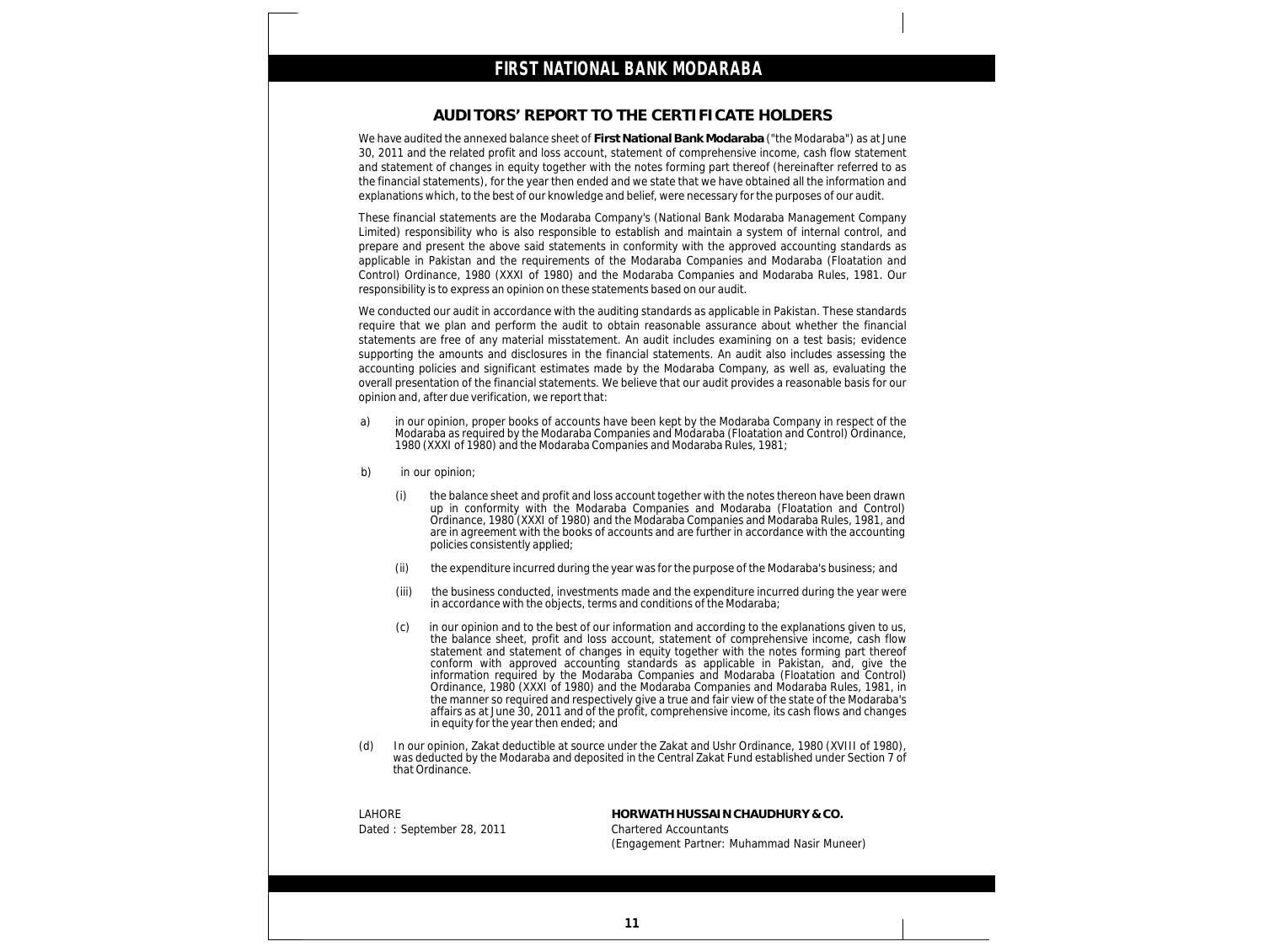### **BALANCE SHEET**

AS AT JUNE 30, 2011

|                                                                        |                 |                 | 2011          | 2010                    |
|------------------------------------------------------------------------|-----------------|-----------------|---------------|-------------------------|
| <b>ASSETS</b>                                                          |                 | <b>Note</b>     | Rupees        | Rupees                  |
| <b>Current Assets</b>                                                  |                 |                 |               |                         |
| <b>Bank balances</b>                                                   |                 | 6               | 8,140,110     | 5,019,214               |
| Ijarah rentals receivable - Secured and considered good                |                 |                 | 41,042,491    | 16,058,922              |
| Advances, prepayments and other receivables                            |                 | 7               | 174,201,991   | 68,934,002              |
| Accrued profit                                                         |                 | 8               | 26,048,514    | 17,921,146              |
| Short term investments                                                 |                 | 9               | 1,825,507     | 1,856,657               |
| Short term murabaha investments                                        |                 | 10              | 747,751,646   | 595,584,052             |
| Short term musharakah investment                                       |                 | 11              | 100,000,000   | 2,500,000               |
| Current portion of non-current assets                                  |                 | 12              | 164,760,304   | 316,255,858             |
|                                                                        |                 |                 | 1,263,770,563 | 1,024,129,851           |
| Non-Current Assets                                                     |                 |                 |               |                         |
| Net investment in ijarah                                               |                 | 13              | 124,213,765   | 254,672,831             |
| Long term murabaha investments                                         |                 | 14              | 49,862,728    | 55,271,791              |
| Long term sukuk certificate                                            |                 | 15              | 941,801       | 4,941,801               |
| Long term loans and deposits                                           |                 | 16              | 1,526,640     | 1,211,401               |
| Fixed assets under ijarah arrangements                                 |                 | 17              | 725,840,696   | 418,921,835             |
| Fixed assets under own use                                             |                 | 18              | 1,416,498     | 2,016,200               |
| Intangible assets                                                      |                 | 19              |               | 92,092                  |
|                                                                        |                 |                 | 903,802,128   | 737,127,951             |
| <b>Total Assets</b>                                                    |                 |                 | 2,167,572,691 | 1,761,257,802           |
| <b>LIABILITIES</b>                                                     |                 |                 |               |                         |
| <b>Current Liabilities</b>                                             |                 |                 |               |                         |
| Creditors, accrued and other liabilities                               |                 | 20              | 53,757,648    | 24,879,005              |
| Accrued profit payable                                                 |                 |                 | 30,689,323    | 22,228,812              |
| Short term finances                                                    |                 | 21              | 665,022,113   | 466,728,456             |
| Short term certificates of musharakah                                  |                 | 22              | 120,790,290   | 80,475,882              |
| Current portion of non-current liabilities                             |                 | 23              | 439,908,691   | 559,343,948             |
| Non-Current Liabilities                                                |                 |                 | 1,310,168,065 | 1,153,656,103           |
| Long term security deposits                                            |                 | 24              | 127,635,813   | 92,956,759              |
| Long term certificates of musharakah                                   |                 | 25              | 78,600,000    |                         |
| Long term finances                                                     |                 | 26              | 312,499,991   | 174,999,995             |
| Deferred murabaha income                                               |                 | 27              | 1,529,395     | 8,105,126               |
|                                                                        |                 |                 |               |                         |
|                                                                        |                 |                 | 520,265,199   | 276,061,880             |
| <b>Total Liabilities</b>                                               |                 |                 | 1,830,433,264 | 1,429,717,983           |
| <b>NET ASSETS</b>                                                      |                 |                 | 337, 139, 427 | 331,539,819             |
| <b>REPRESENTED BY:</b>                                                 |                 |                 |               |                         |
| Certificate capital                                                    |                 | 28              | 250,000,000   | 250,000,000             |
| Reserves                                                               |                 | 29              | 87,139,427    | 81,539,819              |
| Contingencies and commitments                                          |                 | 30              |               |                         |
| The annexed notes form an integral part of these financial statements. |                 |                 | 337,139,427   | 331,539,819             |
|                                                                        |                 |                 |               |                         |
| CHIEF EXECUTIVE OFFICER<br>Lahore: September 28, 2011                  | <b>DIRECTOR</b> | <b>DIRECTOR</b> |               | CHIEF FINANCIAL OFFICER |
|                                                                        |                 |                 |               |                         |
|                                                                        |                 |                 |               |                         |
|                                                                        |                 |                 |               |                         |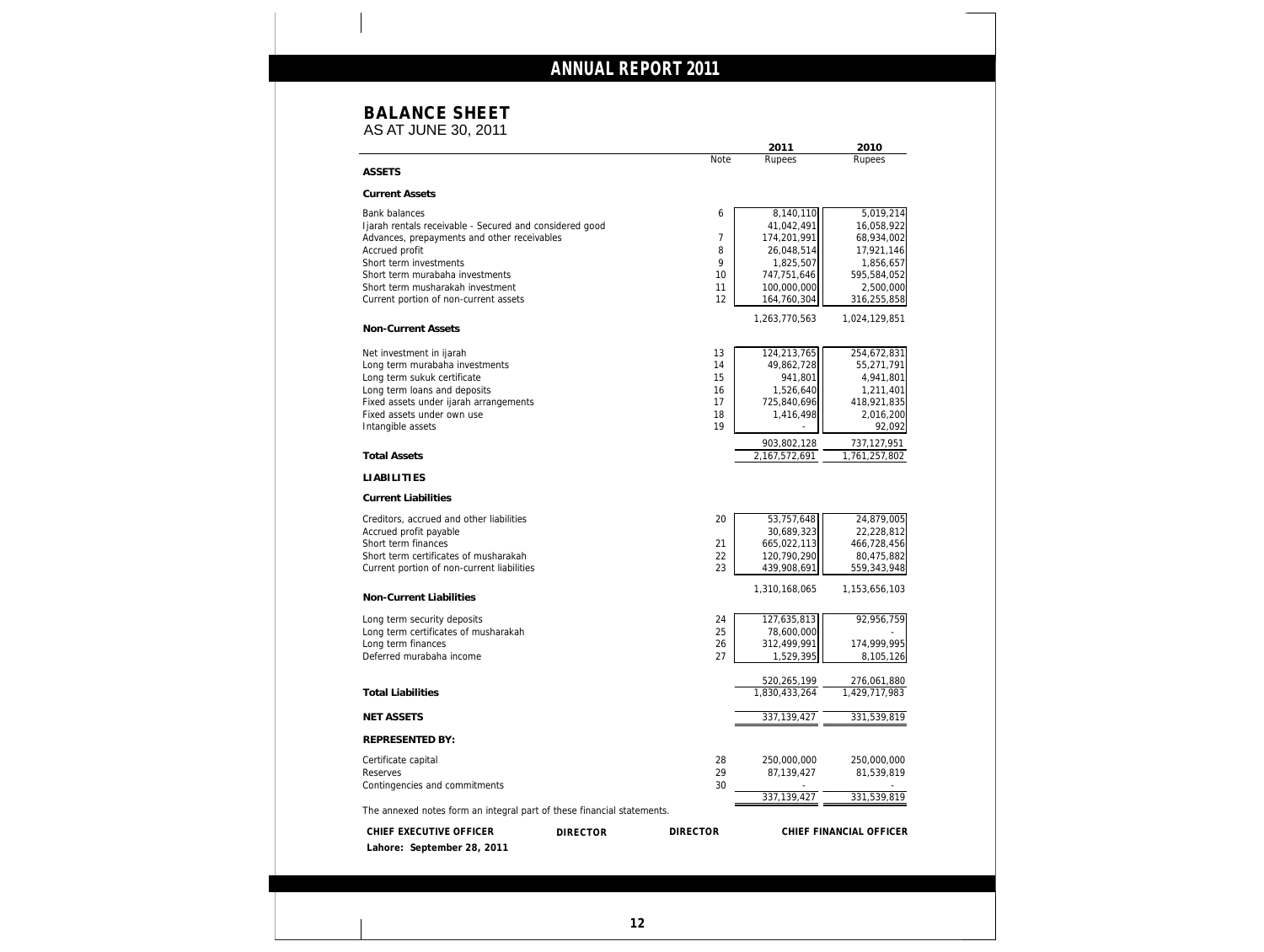## **PROFIT AND LOSS ACCOUNT**

FOR THE YEAR ENDED JUNE 30, 2011

|                                                                                                                                 |      | 2011            | 2010            |
|---------------------------------------------------------------------------------------------------------------------------------|------|-----------------|-----------------|
|                                                                                                                                 | Note | Rupees          | Rupees          |
| <b>INCOME</b>                                                                                                                   |      |                 |                 |
| Income from ijarah                                                                                                              |      | 359,029,514     | 239,731,340     |
| Profit on murabaha investment                                                                                                   |      | 105,782,952     | 116,967,147     |
| Profit on musharakah investment and sukuk certificates                                                                          |      | 915,979         | 6,417,699       |
| Profit on bank deposits                                                                                                         |      | 626,582         | 451,239         |
| Income from short term investments - net                                                                                        | 31   | 186,088         | 1,397,775       |
| Other income                                                                                                                    | 32   | 7,016,413       | 5,098,318       |
|                                                                                                                                 |      | 473,557,528     | 370,063,518     |
| <b>EXPENSES</b>                                                                                                                 |      |                 |                 |
| Operating expenses                                                                                                              | 33   | (15,695,281)    | (16,895,109)    |
| Depreciation on assets under ijarah                                                                                             |      | (235, 561, 653) | (110, 418, 415) |
| Finance cost                                                                                                                    | 34   | (175, 878, 029) | (195, 198, 797) |
| Other operating expenses                                                                                                        | 35   | (12, 423, 000)  | (18, 401, 919)  |
|                                                                                                                                 |      | (439, 557, 963) | (340, 914, 240) |
|                                                                                                                                 |      | 33,999,565      | 29,149,278      |
| Modaraba Company's management fee                                                                                               | 36   | (3, 399, 957)   | (2,914,928)     |
| Profit for the Year                                                                                                             |      | 30,599,608      | 26,234,350      |
|                                                                                                                                 |      |                 |                 |
|                                                                                                                                 | 37   | 1.22            |                 |
| Earnings per Modaraba Certificate - Basic and Diluted<br>The annexed notes form an integral part of these financial statements. |      |                 | 1.05            |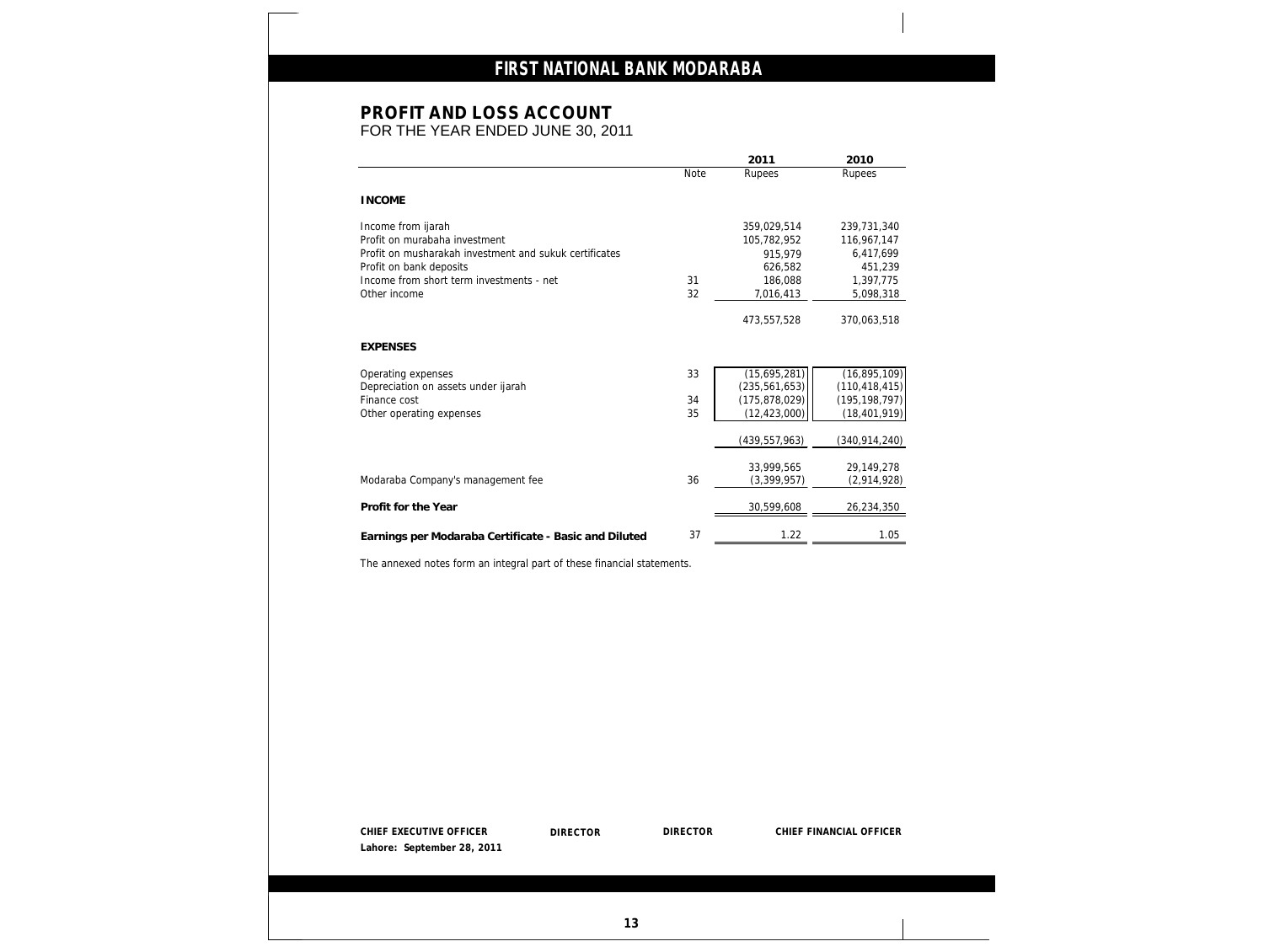### **STATEMENT OF COMPREHENSIVE INCOME**

AS THE YEAR ENDED JUNE 30, 2011

|                                                                | 2011                     | 2010       |
|----------------------------------------------------------------|--------------------------|------------|
|                                                                | Rupees                   | Rupees     |
| Profit for the Year                                            | 30,599,608               | 26,234,350 |
| Other comprehensive income                                     |                          |            |
| Net unrealized gain in value of available for sale investments | $\overline{\phantom{0}}$ | 16,821,982 |
| Total Comprehensive Income for the Year                        | 30,599,608               | 43,056,332 |

The annexed notes form an integral part of these financial statements.

| CHIEF EXECUTIVE OFFICER    | <b>DIRECTOR</b> | <b>DIRECTOR</b> | CHIEF FINANCIAL OFFICER |
|----------------------------|-----------------|-----------------|-------------------------|
| Lahore: September 28, 2011 |                 |                 |                         |
|                            |                 |                 |                         |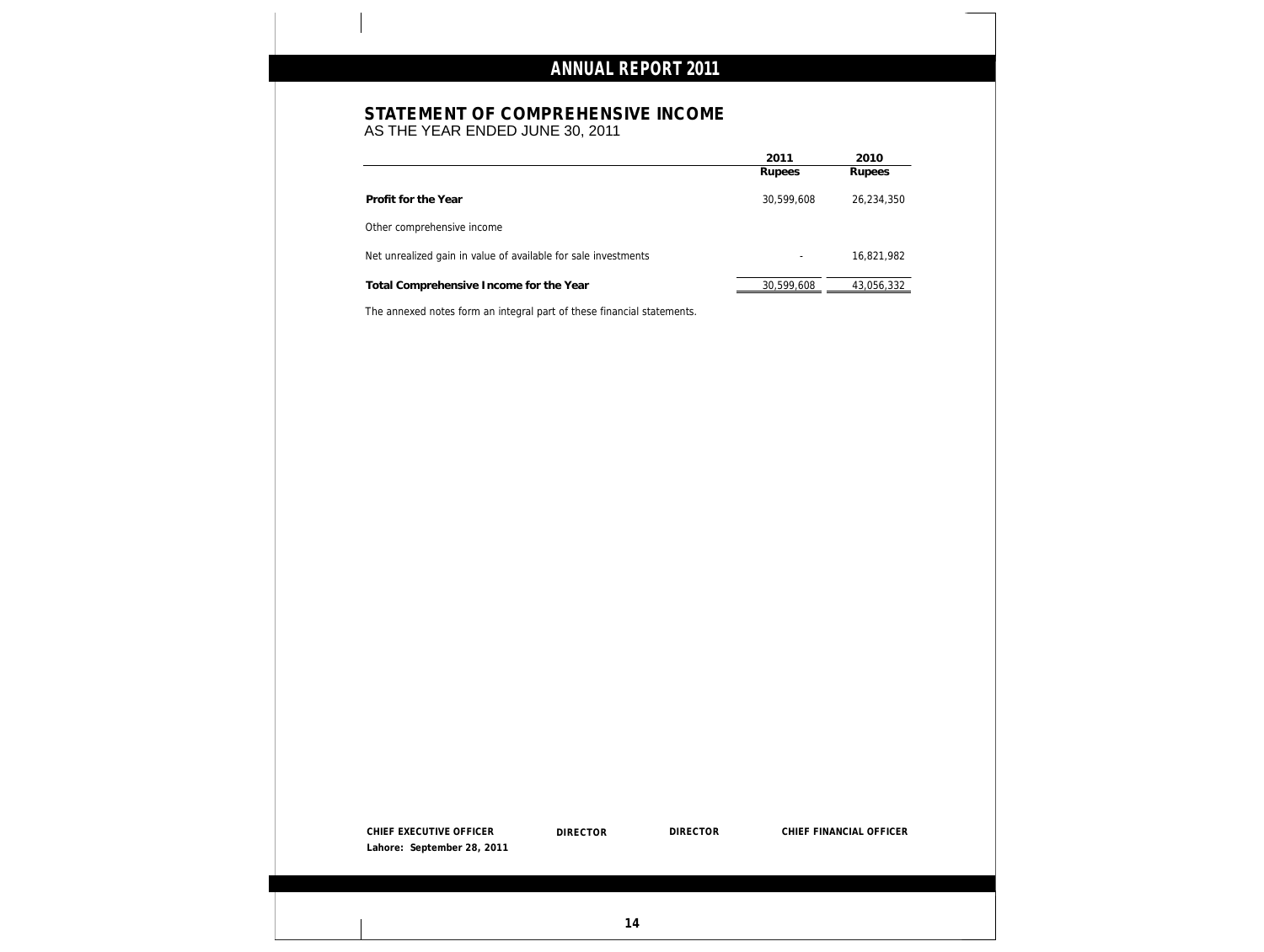### **CASH FLOW STATEMENT** FOR THE YEAR ENDED JUNE 30, 2011

|                                                                                                            |                 | 2011                    | 2010                       |
|------------------------------------------------------------------------------------------------------------|-----------------|-------------------------|----------------------------|
|                                                                                                            |                 | <b>RUPEES</b>           | <b>RUPEES</b>              |
| CASH FLOWS FROM OPERATING ACTIVITIES                                                                       |                 |                         |                            |
| Profit for the Year                                                                                        |                 | 30,599,608              | 26,234,350                 |
| Adjustment for:                                                                                            |                 |                         |                            |
| Depreciation / amortization<br>Impairment on available for sale investments                                |                 | 236,253,447             | 111,280,075<br>11,558,176  |
| Allowance for potential losses in ijarah and short term                                                    |                 |                         |                            |
| murabaha certificates                                                                                      |                 | 12,000,000              | 6,420,743                  |
| Diminution / (Appreciation) in value of investments                                                        |                 | 31,150                  | (302, 958)                 |
| Gain on sale of shares                                                                                     |                 |                         | (633,902)                  |
| Gain on disposal of vehicle                                                                                |                 |                         | (620,000)                  |
| Gain on termination of ijarah arrangements                                                                 |                 | (249, 535)              | (450, 684)                 |
| Finance cost                                                                                               |                 | 175,878,029             | 195, 198, 797              |
| Profit on bank deposits<br>Dividend income                                                                 |                 | (626, 582)              | (451, 239)                 |
|                                                                                                            |                 | (217, 238)              | (460, 915)                 |
|                                                                                                            |                 | 423,069,271             | 321,538,093                |
|                                                                                                            |                 |                         |                            |
| Operating profit before working capital changes<br>(Increase) / Decrease in operating assets               |                 | 453,668,879             | 347,772,443                |
| Advances, prepayments and other receivables                                                                |                 | (105, 290, 598)         | 23,710,796                 |
| Ijarah rentals receivable                                                                                  |                 | (24,983,569)            | (6,084,387)                |
| Accrued profit                                                                                             |                 | (8, 127, 368)           | 2,203,787                  |
| Short term murabaha investments                                                                            |                 | (154, 043, 341)         | 126,950,149                |
| Short term musharakah investment                                                                           |                 | (97,500,000)            | 22,500,000                 |
| Investment in ijarah                                                                                       |                 | 255,002,468             | 479,966,235                |
| Long term security deposits - ijarah<br>Long term murabaha investment                                      |                 | 36,002,570              | (59, 267, 591)             |
| Long term sukuk certificate                                                                                |                 | 19,833,332<br>4,000,000 | 106,333,334<br>4,000,000   |
| Increase/ (Decrease) in operating liabilities                                                              |                 |                         |                            |
| Creditors, accrued and other liabilities                                                                   |                 | 28,582,683              | (10, 386, 716)             |
| Net changes in working capital                                                                             |                 | (46, 523, 823)          | 689,925,607                |
| Cash generated from operations                                                                             |                 | 407,145,056             | 1,037,698,050              |
| Finance cost paid                                                                                          |                 | (167, 417, 518)         | (205, 199, 661)            |
| Income taxes paid                                                                                          |                 | (7, 391)                | (31, 114)                  |
| Dividend income received                                                                                   |                 | 247,238                 | 593,415                    |
| Profit received on bank deposits                                                                           |                 | 626,582                 | 451,239                    |
| Net Cash from Operating Activities                                                                         |                 | 240,593,967             | 833,511,929                |
| CASH FLOW FROM INVESTING ACTIVITIES                                                                        |                 |                         |                            |
|                                                                                                            |                 |                         |                            |
| Purchase of fixed assets under ijarah arrangements<br>Proceeds from disposal of fixed assets under own use |                 | (547, 397, 060)         | (323, 318, 725)<br>620,000 |
| Proceeds from disposal of ijarah assets                                                                    |                 | 5,166,081               | 2,975,262                  |
| Proceeds from sale of short term investments                                                               |                 |                         | 26,048,860                 |
| Long term loans and deposits                                                                               |                 | (246, 112)              | (306, 639)                 |
| Net Cash Used in Investing Activities                                                                      |                 | (542, 477, 091)         | (293,981,242)              |
| CASH FLOW FROM FINANCING ACTIVITIES                                                                        |                 |                         |                            |
| Long term finances - net                                                                                   |                 | 132,499,995             | (312,500,009)              |
| Short term finances                                                                                        |                 | 198,293,657             | (260, 241, 204)            |
| Short term certificates of musharakah                                                                      |                 | 40,314,408              | 26,650,882                 |
| Long term certificates of musharakah                                                                       |                 | (41, 400, 000)          | (2,300,000)                |
| Dividends paid                                                                                             |                 | (24, 704, 040)          |                            |
| Net Cash from / (Used in) Financing Activities                                                             |                 | 305,004,020             | (548, 390, 331)            |
| Net Increase / (Decrease) in Cash and Cash Equivalents                                                     |                 | 3,120,896               | (8,859,644)                |
| Cash and cash equivalents at the beginning of the year                                                     |                 | 5,019,214               | 13,878,858                 |
| Cash and Cash Equivalents at the End of the Year                                                           |                 | 8,140,110               | 5,019,214                  |
| The annexed notes form an integral part of these financial statements.                                     |                 |                         |                            |
|                                                                                                            |                 |                         |                            |
| CHIEF EXECUTIVE OFFICER<br>DIRECTOR                                                                        | <b>DIRECTOR</b> |                         | CHIEF FINANCIAL OFFICER    |
| Lahore: September 28, 2011                                                                                 |                 |                         |                            |
|                                                                                                            |                 |                         |                            |
|                                                                                                            |                 |                         |                            |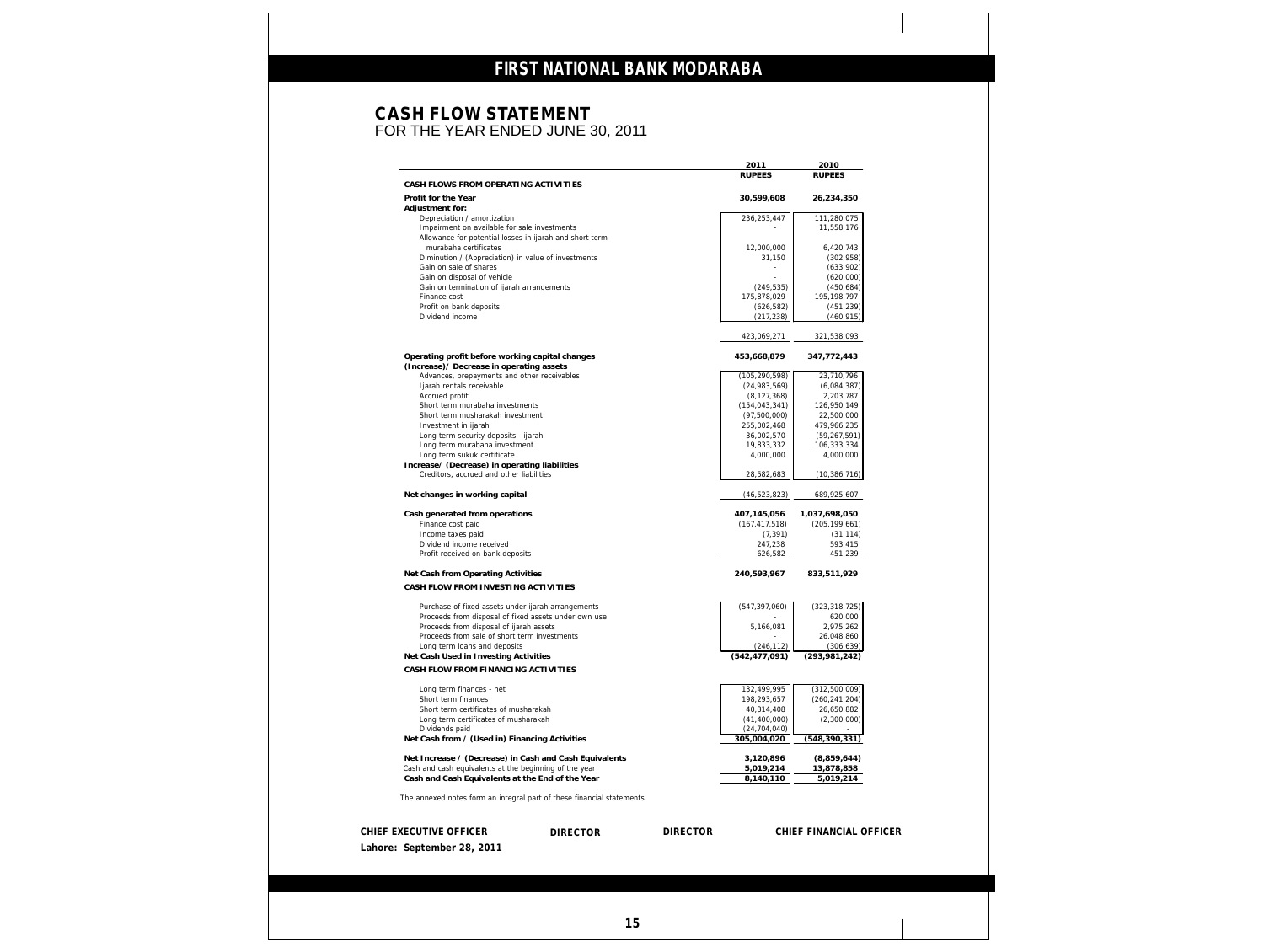### **STATEMENT OF CHANGES IN EQUITY** FOR THE YEAR ENDED JUNE 30, 2011

| Certificate<br>Capital<br>250,000,000<br>250,000,000 | Statutory<br>reserve<br>27,061,093<br>$\overline{\phantom{a}}$<br>5,246,870<br>32,307,963 | Unrealized gain /<br>(loss) on<br>investment<br>Rupees<br>(16, 821, 982)<br>16,821,982 | Unappropriated<br>profit<br>28,244,376<br>26,234,350<br>(5, 246, 870)  | Total<br>38,483,487<br>43,056,332 | <b>Total Equity</b><br>288,483,487<br>43,056,332 |
|------------------------------------------------------|-------------------------------------------------------------------------------------------|----------------------------------------------------------------------------------------|------------------------------------------------------------------------|-----------------------------------|--------------------------------------------------|
|                                                      |                                                                                           |                                                                                        |                                                                        |                                   |                                                  |
|                                                      |                                                                                           |                                                                                        |                                                                        |                                   |                                                  |
|                                                      |                                                                                           |                                                                                        |                                                                        |                                   |                                                  |
|                                                      |                                                                                           |                                                                                        |                                                                        |                                   |                                                  |
|                                                      |                                                                                           |                                                                                        |                                                                        |                                   |                                                  |
|                                                      |                                                                                           |                                                                                        | 49,231,856                                                             | 81,539,819                        | 331,539,819                                      |
|                                                      |                                                                                           |                                                                                        | 30,599,608                                                             | 30,599,608                        | 30,599,608                                       |
|                                                      | 6,119,922                                                                                 |                                                                                        | (6, 119, 922)                                                          |                                   |                                                  |
|                                                      |                                                                                           |                                                                                        | (25,000,000)                                                           | (25,000,000)                      | (25,000,000)                                     |
| 250,000,000                                          | 38,427,885                                                                                | $\blacksquare$                                                                         | 48,711,542                                                             | 87,139,427                        | 337, 139, 427                                    |
|                                                      |                                                                                           |                                                                                        |                                                                        |                                   |                                                  |
|                                                      |                                                                                           |                                                                                        |                                                                        |                                   |                                                  |
|                                                      |                                                                                           |                                                                                        | The annexed notes form an integral part of these financial statements. |                                   |                                                  |

**16**

**Lahore: September 28, 2011**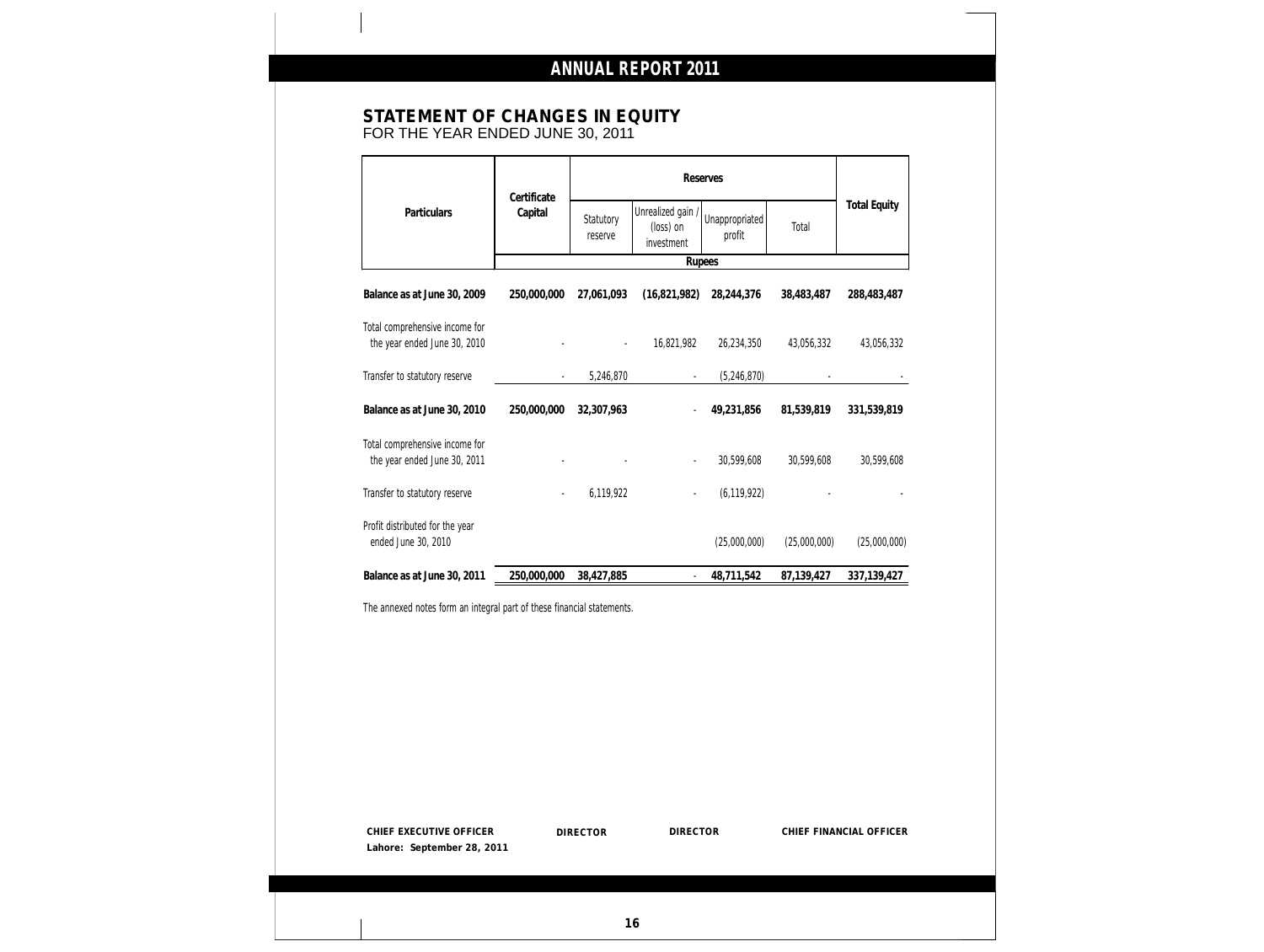### **NOTES TO THE FINANCIAL STATEMENTS** FOR THE YEAR ENDED JUNE 30, 2011

Note 1

**Legal Status and Nature of Business**

First National Bank Modaraba ("the Modaraba") is a multi-purpose, perpetual and multi-dimensional Modaraba formed under the Modaraba Companies and Modaraba (Floatation and Control) Ordinance, 1980 and Rules framed thereunder. The Modaraba is managed by National Bank Modaraba Management Company Limited (a wholly owned subsidiary of National Bank of Pakistan), incorporated in Pakistan under the Companies Ordinance, 1984 and registered with the Registrar of Modaraba Companies. The registered office of the Modaraba is situated at 5th Floor, National Bank of Pakistan, Regional Headquarters Building, 26-Mc Lagon Road, Lahore.

The Modaraba is listed on Karachi and Lahore stock exchanges. It commenced its operations on December 04, 2003 and is currently engaged in various Islamic modes of financing and operations including ijarah, musharakah and murabaha arrangements.

Note 2 **Basis of Preparation**

#### **2.1 Statement of compliance**

These financial statements have been prepared in accordance with the approved accounting standards as applicable in Pakistan and the requirements of Modaraba Companies and Modaraba (Floatation and Control) Ordinance, 1980, Modaraba Companies and Modaraba Rules, 1981 and Prudential Regulations and directives issued by the Securities and Exchange Commission of Pakistan (the Modaraba Regulations). Approved accounting standards comprise of such International Financial Reporting Standards ("IFRSs") and the Islamic Financial Accounting Standards (IFASs) as are notified under the provisions of the Companies Ordinance, 1984 and made applicable to Modarabas under Modaraba Companies and Modaraba (Floatation and Control) Ordinance, 1980. Wherever, the requirements of the Modaraba Regulations differ from the requirements of these standards, the requirements of the Modaraba Regulations take precedence.

**2.2 Accounting convention**

These financial statements have been prepared under the historical cost convention except for the measurement of certain financial instruments at fair value in accordance with the requirements of IAS-39 (Financial Instruments: Recognition and Measurement) and IFAS-1 (Murabaha).

**2.3 Functional and presentation currency**

These financial statements are presented in Pak Rupees which is Modaraba's functional and presentation currency. All financial information presented in Pak Rupees has been rounded off to the nearest Rupee unless otherwise stated.

Note 3 **Use of Estimates and Judgments**

The preparation of financial statements in conformity with approved accounting standards requires management to make judgments, estimates and assumptions that affect application of policies and reported amounts of assets, liabilities, income and expenses. The estimates and associated assumptions are based on historical experience and other factors that are believed to be reasonable under circumstances, results of which form the basis of making judgment about carrying amounts of assets and liabilities that are not readily apparent from other sources. Actual results may differ from these estimates.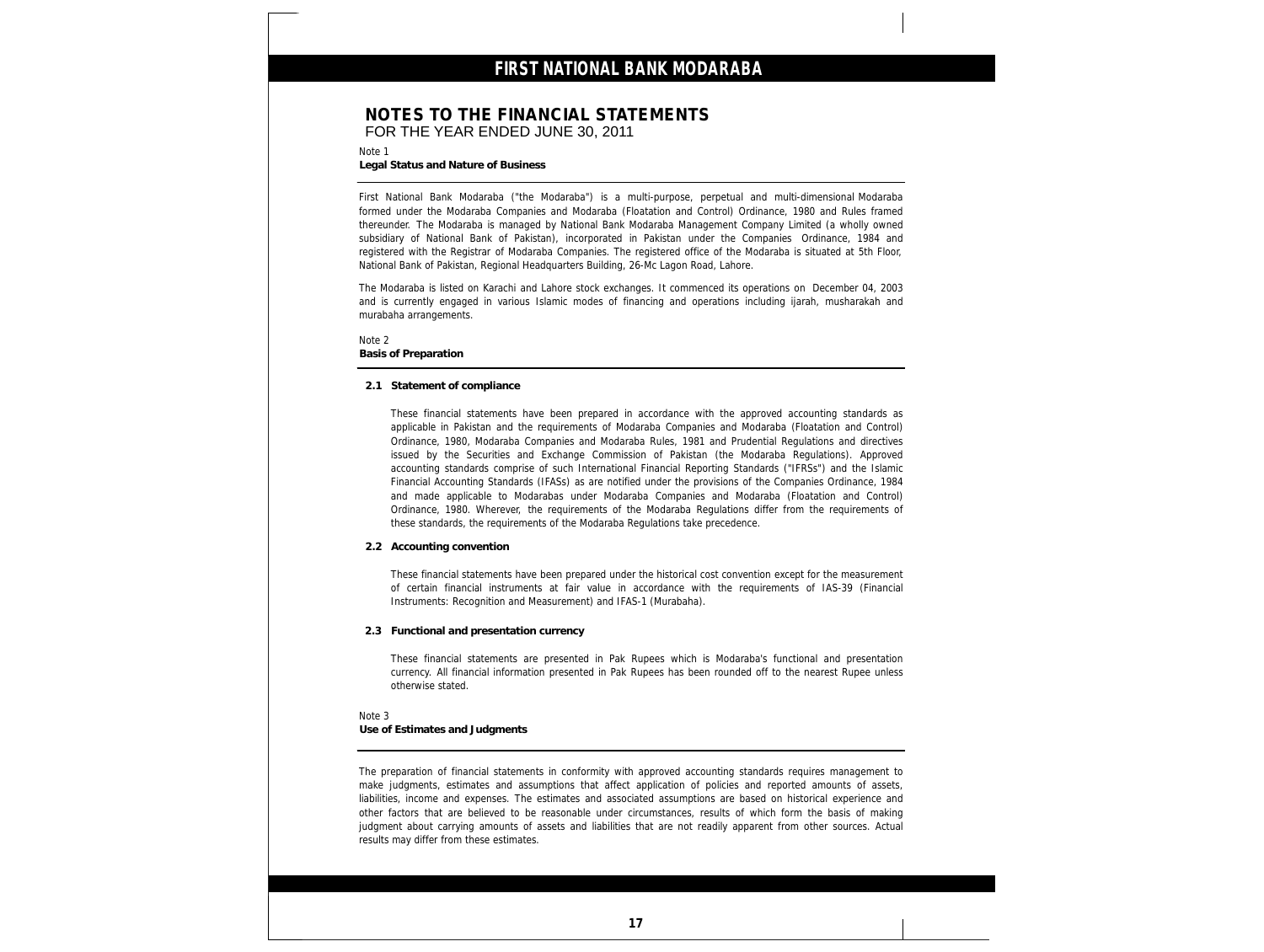Note 3, Use of Estimates and Judgments - Continued…

The estimates and underlying assumptions are reviewed on an ongoing basis. Revisions to accounting estimates are recognized in the period in which estimates are revised if the revision affects only that period, or in the period of revision and future periods if the revision affects both current and future periods.

Judgments made by the management in the application of approved accounting standards that have significant effect on the financial statements and estimates with a significant risk of material adjustment in the next year are as under:

### **Fixed assets**

The Modaraba reviews the useful lives of fixed assets on regular basis. Any change in the estimates in future years might affect the carrying amounts of the respective items of fixed assets with a corresponding effect on the depreciation charge and impairment, if any.

#### **Short term investments**

The Modaraba has recorded its short term investments by using quotations from active market. This estimates is subjective in nature and therefore, cannot be determined with precision.

**Ijarah rentals and Musharakah investments**

Ijarah rentals and Musharaka investments are stated net of provision. Provision is recognised for ijarah rentals receivable and musharakah investment in accordance with the Prudential Regulations for Modarabas issued by the Securities and Exchange Commission of Pakistan (SECP). Bad debts are written-off when identified.

Note 4 **New and Revised Standards and Interpretations**

International Accounting Standard Board (IASB) has made amendments into certain standards and further introduced new standards during the year which are explained as under :

**4.1 Amendment to the published standards effective in current year and applicable to the Modaraba**

There are certain new approved accounting standards, amendments to approved accounting standards and interpretations that are mandatory for accounting periods beginning on or before January 1, 2010 but are considered not to be relevant or to have any significant effect on the Modaraba's operations and are, therefore, not disclosed in these financial statements.

**4.2 Amendment to the published standards effective in current year not applicable to the Modaraba**

**IFRS 3 – Business Combinations Annual periods beginning**

**on or after July 1, 2010**

The IASB has amended IFRS 3 – Business Combinations. The amendments include transition requirements for contingent consideration from a business combination that occurs before the effective date of revised IFRS, measurement on non-controlling interests and un-replaced and voluntarily replaced share based payment awards.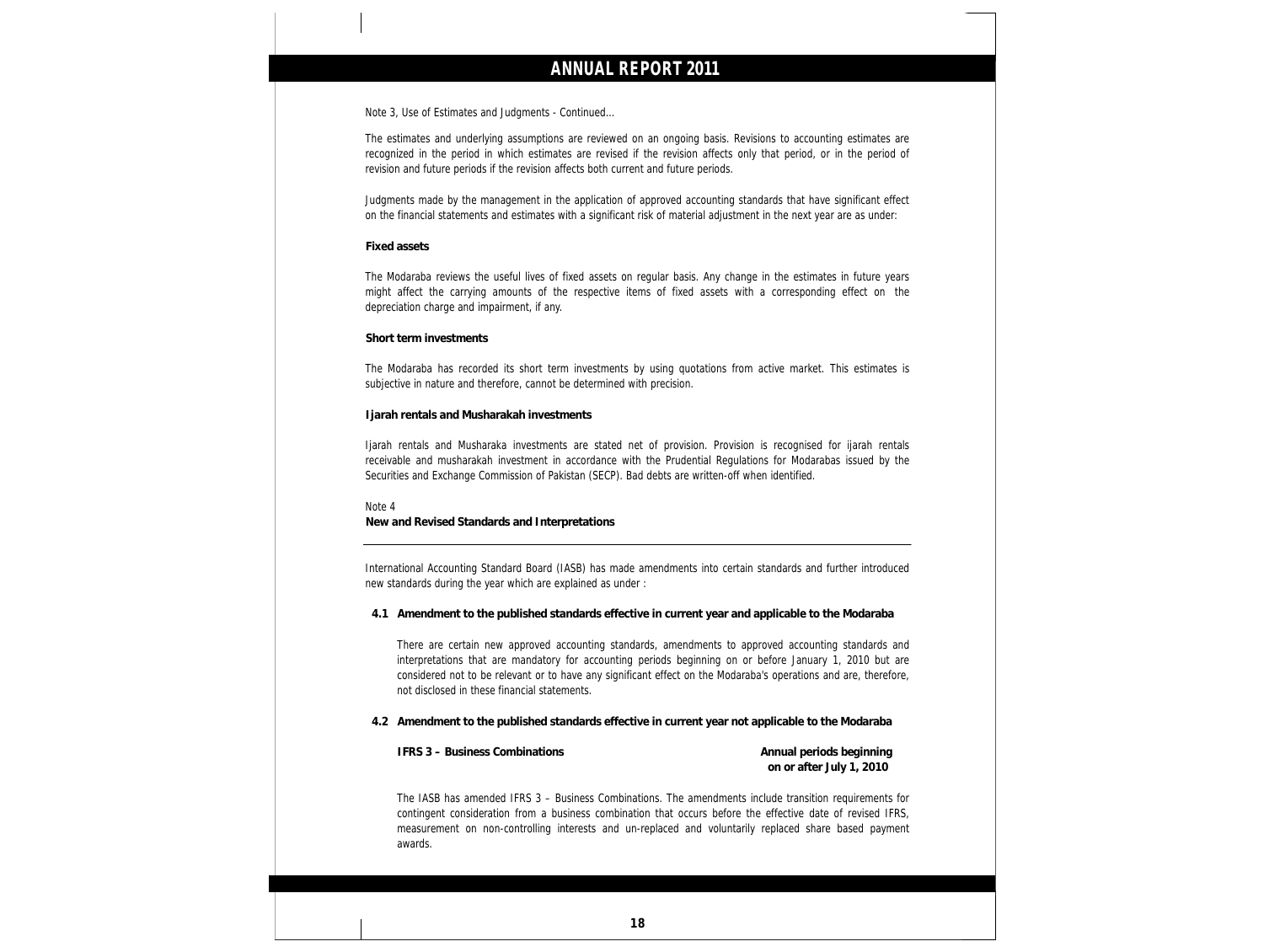Note 4, Basis of Preparation - Continued…

**4.3 Amendment to the published standards applicable to the Modaraba not yet effective**

|                          |                                                                                           | Effective date (annual periods<br>beginning on or after) |
|--------------------------|-------------------------------------------------------------------------------------------|----------------------------------------------------------|
|                          | IAS 12 - Income Taxes                                                                     | January 1, 2012                                          |
| $\sim$                   | IFRS 1 – First-time Adoption of International Financial Reporting<br><b>Standards</b>     | July 1, 2011                                             |
|                          | <b>IFRS 9 - Financial Instruments</b>                                                     | January 1, 2013                                          |
|                          | IAS 1 – Presentation of Financial Statements                                              | July 1, 2012                                             |
| $\sim$                   | IAS 19 - Employee Benefits                                                                | January 1, 2013                                          |
| $\sim$                   | IFRS 7 - Financial Instruments: Disclosures                                               | July 1, 2011                                             |
| $\sim$                   | IFRS 13 - Fair Value Measurement                                                          | January 1, 2013                                          |
|                          | 4.4 Amendment to published standards not applicable to the Modaraba and not yet effective |                                                          |
| $\overline{\phantom{a}}$ | IAS 27 - Separate Financial Statements                                                    | January 1, 2013                                          |
| $\sim$                   | IAS 28 - Investments in Associates and Joint Ventures                                     | January 1, 2013                                          |
| $\sim$                   | IFRS 10 - Consolidated Financial Statements                                               | July 1, 2013                                             |
| $\sim$                   | IFRS 11 - Joint Arrangements                                                              | July 1, 2013                                             |

Note 5

**Summary of Significant Accounting Policies**

**5.1 Cash and cash equivalents**

Cash and cash equivalents are carried in the balance sheet at cost. For the purpose of cash flow statement, cash and cash equivalents consist of cash in hand and balances with banks.

**5.2 Receivables**

Receivables are due on normal trade terms. These are carried at original invoice amount less provision for doubtful debts, if any. Balances considered bad and irrecoverable are written off when identified.

**5.3 Murabaha investment**

Murabaha investments are stated net of provision against potential murabaha losses. Provision is recognized in accordance with Prudential Regulations for Modarabas issued by the SECP or on the estimate of management, whichever is higher. Bad debts are written off when identified. Murabaha receivables are recorded by the Modaraba at the invoiced amount and disclosed as such in the balance sheet.

Purchases and sales under murabaha and the resultant profit is accounted for on the culmination of murabaha transaction. However, the profit on that portion of sales revenue not due for payment is deferred and shown in the balance sheet as liability.

**5.4 Financial assets**

Financial assets in the scope of IAS 39, are classified as either financial assets at fair value through profit or loss, loans and receivable, held-to-maturity investments and available-for-sale financial assets, as appropriate. When financial assets are recognized initially, they are measured at fair value, plus, in the case of investments not at fair value through profit or loss, directly attributable transaction cost. The Modaraba determines the classification of its financial assets after initial recognition and, where allowed and appropriate, re-evaluates this designation at each financial year-end.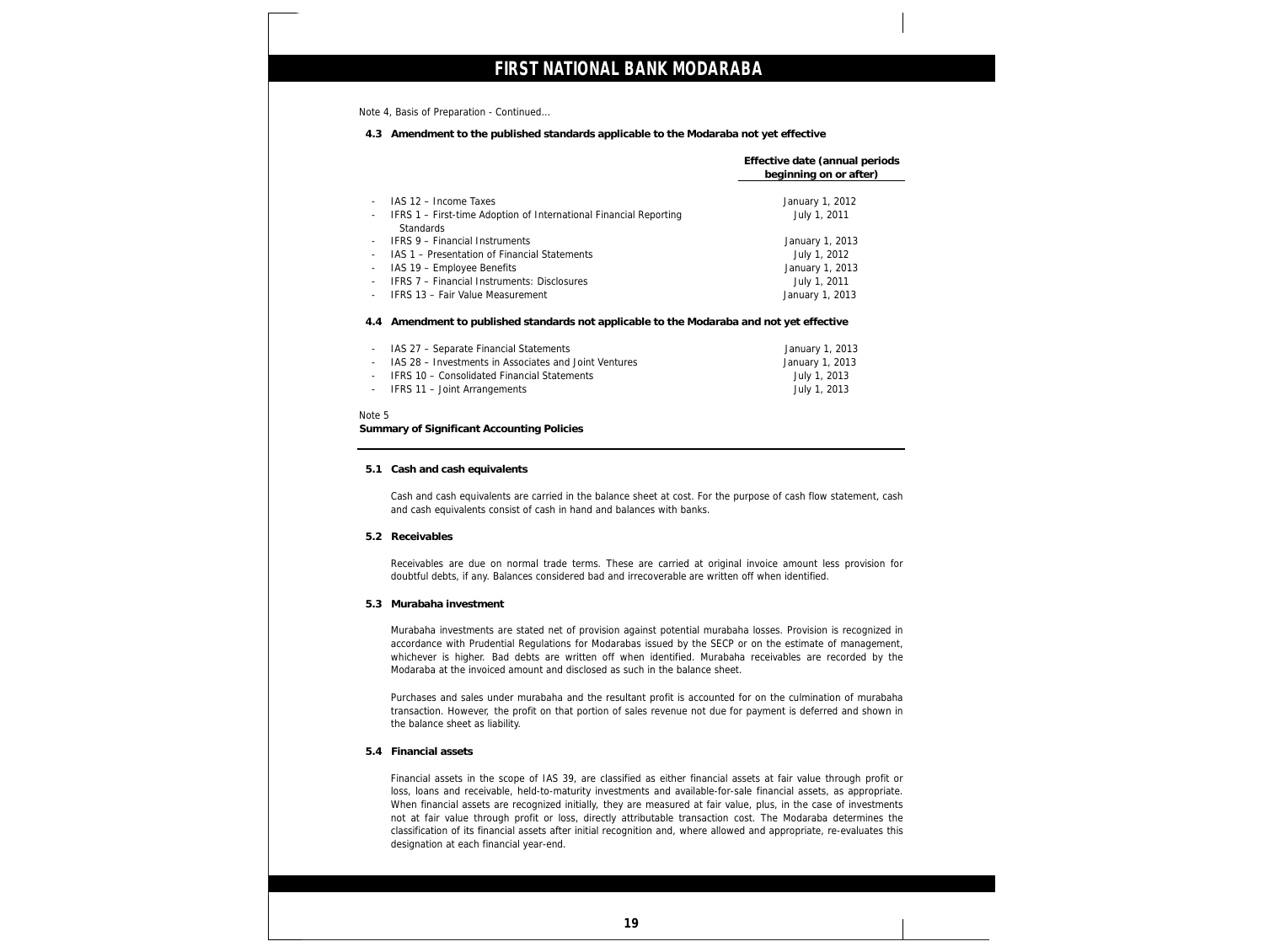- Note 5 Summary of Significant Accounting Policies … Contd.
- **5.4.1 Financial assets at fair value through profit or loss**

Financial assets classified as held for trading are included in the category ' Financial assets at fair value through profit or loss'. Financial assets are classified as held for trading if they are acquired for the purpose of selling in the near term. Derivatives, if any, are also classified as held for trading unless they are designated as effective hedging instruments. Gains or losses on investments held for trading are recognised in the profit and loss account.

#### **5.4.2 Held-to-maturity**

Non-derivatives financial assets with fixed or determinable payments and fixed maturity are classified as held-tomaturity when the Modaraba has the positive intention and ability to hold to maturity. Investments intended to be held for an undefined period are not included in this classification. Other long-term investments, that are intended to be held-to-maturity, are subsequently measured at amortized cost.

This cost is computed as the amount initially recognized minus principal repayments, plus or minus the cumulative amortization, using the effective interest rate method, of a difference between the initially recognised amount and the maturity amount. This calculation includes all fees and charges paid or received between parties to the contract that are an integral part of the effective interest rate, transaction cost and all other premiums and discounts. For investments carried at amortized cost, gains and losses are recognized in the profit and loss account and then the investments are derecognized or impaired, as well as, through the amortization process.

**5.4.3 Loans and receivables**

Loans and receivables are not derivative financial assets with fixed or determinable payments that are not quoted in an active market. Such assets are carried at amortized cost using the effective interest rate method. Gains and losses are recognized in the profit and loss account when the loans and receivables are derecognized or impaired, as well as, through the amortization process.

**5.4.4 Available-for-sale**

Available-for-sale financial assets are those non derivative financial assets that are designated as available-forsale or are not classified in any of the three preceding categories. After initial recognition available-for-sale financial assets are measured at fair value with gains and losses being recognized as a separate component of equity until the investments are derecognized or until the investment is determined to be impaired at which time the cumulative gain or loss previously reported in equity is included in the profit and loss account.

The fair value of investments that are actively traded in organized financial markets is determined by reference to quoted market bid price at the close of business on the balance sheet date. For investments where there is no active market, value is determined using valuation techniques.

**5.5 Trade date accounting** 

All 'regular way' purchase and sale of quoted equity securities are recognized on the trade date i.e. the date that the Modaraba commits to purchase / sell the asset. 'Regular way' purchase or sale of quoted investments require delivery within three working days after the transaction date as per stock exchange regulations.

**5.6 Financial liabilities**

Financial liabilities are classified according to the substance of the contractual arrangements entered into. Significant financial liabilities are secured deposits against ijarah (lease) assets declared and unclaimed profit distribution and other liabilities.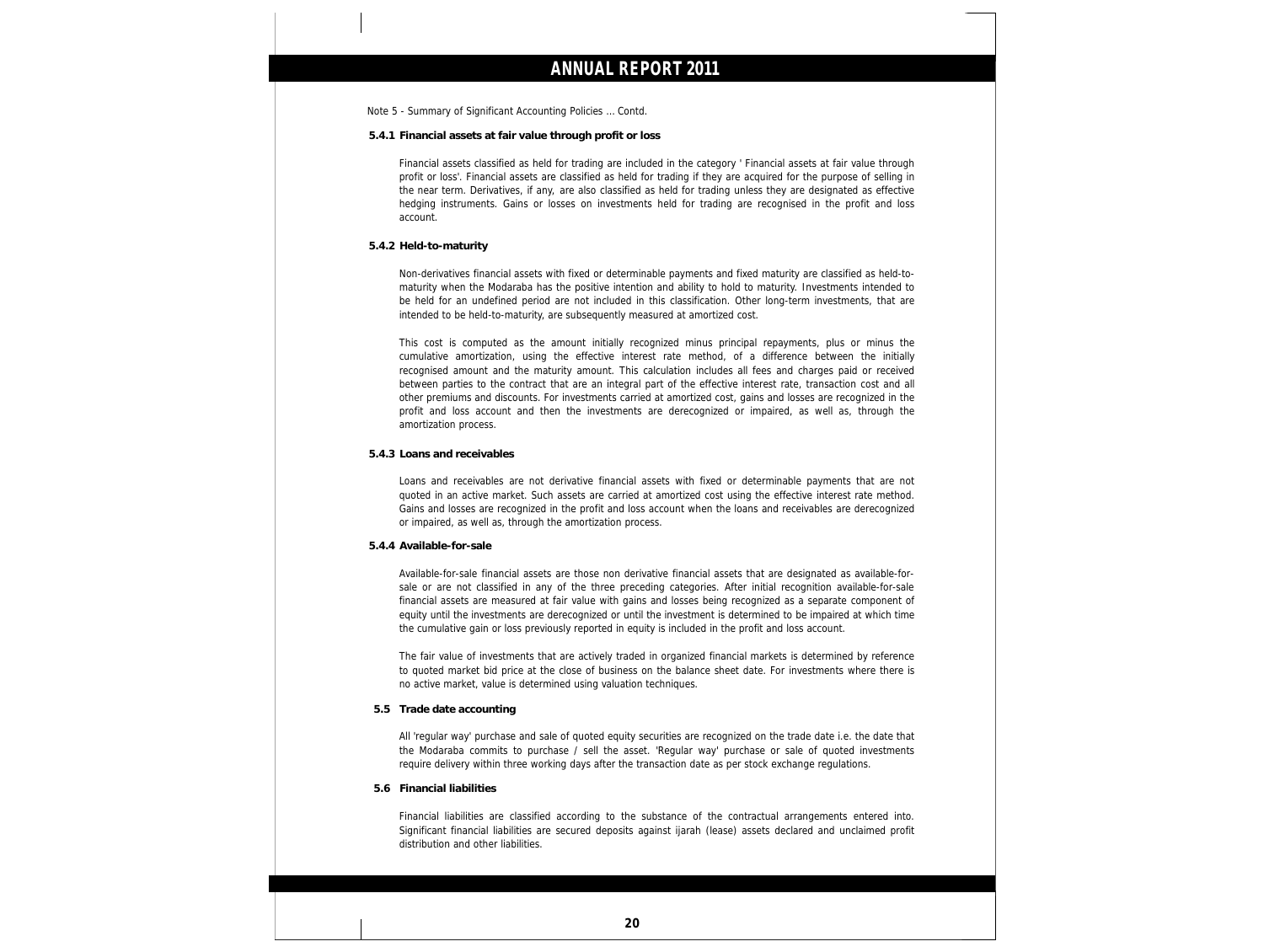Note 5 - Summary of Significant Accounting Policies … Contd.

**5.7 Recognition and derecognition of financial instruments**

Financial assets are recognized initially at fair value or in case of financial asset that are not carried at fair value through profit or loss, at fair value plus transaction cost.

All financial assets and liabilities are recognized at the time when entity becomes party to the contractual provisions of the instrument and are derecognized in the case of asset, when the contractual rights under the instrument are derecognized, expired or surrendered and in case of liability, when the obligation is discharged, cancelled or expired.

Any gain / (loss) on the recognition and derecognition of financial assets and liabilities is included in the profit / (loss) for the period in which it arises.

Assets and liabilities that are not of contractual nature and that are created as a result of statutory requirements imposed by the Government are not financial instruments of the Modaraba.

**5.8 Offsetting of financial assets and financial liabilities**

Financial assets and liabilities are offset and the net amount is reported in the balance sheet when there is a legally enforceable right to set-off the recognized amounts and the Modaraba intends to either settle on a net basis, or to recognize the asset and settle the liability simultaneously.

**5.9 Musharakah investment**

Musharakah investments are stated net of provision. Provision is recognized in accordance with Prudential Regulations for Modarabas issued by the SECP or on the estimate of management, whichever is higher. Bad debts are written off when identified.

**5.10 Lease (ijarah) accounting**

The Modaraba provides assets to its clients under ijarah agreements as approved by the Religious Board. Ijarah arrangements up to June 30, 2008 have been recorded in the books of accounts as finance lease in line with IAS-17 (Leases) and arrangements beginning on or after July 1, 2008 have been recorded in the books of accounts under IFAS-2 (Ijarah).

Under the ijarah arrangements up to June 30, 2008, amount due from lessees under finance leases are recorded as receivables at the amount of the net investment in the leases. Finance lease income is allocated to accounting periods so as to reflect a constant periodic rate of return on the net investment outstanding in respect of the leases.

As per the requirements of IFAS-2, the Modaraba has presented assets subject to ijarah in its balance sheet according to the nature of the asset, distinguished from the assets in own use. Income from ijarah is recognized on accrual basis, unless another systematic basis is more representative of the time pattern in which benefit of use derived from the leased asset is diminished. Costs, including depreciation, incurred in earning the ijarah income are recognized as an expense.

Net investment in ijarah is stated at present value of minimum ijarah payments. Impairment losses on nonperforming ijarah are recognized at higher of provision required in accordance with the Prudential Regulations for Modarabas or at a level which in the judgment of the management is adequate to provide for potential ijarah losses. These losses can be reasonably anticipated as the difference between the carrying amount of receivables and present value of expected cash flows discounted at the rates implicit in the ijarah agreement.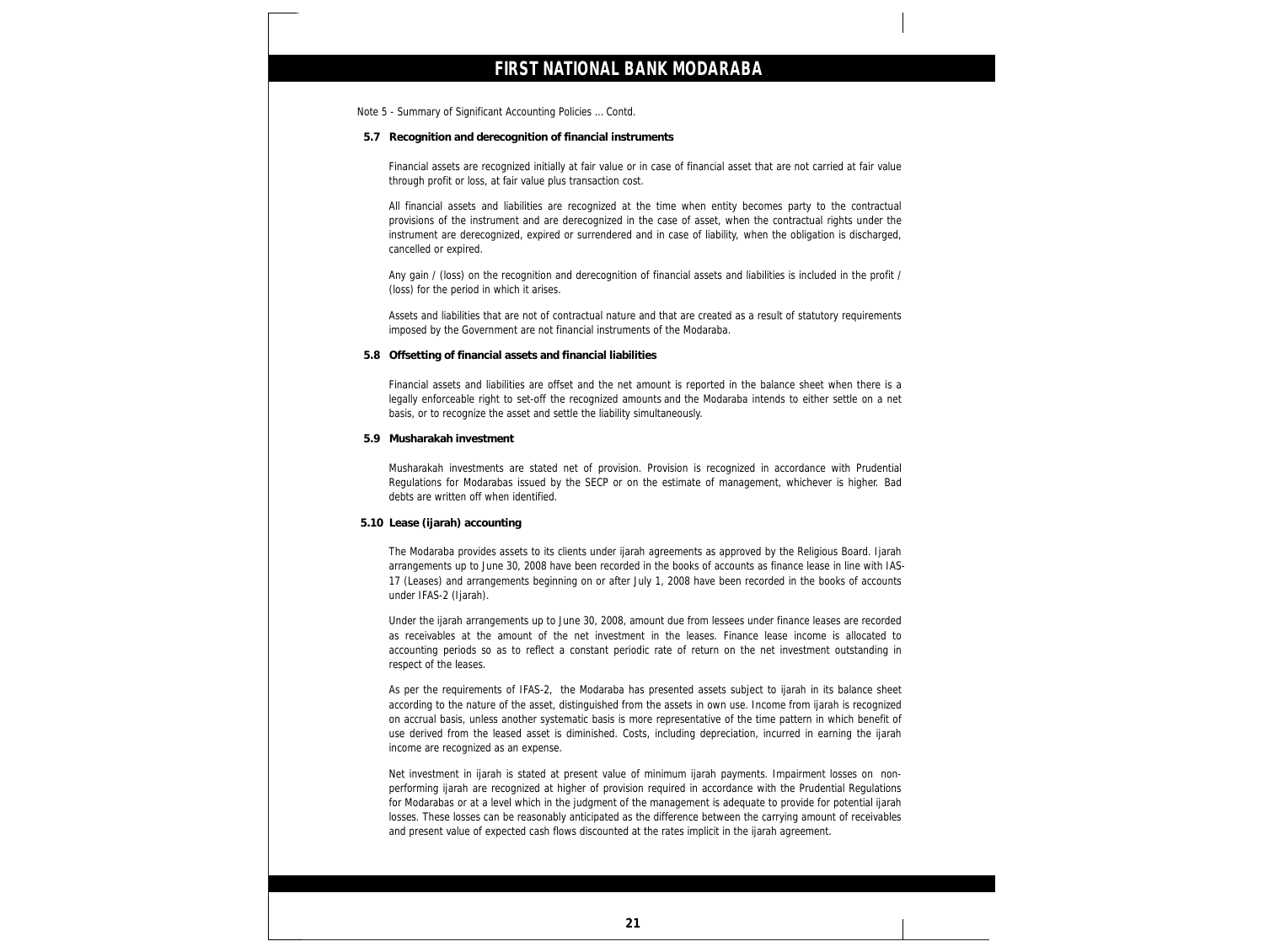Note 5 - Summary of Significant Accounting Policies … Contd.

**5.11 Fixed assets**

**Assets given to customers under ijarah arrangements**

Assets given to customers under ijarah arrangements on or after July 01, 2008 are accounted for as operating lease and are stated at cost less accumulated depreciation and impairment loss, if any. Assets under ijarah arrangements are depreciated using the straight line basis over the shorter of ijarah term or asset's useful life. In respect of additions and transfer during the year, depreciation is charged proportionately to the period of ijarah.

**Assets in own use - Tangible**

Tangible fixed assets are stated at cost less accumulated depreciation and impairment loss, if any. Cost in relation to the assets comprises acquisition and other directly attributable costs. Subsequent costs are included in assets' carrying amounts when it is probable that future economic benefits associated with the item will flow to the Modaraba and the cost of the item can be measured reliably. Carrying amount of parts so replaced, if any, is derecognized. All other repairs and maintenance are charged to income as and when incurred. Gain / loss on disposals are carried to the profit and loss account in the year of disposal.

Depreciation is charged to income using the straight line method at the rates as specified in note 18 to these financial statements so as to write off the cost of assets over their estimated useful lives without taking into account any residual value. Depreciation on additions to the tangible fixed assets is charged from the month in which an asset is available for use while no depreciation is charged for the month in which the asset is disposed off.

Carrying amounts of the Modaraba's assets are reviewed at each balance sheet date to determine whether there is any indication of impairment. If such an indication exists, the recoverable amount of such asset is estimated and impairment loss is recognized in the profit and loss account. Where an impairment loss subsequently reverses, the carrying amount of the asset is increased to the revised recoverable amount but limited to the extent of the initial cost of the asset. A reversal of the impairment loss is recognized as income in the profit and loss account.

#### **Assets in own use - Intangible**

Expenditure incurred on intangible asset is capitalized and stated at cost less accumulated amortization and any identified impairment loss. Intangible assets are amortized on straight line basis over a period of three years.

### **5.12 Provisions**

Provisions are recognized when the Modaraba has a present, legal or constructive obligation as a result of past events and it is probable that an outflow of resources embodying economic benefits would be required to settle the obligation and a reliable estimate of the amount can be made. Provisions are reviewed at each balance sheet date and adjusted to reflect the current best estimates.

The amount recognized as a provision is the best estimate of the consideration required to settle the present obligation at the balance sheet date, taking into account the risks and uncertainties surrounding the obligation. Future operating losses are not provided for.

**5.13 Creditors and other liabilities**

Creditors and other liabilities are measured at cost which is the fair value of the consideration to be paid in future for goods and services received whether billed to the Modaraba or not.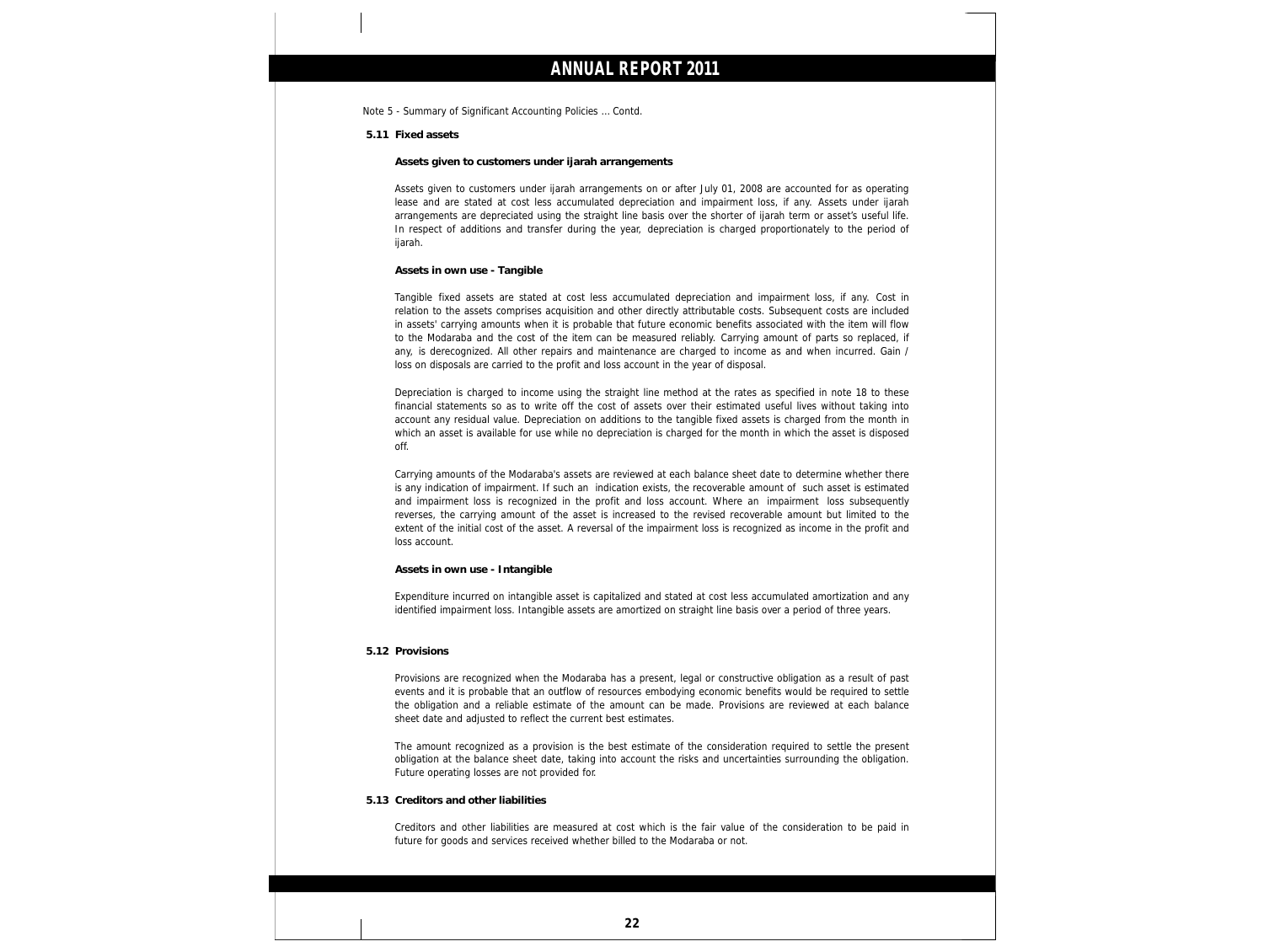Note 5 - Summary of Significant Accounting Policies … Contd.

**5.14 Revenue recognition**

For lease (ijarah) agreements executed on or before June 30, 2008, the unearned finance income is deferred and amortized to income over the term of ijarah, applying the annuity method to produce a constant rate of return on net investment in ijarah. Unrealized ijarah income on potential lease losses is excluded from the income from ijarah operations in accordance with the requirements of the Prudential Regulations for Modaraba issued by the SECP.

For lease (ijarah) agreements executed on or after July 01, 2008 lease rentals are recognized as income on accrual basis, as and when the rental becomes due over the lease period.

Profit on murabaha investment is recognized on pro-rata accrual basis, calculated on number of days for which funds are utilized.

Return on deposits with bank is recognized on accrual basis.

Profit on investment under musharakah arrangements is recognized on accrual basis and additional profit, if any, is recognized on declaration by the investee company in accordance with terms of issue.

Dividend income is recognized when the right to receive dividends is established.

Income from fee and commission is recognized as and when it becomes due.

**5.15 Borrowing costs**

Borrowing costs are charged to income as and when incurred except those costs that are directly attributable to acquisition, construction or production of qualifying assets that are capitalized as part of the cost of assets.

**5.16 Taxation**

Under the current tax law, the income of non-trading Modaraba is exempt from income tax provided that the Modaraba distributes ninety percent (90%) of its profits for the year, as cash dividend to the certificate holders, after appropriating statutory reserves. Where such profit is not distributed, provision for tax is made on taxable income at the current tax rates applicable to the Modaraba after taking into account the available tax exemptions and tax credits, if any.

**5.17 Profit distribution**

Profit distribution is recognized in the period in which it is distributed.

**5.18 Related party transactions**

Transactions involving related parties arising in the normal course of business are conducted at an arm's length on the same terms and conditions as are applicable to third party transactions or otherwise as approved by the board.

### Note 6

| <b>Bank Balances</b>             |      |           |           |
|----------------------------------|------|-----------|-----------|
|                                  |      | 2011      | 2010      |
|                                  | Note | Rupees    | Rupees    |
| Profit bearing bank accounts     | 6.1  | 7.961.563 | 4,442,920 |
| Non profit bearing bank accounts |      | 178.547   | 576.294   |
|                                  |      | 8,140,110 | 5,019,214 |

 Modarabas for the issuance of Certificates of Musharakah (refer to Note 9.1 and 15.2 also). redemption reserve funds set aside by the Modaraba in compliance with the requirements of the Registrar<br>Modarabas for the issuance of Certificates of Musharakah (refer to Note 9.1 and 15.2 also) **6.1** These carry profit at the rate of 1.50% to 2.00% (2010: 1.50% to 2.00%) per annum and also represent

j

j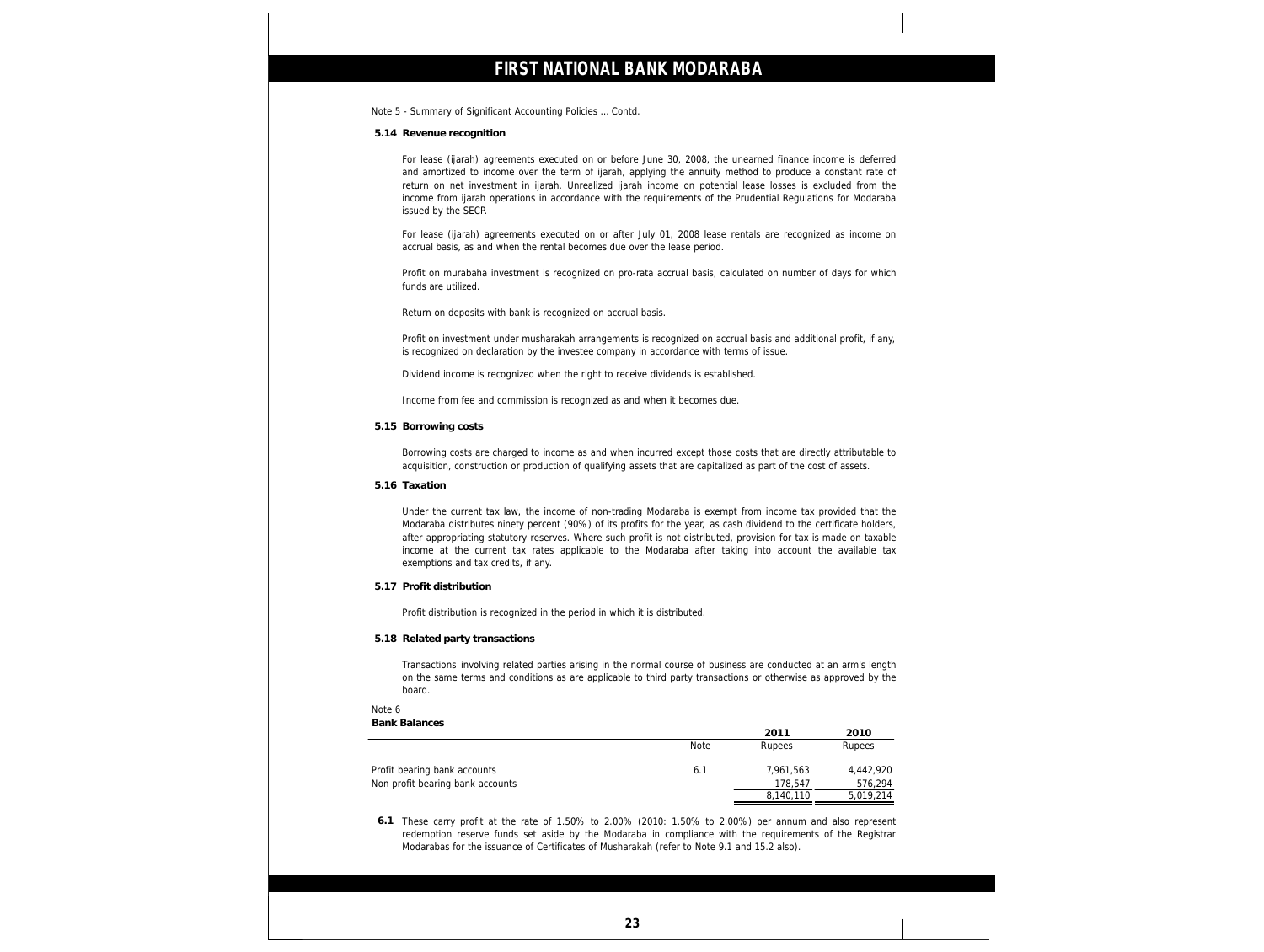### Note 7

**Advances, Prepayments and Other Receivables**

| navances, il cipavinents and Other necenvables                                                                               |             | 2011        | 2010       |
|------------------------------------------------------------------------------------------------------------------------------|-------------|-------------|------------|
|                                                                                                                              |             | Rupees      | Rupees     |
| Advances for ijarah (Secured - Considered good)                                                                              |             | 173,422,286 | 68,231,185 |
| Advances to employees for expenses (Unsecured - Considered good)                                                             |             | 23,055      | 14,825     |
| Income tax deducted at source                                                                                                |             | 547,816     | 540,425    |
| Prepayments                                                                                                                  |             | 185,418     | 82,194     |
| Dividends receivable                                                                                                         |             |             | 30,000     |
| Other receivable                                                                                                             |             | 23,416      | 35,373     |
|                                                                                                                              |             | 174,201,991 | 68,934,002 |
| Note 8                                                                                                                       |             |             |            |
| <b>Accrued Profit</b>                                                                                                        |             |             |            |
|                                                                                                                              |             | 2011        | 2010       |
|                                                                                                                              |             | Rupees      | Rupees     |
| Murabaha investment                                                                                                          |             | 25,423,413  | 16,961,116 |
| Musharakah investment                                                                                                        |             | 368,673     | 885,994    |
| Bank deposits                                                                                                                |             | 256,428     | 74,036     |
|                                                                                                                              |             | 26,048,514  | 17,921,146 |
| Note 9                                                                                                                       |             |             |            |
| Short Term Investments                                                                                                       |             |             |            |
|                                                                                                                              |             | 2011        | 2010       |
|                                                                                                                              | <b>Note</b> | Rupees      | Rupees     |
| At fair value through profit or loss                                                                                         | 9.1         |             |            |
| Quoted                                                                                                                       |             |             |            |
|                                                                                                                              |             |             |            |
| National Bank of Pakistan<br>36,206 (2010: 28,965) fully paid ordinary shares including<br>16,896 (2010: 9,655) bonus shares |             |             |            |
| Market value per share is Rs. 50.42 (2010: Rs. 64.10)                                                                        |             |             |            |
| Cost of investment is Rs. 4,507,810 (2010: Rs. 4,507,810)                                                                    |             | 1,825,507   | 1,856,657  |

**9.1** This investment also represent redemption reserve funds set aside by the Modaraba in compliance with the requirements of the Registrar Modarabas for the issuance of Certificates of Musharakah. This fund is maintained at minimum of 5.00% of the Certificates of Musharakah outstanding at any month end (Refer to Note 6.1 and 15.2 also).

### Note 10 **Short Term Murabaha Investments**

|                                               |             | 2011         | 2010        |
|-----------------------------------------------|-------------|--------------|-------------|
|                                               | <b>Note</b> | Rupees       | Rupees      |
| Short term murabaha investments (Secured)     |             | 731,443,491  | 577,400,150 |
| Unearned murabaha income                      | 27          | 29,808,155   | 19,683,902  |
|                                               |             | 761,251,646  | 597,084,052 |
| Less: allowance for potential murabaha losses |             | (13,500,000) | (1,500,000) |
|                                               |             | 747,751,646  | 595,584,052 |

**10.1** These represent investments under murabaha arrangements on deferred payment basis at specified profit margins. These investments carry profit at the rate of 17.76% to 14.36% (2010: 14.10% to 16.44%) per annum and are secured against charge over fixed and current assets, personal guarantees of directors of customer companies, demand promissory notes and post dated cheques varying from case to case basis.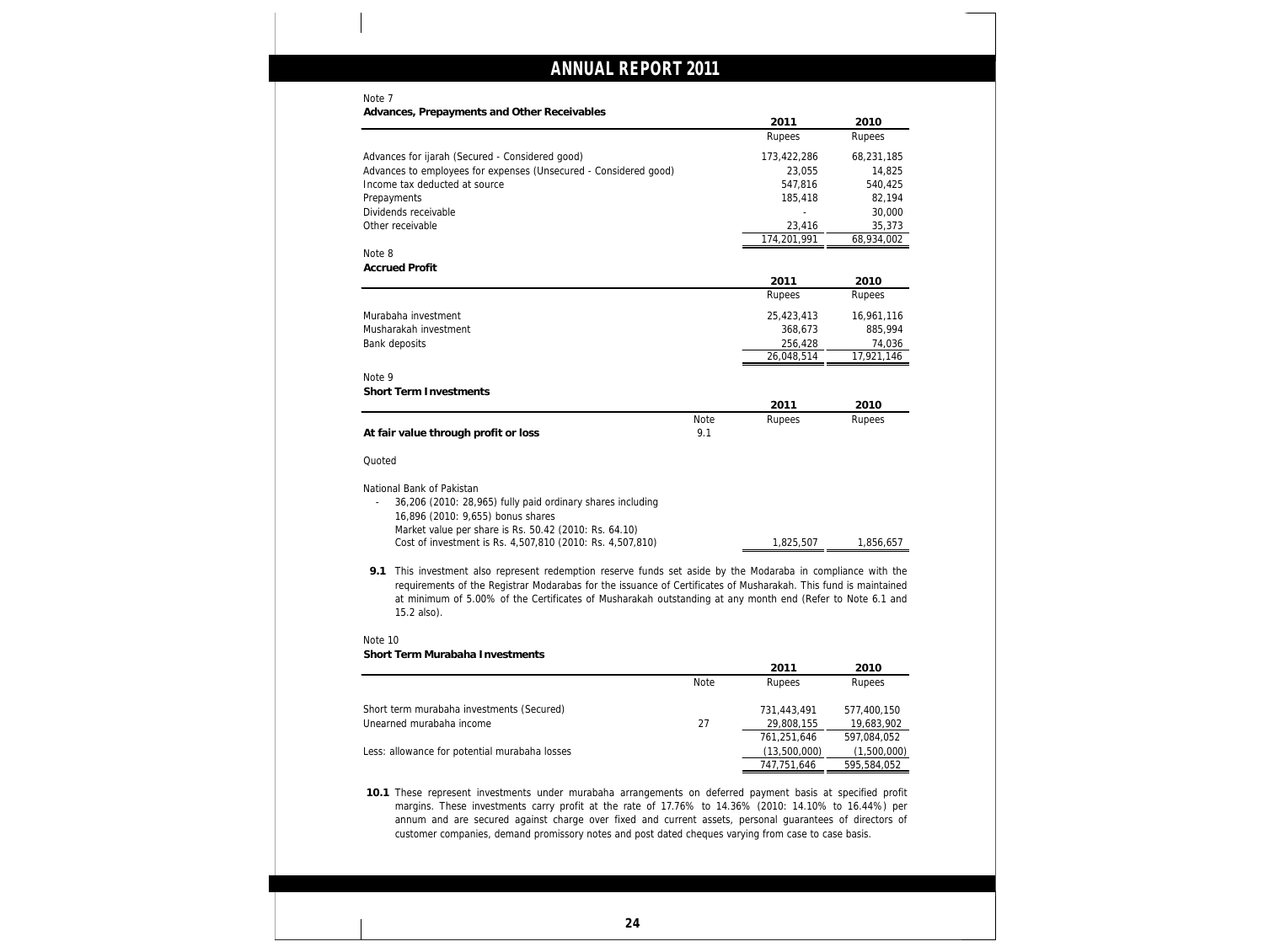Note 11

**Short Term Musharakah Investment - Unsecured**

This represents an unsecured investment with Albaraka Islamic Bank Limited under musharakah arrangement and carries profit at the rate of 13.25% (2010: 14.33%) per annum, effectively. The investment has been matured subsequent to the balance sheet date.

Note 12

**Current Portion of Non-Current Assets**

|                                                                                                                                                                                                                                         |      | 2011                       | 2010                       |
|-----------------------------------------------------------------------------------------------------------------------------------------------------------------------------------------------------------------------------------------|------|----------------------------|----------------------------|
|                                                                                                                                                                                                                                         | Note | Rupees                     | Rupees                     |
| Net investment in ijarah                                                                                                                                                                                                                | 13   | 120, 169, 184              | 244,712,586                |
| Long term murabaha investments                                                                                                                                                                                                          | 14   | 39,982,249                 |                            |
|                                                                                                                                                                                                                                         | 15   |                            | 66,865,274                 |
| Long term sukuk certificate                                                                                                                                                                                                             |      | 4,000,000                  | 4,000,000                  |
| Long term loans and deposits                                                                                                                                                                                                            | 16   | 608,871                    | 677,998                    |
|                                                                                                                                                                                                                                         |      | 164,760,304                | 316,255,858                |
| Note 13                                                                                                                                                                                                                                 |      |                            |                            |
| Net Investment in Ijarah                                                                                                                                                                                                                |      |                            |                            |
|                                                                                                                                                                                                                                         |      | 2011                       | 2010                       |
|                                                                                                                                                                                                                                         | Note | Rupees                     | Rupees                     |
|                                                                                                                                                                                                                                         |      |                            |                            |
| Minimum ijarah rentals receivable                                                                                                                                                                                                       | 13.1 | 216, 142, 107              | 467,511,242                |
| Residual value                                                                                                                                                                                                                          |      | 69,717,236                 | 106,916,892                |
| Gross investment in ijarah (Secured)                                                                                                                                                                                                    | 13.2 | 285,859,343                | 574,428,134                |
| Unearned finance income                                                                                                                                                                                                                 |      | (36, 555, 651)             | (70, 121, 974)             |
| Net investment in ijarah                                                                                                                                                                                                                | 13.3 | 249,303,692                | 504,306,160                |
| Less: Allowance for potential ijarah losses                                                                                                                                                                                             |      | (4,920,743)                | (4,920,743)                |
| Less: Current portion                                                                                                                                                                                                                   | 12   | (120, 169, 184)            | (244, 712, 586)            |
|                                                                                                                                                                                                                                         |      | 124,213,765                | 254,672,831                |
| 13.1 Minimum ijarah rentals receivable<br>Due within one year<br>Due after one year but not later than five years                                                                                                                       |      | 103,445,612<br>112,696,495 | 236,663,496<br>230,847,746 |
|                                                                                                                                                                                                                                         |      | 216, 142, 107              | 467,511,242                |
| 13.2 Gross investment in ijarah                                                                                                                                                                                                         |      |                            |                            |
| Due within one year                                                                                                                                                                                                                     |      | 179,783,747                | 318,380,756                |
| Due after one year but not later than five years                                                                                                                                                                                        |      | 106,075,596                | 256,047,378                |
|                                                                                                                                                                                                                                         |      | 285,859,343                | 574,428,134                |
| 13.3 Net investment in ijarah                                                                                                                                                                                                           |      |                            |                            |
| Due within one year                                                                                                                                                                                                                     |      | 120, 169, 184              | 244,712,586                |
| Due after one year but not later than five years                                                                                                                                                                                        |      | 124,213,765                | 254,672,831                |
|                                                                                                                                                                                                                                         |      | 244,382,949                | 499,385,417                |
| 13.4 General description of significant ijarah arrangements (IFAS-2)<br>The Modaraba has entered into various ijarah arrangements carrying profit at the rate of 18.26% to 14.18%                                                       |      |                            |                            |
| (2010: 8.25% to 16.80%) per annum. The arrangements are for three to five years' period. These are secured<br>against assets under ijarah, personal / corporate guarantees, promissory notes given by lessees and other<br>collaterals. |      |                            |                            |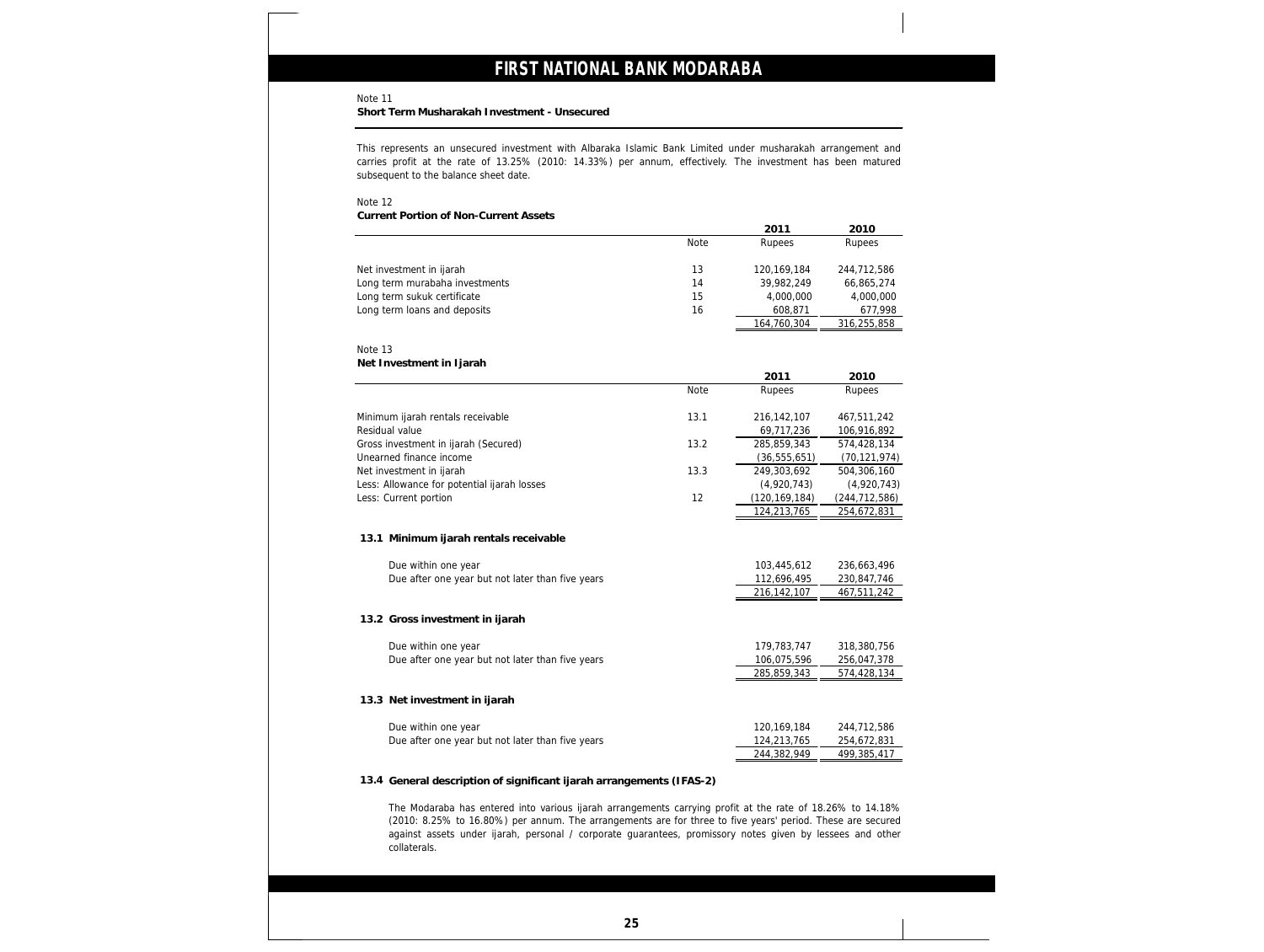#### Note 13 - Net Investment in Ijarah … Contd.

**13.5** Aggregate amount of future Ijarah rentals receivable on the basis of ijarah arrangements executed from July 01, 2008 onwards are as follows:

|                                                   | 2011        | 2010        |
|---------------------------------------------------|-------------|-------------|
|                                                   | Rupees      | Rupees      |
| Not later than one year                           | 382,487,844 | 198,518,324 |
| Later than one year and not later than five years | 513,779,397 | 289,415,422 |
| Later than five years                             |             |             |
|                                                   | 896,267,241 | 487,933,746 |

**13.6** Assets given under ijarah arrangements are disclosed in Note 17 to these financial statements.

### Note 14

**Long Term Murabaha Investments**

|                                          |             | 2011         | 2010           |
|------------------------------------------|-------------|--------------|----------------|
|                                          | <b>Note</b> | Rupees       | Rupees         |
| Long term murabaha investments (Secured) |             | 83,291,667   | 103,124,999    |
| Deferred murabaha income                 | 27          | 6,553,310    | 19,012,066     |
|                                          |             | 89,844,977   | 122,137,065    |
| Less: Current portion                    | 12          | (39,982,249) | (66, 865, 274) |
|                                          |             | 49,862,728   | 55,271,791     |

**14.1** These represent investments under murabaha arrangements on deferred payment basis at a profit margin ranging from 17.36% to 14.36% (2010: 13.54% to 16.23%) per annum. These investments are secured against charge over fixed and current assets, personal guarantees of the directors of customer companies, demand promissory notes and post dated cheques varying from case to case basis.

#### Note 15

**Long Term Sukuk Certificate - Secured**

|                             |             | 2011        | 2010        |
|-----------------------------|-------------|-------------|-------------|
|                             | <b>Note</b> | Rupees      | Rupees      |
| Long term sukuk certificate |             | 4,941,801   | 8,941,801   |
| Less: Current portion       |             | (4,000,000) | (4,000,000) |
|                             |             | 941,801     | 4.941.801   |

**15.1** This represents sukuk certificate issued to Sitara Energy Limited under musharakah arrangement that carries profit at the rate of 14.35% (2010: 14.27%) per annum, effectively. This investment is secured against first pari passu charge over fixed assets and title over the financed asset of Sitara Energy Limited. This arrangement shall last by July 2012.

**15.2** This certificate also represents funds invested by the Modaraba in compliance with the requirements of the Registrar Modarabas for the issuance of Certificates of musharakah (Refer to Note 6.1 and 9.1 also).

**Long Term Loans and Deposits**

|                                                 |             | 2011      | 2010       |
|-------------------------------------------------|-------------|-----------|------------|
|                                                 | <b>Note</b> | Rupees    | Rupees     |
| Loans to employees (secured - considered goods) | 16.1        | 2,096,011 | 1,849,899  |
| Less: Current portion of loans to employees     | 12          | (608,871) | (677,998)  |
|                                                 |             | 1,487,140 | 1,171,901  |
| Security deposits                               |             | 39,500    | 39,500     |
|                                                 |             | 1,526,640 | 211,401, ا |

**16.1** These loans are given to employees of the Modaraba for purchase of vehicles and carry profit at the rate of 5% (2010: 5.00%) per annum. Maximum aggregate balance due from employees at the end of any month during the year was Rs. 2,096,011 (2010: Rs. 2,108,819).

Note 16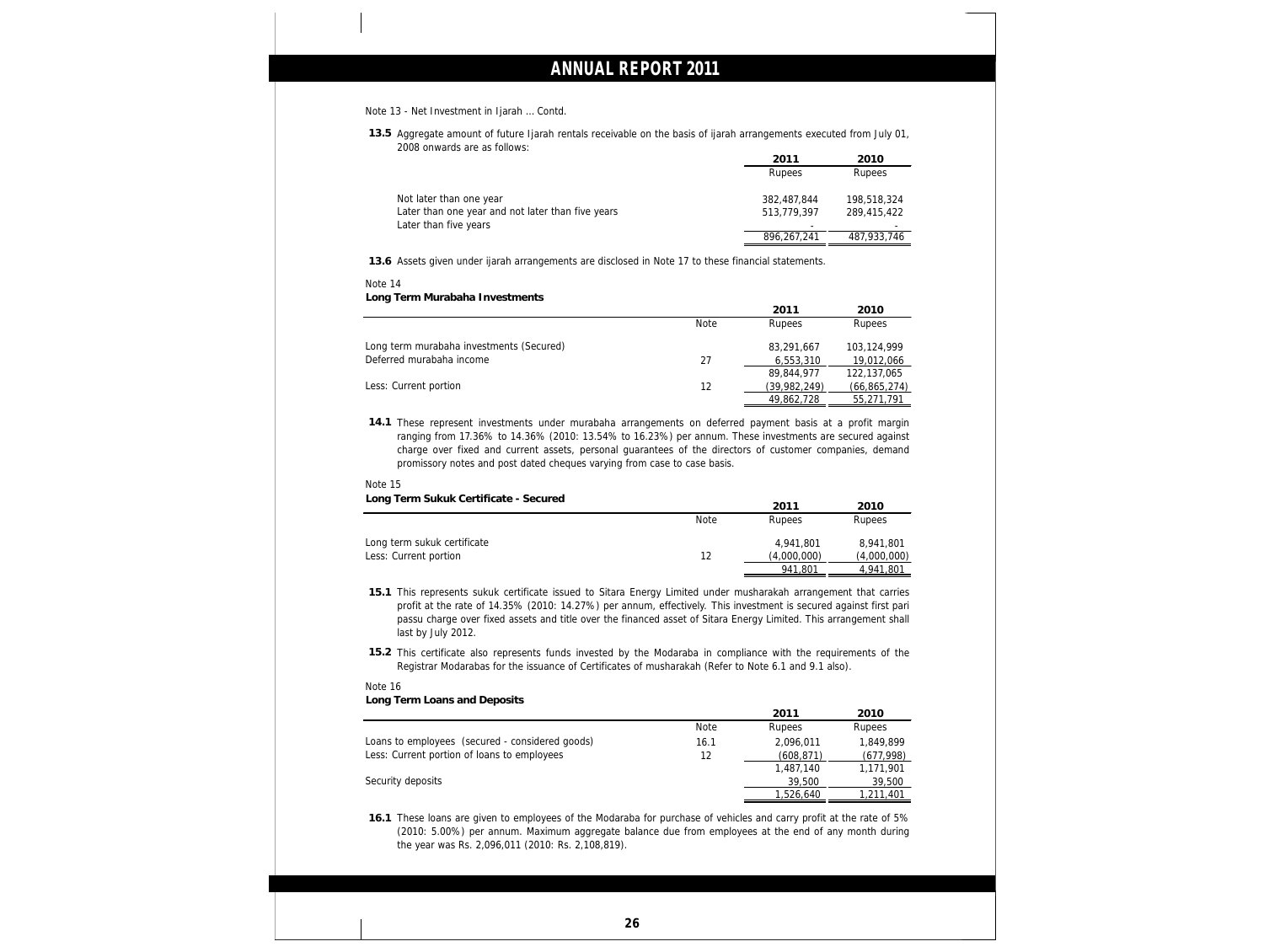|                                 |                            | Cost                       |                               |                                                                         |               |                           | Depreciation                  |                            |                            | Written                    |
|---------------------------------|----------------------------|----------------------------|-------------------------------|-------------------------------------------------------------------------|---------------|---------------------------|-------------------------------|----------------------------|----------------------------|----------------------------|
| Particulars                     | 01-07-2010<br>As at        | Additions                  | (Deletions)                   | 30-06-2011<br>Total as at                                               | Rate          | $01 - 07 - 2010$<br>As at | Adjustment                    | For the year               | 30-06-2011<br>Total as at  | Down value<br>30-06-2011   |
|                                 | <b>Rupees</b>              | <b>Rupees</b>              | <b>Rupees</b>                 | <b>Rupees</b>                                                           | $\approx$     | <b>Rupees</b>             | <b>Rupees</b>                 | <b>Rupees</b>              | Rupees                     | <b>Rupees</b>              |
| Plant and machinery<br>Vehicles | 284,003,594<br>293,581,724 | 303,820,914<br>243,576,146 | (17, 815, 542)<br>(9,617,682) | 570,008,966 20 - 33.3% 51,365,661<br>527,540,188 20 - 33.3% 107,297,822 |               |                           | (17,815,542)<br>(4, 701, 136) | 109,532,859<br>126,028,794 | 143,082,978<br>228,625,480 | 426,925,988<br>298,914,708 |
| Total Rupees 2011               | 577,585,318                | 547,397,060                | (27, 433, 224)                | 1,097,549,154                                                           |               | 158,663,483               | (22,516,678)                  | 235,561,653                | 371,708,458                | 725,840,696                |
|                                 |                            |                            |                               |                                                                         |               |                           |                               |                            |                            |                            |
|                                 |                            |                            | Cost                          |                                                                         |               |                           | Depreciation                  |                            |                            | Written                    |
| Particulars                     | 01-07-2009<br>As at        | Additions                  | (Deletions)                   | 30-06-2010<br>Total as at                                               | Rate          | $01 - 07 - 2009$<br>As at | Adjustment                    | For the year               | 30-06-2010<br>Total as at  | Down value<br>30-06-2010   |
|                                 | <b>Rupees</b>              | <b>Rupees</b>              | Rupees                        | <b>Rupees</b>                                                           | <sub>S6</sub> | <b>Rupees</b>             | <b>Rupees</b>                 | <b>Rupees</b>              | <b>Rupees</b>              | <b>Rupees</b>              |
| Plant and machinery             | 202,823,671                | 83,931,762                 | (2,751,839)                   | 284,003,594 20 - 33.3%                                                  |               | 39,514,351                | (519, 792)                    | 68,303,263                 | 107,297,822                | 176,705,772                |
| Vehicles                        | 55,849,282                 | 238,043,616                | (311, 174)                    | 293, 581, 724 20 - 33.3%                                                |               | 9,269,152                 | (18, 643)                     | 42,115,152                 | 51,365,661                 | 242,216,063                |
| Total Rupees 2010               | 258,672,953                | 75,378<br>321,97!          | (3,063,013)                   | 577,585,318                                                             |               | 48,783,503                | (538, 435)                    | 110,418,415                | 158,663,483                | 418,921,835                |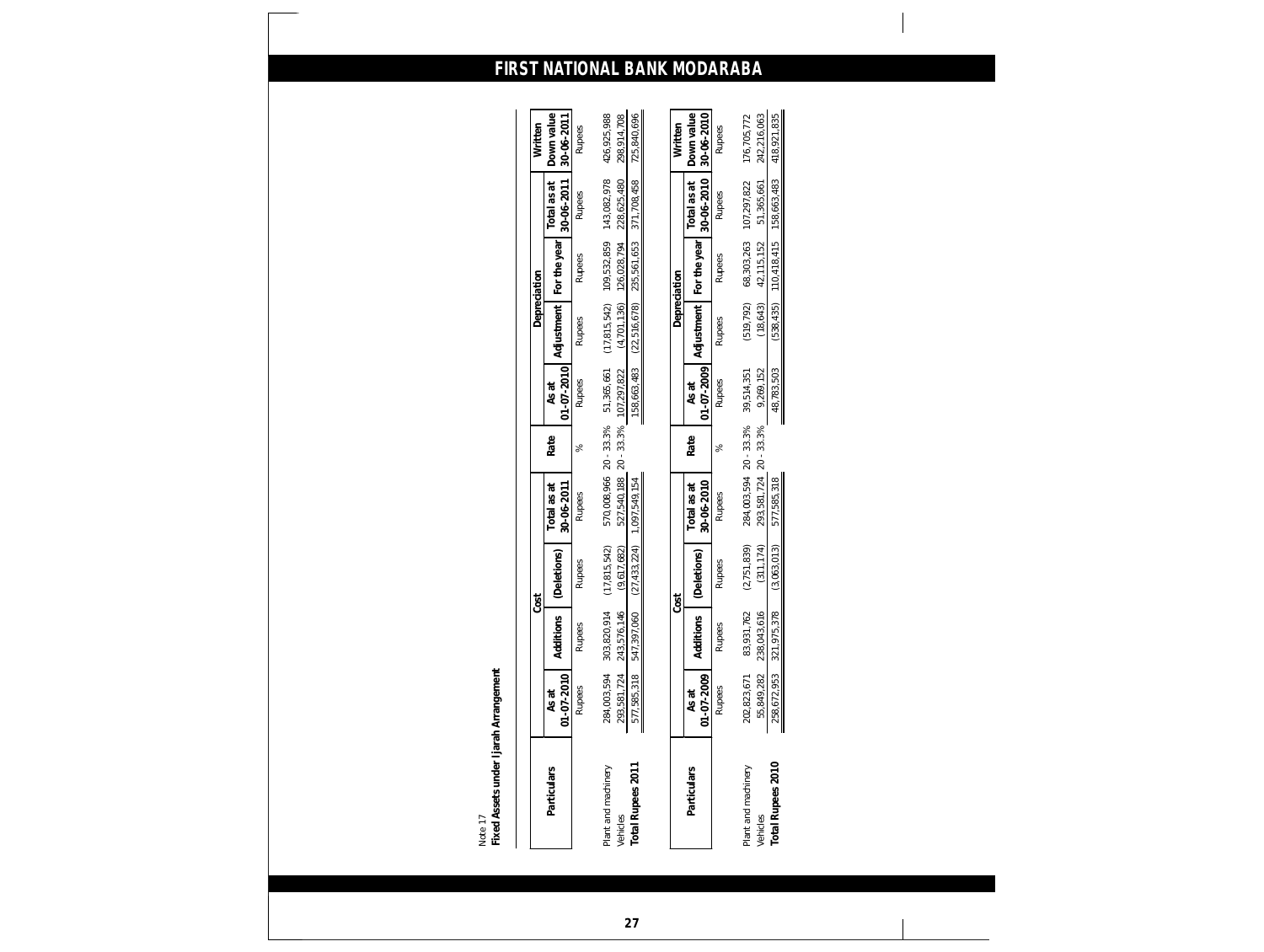| Particulars                                                          | As at                           |                            | Cost                  | Total as at                         | Rate                | As at                           | Depreciation               |                              | Total as at                     | Down value<br>Written               |
|----------------------------------------------------------------------|---------------------------------|----------------------------|-----------------------|-------------------------------------|---------------------|---------------------------------|----------------------------|------------------------------|---------------------------------|-------------------------------------|
|                                                                      | $01 - 07 - 2010$<br>Rupees      | Additions<br><b>Rupees</b> | (Deletions)<br>Rupees | 30-06-2011<br><b>Rupees</b>         | %                   | 01-07-2010<br>Rupees            | Adjustment<br>Rupees       | For the year<br>Rupees       | 30-06-2011<br>Rupees            | 30-06-2011<br>Rupees                |
|                                                                      |                                 |                            |                       |                                     |                     |                                 |                            |                              |                                 |                                     |
| Vehicles                                                             | 2,937,010                       |                            |                       | 2,937,010                           | $\mathcal{Q}$       | 933,110                         |                            | 587,402                      | 1,520,512                       | 1,416,498                           |
| Computers and accessories<br>Total Rupees 2011<br>Electric equipment | 972,697<br>325,764<br>4,235,47  |                            |                       | 972,697<br>325,764<br>,235,471<br>4 | 33.33<br>$20$       | 960,397<br>325,764<br>2,219,271 |                            | 12,300<br>599,702            | 972,697<br>2,818,973<br>325,764 | ,416,498                            |
|                                                                      | I                               |                            |                       |                                     |                     |                                 |                            |                              |                                 |                                     |
| Particulars                                                          | 01-07-2009<br>As at             | Additions                  | (Deletions)<br>Cost   | 30-06-2010<br>Total as at           | Rate                | 01-07-2009<br>As at             | Depreciation<br>Adjustment | For the year                 | 30-06-2010<br>Total as at       | Down value<br>30-06-2010<br>Written |
|                                                                      |                                 |                            |                       |                                     |                     |                                 |                            |                              |                                 |                                     |
| Computers and accessories<br>Electric equipment<br>Vehicles          | 2,409,293<br>956,297<br>325,764 | 16,400<br>1,326,947        | (799, 230)            | 2,937,010<br>325,764<br>972,697     | 33.33<br>20<br>$20$ | 786,838<br>273,268<br>1,233,414 | (799, 230)                 | 498,926<br>173,559<br>52,496 | 933,110<br>960,397<br>325,764   | 2,003,900<br>12,300                 |
| Total Rupees 2001                                                    | 3,691,354                       | $\frac{1}{347}$<br>, 343,  | (799, 230)            | 4,235,471                           |                     | 1,690,527                       |                            | 124,981                      | 2,219,271                       | 2,016,200                           |
| Intangible Assets<br>Note 19                                         |                                 |                            |                       |                                     |                     |                                 |                            |                              |                                 |                                     |
|                                                                      |                                 |                            | Cost                  |                                     |                     |                                 | Depreciation               |                              |                                 | Written                             |
| Particulars                                                          | 01-07-2010<br>As at             | Additions                  | (Deletions)           | 30-06-2011<br>Total as at           | Rate                | 01-07-2010<br>As at             | Adjustment                 | For the year                 | 30-06-2011<br>Total as at       | Down value<br>30-06-2011            |
| Software and license fees                                            | Rupees                          | Rupees                     | Rupees                | Rupees                              | $\%$                | Rupees                          | Rupees                     | Rupees                       | Rupees                          | Rupees                              |
| Total Rupees 2011                                                    | 697,300                         |                            |                       | 697,300                             | 33.33               | 605,208                         |                            | 92,092                       | 697,300                         |                                     |
| Total Rupees 2010                                                    | 697,300                         |                            |                       | 697,300                             | 33.33               | 468,529                         |                            | 136,679                      | 605,208                         | 92,092                              |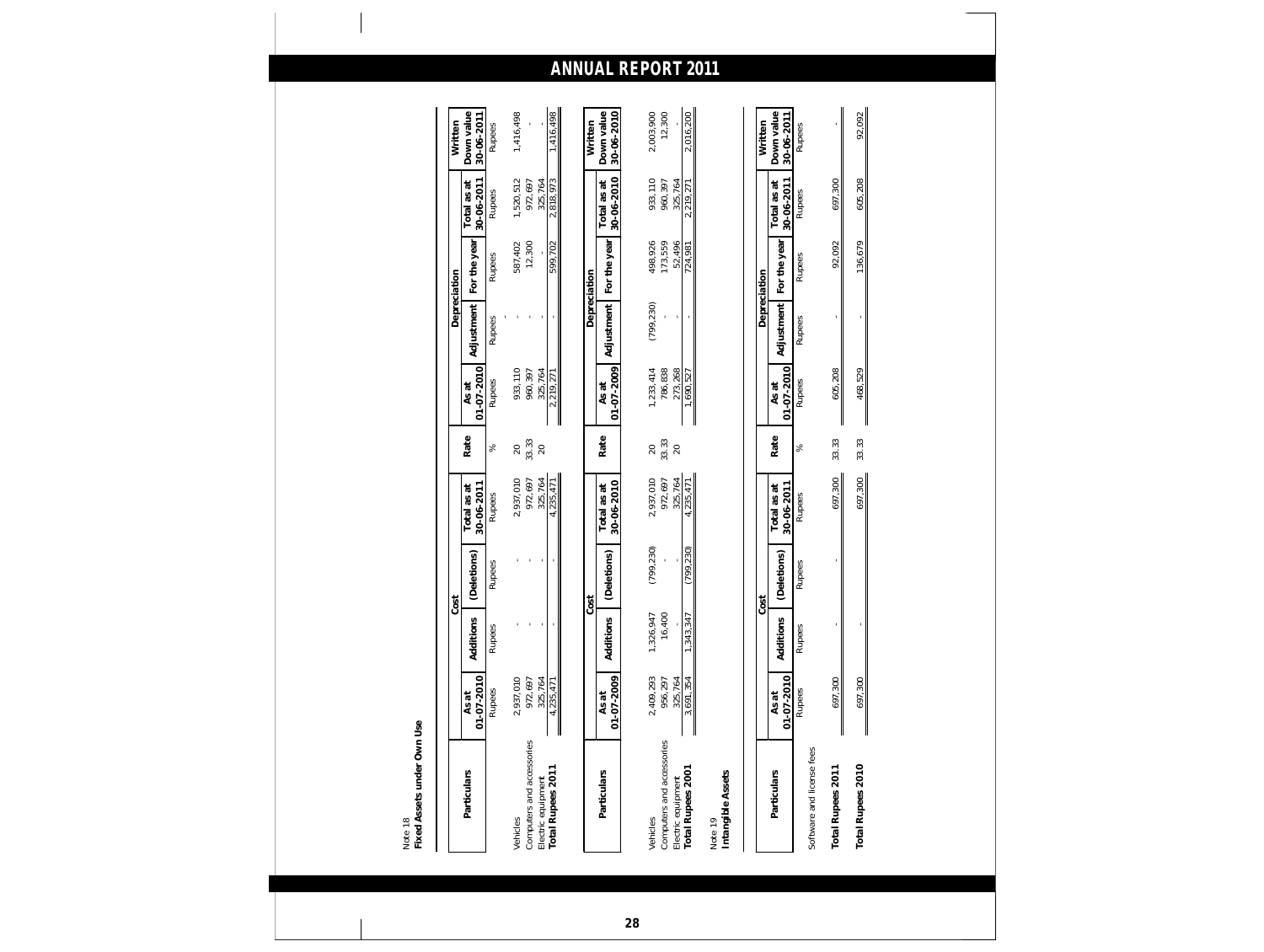### Note 20

| Creditors, Accrued and Other Liabilities           |             | 2011       | 2010       |
|----------------------------------------------------|-------------|------------|------------|
|                                                    | <b>Note</b> | Rupees     | Rupees     |
| Advances from customers                            |             | 44,344,835 | 13,536,232 |
| Modaraba Company's management fee (Unsecured)      |             | 7,059,585  | 7,659,628  |
| Payable to modaraba management company (Unsecured) | 20.1        | 370,212    | 370,212    |
| Accrued expenses                                   |             | 429,500    | 2,103,059  |
| Withholding tax payable                            |             | 7.526      | 78,818     |
| Dividends payable                                  |             | 833,377    | 537,417    |
| Others                                             |             | 712,613    | 593,639    |
|                                                    |             | 53,757,648 | 24,879,005 |

**20.1** This represents payable against utility services. Maximum aggregate amount due to modaraba management company at the end of any month during the year was Rs. 370,212 (2010: Rs. 2,286,282).

### Note 21

**Short Term Finance - Secured**

|                                       |             | 2011          | 2010        |
|---------------------------------------|-------------|---------------|-------------|
|                                       | <b>Note</b> | Rupees        | Rupees      |
| Finance under musharakah arrangements |             |               |             |
| National Bank of Pakistan (NBP)       | 21.2        | 120,850,995   | 155,068,981 |
| Finance under murabaha arrangements   |             |               |             |
| Other financial institutions          | 21.3        | 544, 171, 118 | 311,659,475 |
|                                       |             | 665,022,113   | 466,728,456 |

**21.1** The aggregate unavailed short term borrowing facilities amount to Rs. 404.98 million (2010: Rs. 733.271 million).

**21.2 Terms and conditions of borrowings**

### Purpose

These facilities have been obtained from National Bank of Pakistan with sanctioned limit, funded and unfunded, of Rs. 250 million (2010: 250 million) to meet the working capital requirements of the Modaraba. These facilities have been renewed during the year.

### Mark up

Mark up on short term borrowings is based upon one month KIBOR (2010: one month KIBOR).

|                                                                                                                                                                                                                   | 2011<br>Rupees in Million Rupees in Million | 2010 |
|-------------------------------------------------------------------------------------------------------------------------------------------------------------------------------------------------------------------|---------------------------------------------|------|
| <b>Securities</b>                                                                                                                                                                                                 |                                             |      |
| These facilities are secured against:                                                                                                                                                                             |                                             |      |
| First joint pari passu hypothecation charge on all present and future assets<br>of Modaraba including leased assets and receivables against leased assets,<br>musharakah and murabaha investments of the Modaraba | 800                                         | 800  |
|                                                                                                                                                                                                                   |                                             |      |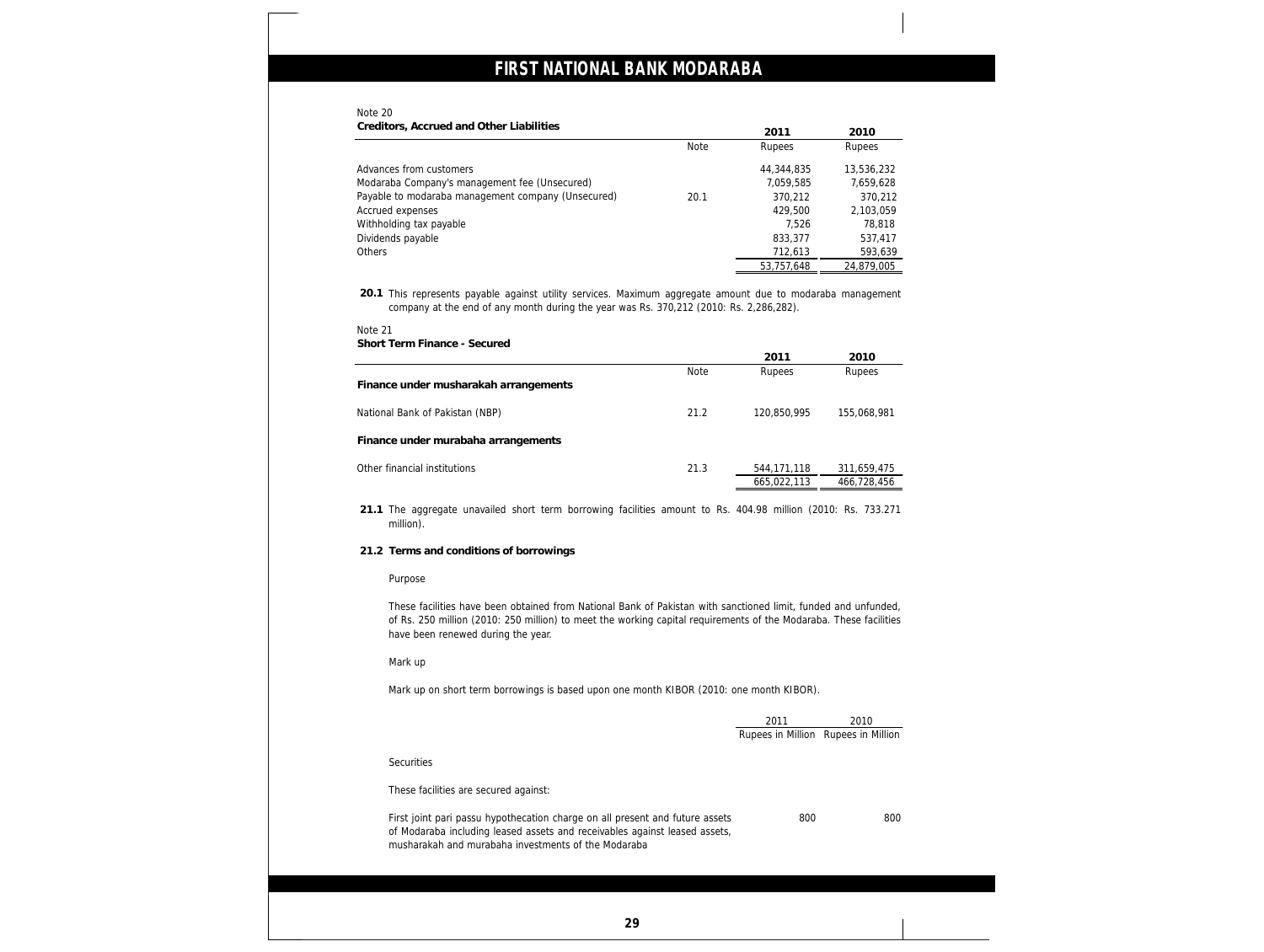Note 21 - Short Term Finance - Secured … Contd.

**21.3 Terms and conditions of borrowings**

Purpose

These facilities have been obtained from various banking companies with sanctioned limit, funded and unfunded, of Rs. 820 million (2010: 770 million) to meet the working capital requirements of the Modaraba. These facilities have been renewed during the year. These facilities have been renewed during the year.

### Mark up

Mark up on short term borrowings is based upon one month KIBOR plus 0.75% to 3.00% (2010: one month KIBOR plus 1.00% to 3.00%) per annum.

|                                                                                                                                                                                                                                                                                                                   | 2011                                | 2010     |
|-------------------------------------------------------------------------------------------------------------------------------------------------------------------------------------------------------------------------------------------------------------------------------------------------------------------|-------------------------------------|----------|
|                                                                                                                                                                                                                                                                                                                   | Rupees in Million Rupees in Million |          |
| <b>Securities</b><br>These facilities are secured against:                                                                                                                                                                                                                                                        |                                     |          |
| First pari passu charge on all the present and future receivables of the<br>Modaraba; joint pari passu charge over all leased assets; present and<br>future current and non-current assets of the Modaraba and first pari passu<br>hypothecation charge over present and future current assets of the<br>Modaraba | 1.000.33                            | 1.050.33 |
| Note 22<br>Short Term Certificates of Musharakah - Unsecured                                                                                                                                                                                                                                                      |                                     |          |

This represents Certificates of Musharakah through private placement. These certificates have different denominations and are repayable within twelve months. The estimated share of profit on these certificates ranges from 11% to 13.65 (2010: 11% to 13.50%) per annum.

### Note 23

**Current Portion of Non-Current Liabilities**

|                                                    |             | 2011                          | 2010                        |
|----------------------------------------------------|-------------|-------------------------------|-----------------------------|
|                                                    | <b>Note</b> | <b>Rupees</b>                 | Rupees                      |
| Long term security deposits                        | 24          | 68,409,954                    | 67,086,438                  |
| Long term certificates of musharakah               | 25          |                               | 120,000,000                 |
| Long term finance                                  | 26          | 336,666,667                   | 341,666,668                 |
| Deferred murabaha income                           | 27          | 34,832,070                    | 30,590,842                  |
|                                                    |             | 439,908,691                   | 559,343,948                 |
| Note 24<br>Long Term Security Deposits             |             | 2011                          | 2010                        |
|                                                    | <b>Note</b> | Rupees                        | Rupees                      |
| Security deposit - ijarah<br>Less: Current portion | 24.1<br>23  | 196,045,767<br>(68, 409, 954) | 160,043,197<br>(67,086,438) |
|                                                    |             | 127,635,813                   | 92,956,759                  |

**24.1** These represent profit-free security deposits received from lessees under ijarah contracts and are repayable / adjustable at the expiry of respective ijarah term.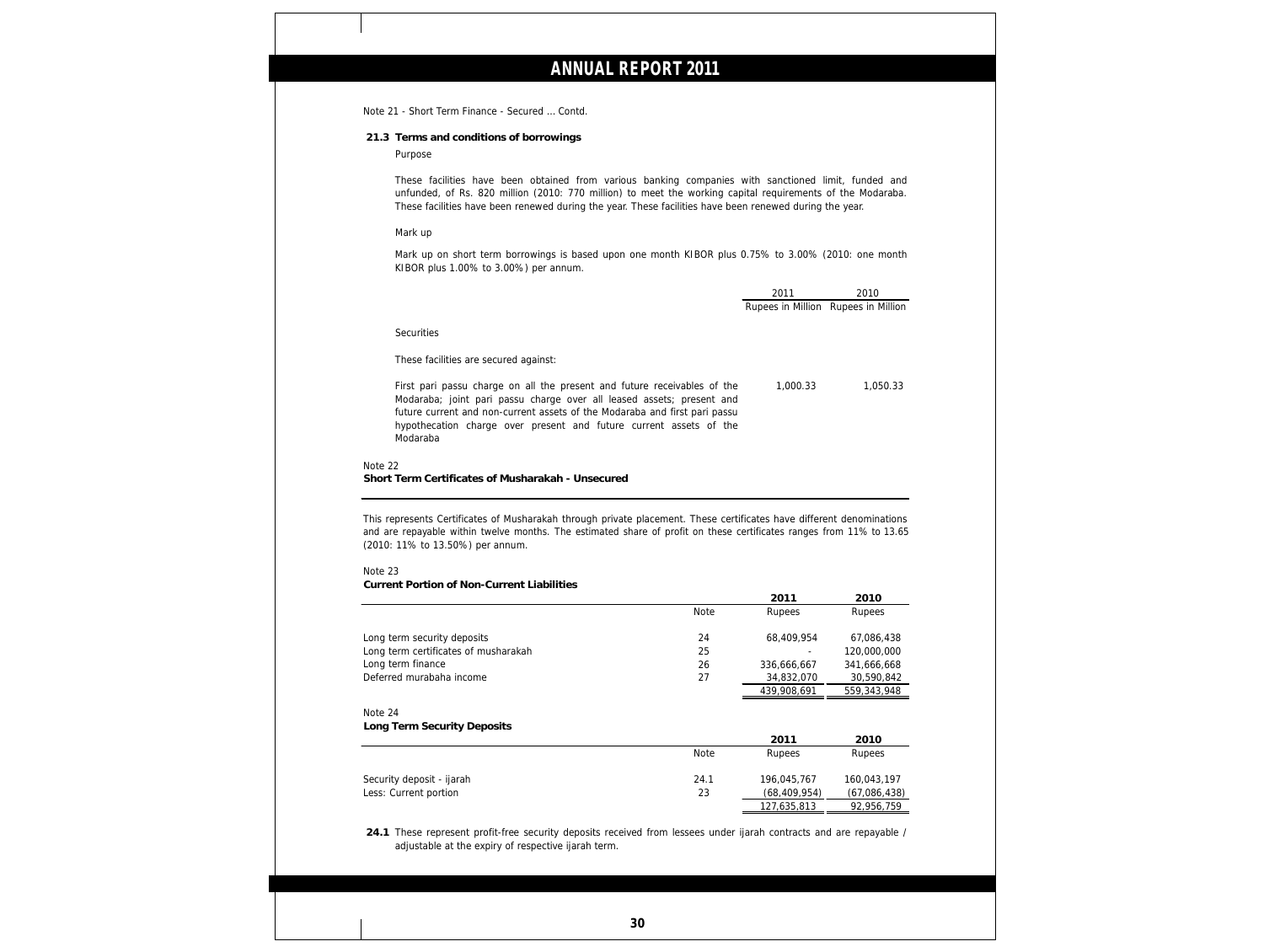### Note 25

| Long Term Certificates of Musharakah - Unsecured |             | 2011       | 2010          |
|--------------------------------------------------|-------------|------------|---------------|
|                                                  | <b>Note</b> | Rupees     | Rupees        |
| Certificates of Musharakah                       |             | 78,600,000 | 120,000,000   |
| Less: Current portion                            | 23          |            | (120,000,000) |
|                                                  |             | 78,600,000 |               |

**25.1** This represents long term Certificates of Musharakah issued through private placement. These certificates have different denominations and carry profit ranging from 12.49% to 14.75% (2010: 11.00% to 14.75%) per annum.

### Note 26

| Long-Term Finance - Secured           |             |               |               |
|---------------------------------------|-------------|---------------|---------------|
|                                       |             | 2011          | 2010          |
|                                       | <b>Note</b> | Rupees        | <b>Rupees</b> |
| Finance under Musharakah arrangements |             |               |               |
| National Bank of Pakistan             | 26.1        | 415,833,319   | 304,166,658   |
| Finance under Murabaha arrangements   |             |               |               |
| Other financial institutions          | 26.2        | 233,333,339   | 212,500,005   |
|                                       |             | 649.166.658   | 516,666,663   |
| Less: Current portion                 | 23          | (336,666,667) | (341,666,668) |
|                                       |             | 312,499,991   | 174,999,995   |

- **26.1** This represents various facilities aggregating Rs. 850 million (2010: Rs. 800 million) obtained from National Bank of Pakistan to bridge the gap between loan / lease repayments received and new loan/lease investments of Musharakah arrangements. These facilities are repayable by April 2014 through quarterly instalments and carry profit payable at the rate of 3 months KIBOR plus 0.10% to 0.50% (2010: 3 months KIBOR plus 0.10% to 1.00%) per annum, payable quarterly. These facilities are secured against first joint pari passu charge of Rs. 800 (2010: Rs. 886) million on the assets of the Modaraba.
- **26.2** This represents various facilities aggregating Rs. 438 million (2010: Rs. 675 million) obtained from various commercial banks. These facilities are repayable by June 2013 through quarterly / half-yearly instalments and carry profit at the rate of 3 to 6 months KIBOR plus 1.50% to 3.00% (2010: 3 to 6 months KIBOR plus 0.40% to 3.00%) per annum, payable quarterly / half-yearly. These facilities are secured against first ranking pari passu hypothecation charge on all present and future moveable and leased assets of the Modaraba including ijarah, murabaha and musharakah assets along with their related receivables / rentals and ranking charge over assets of the Modaraba amounting to Rs. 493.5 million (2010: Rs. 1,166 million).

### Note 27

**Deferred Murabaha Income**

|                                 |      | 2011         | 2010         |
|---------------------------------|------|--------------|--------------|
|                                 | Note | Rupees       | Rupees       |
| Short term murabaha investments | 10   | 29,808,155   | 19,683,902   |
| Long term murabaha investments  | 14   | 6,553,310    | 19,012,066   |
|                                 |      | 36,361,465   | 38,695,968   |
| Less: Current portion           | 23   | (34,832,070) | (30,590,842) |
|                                 |      | 1,529,395    | 8,105,126    |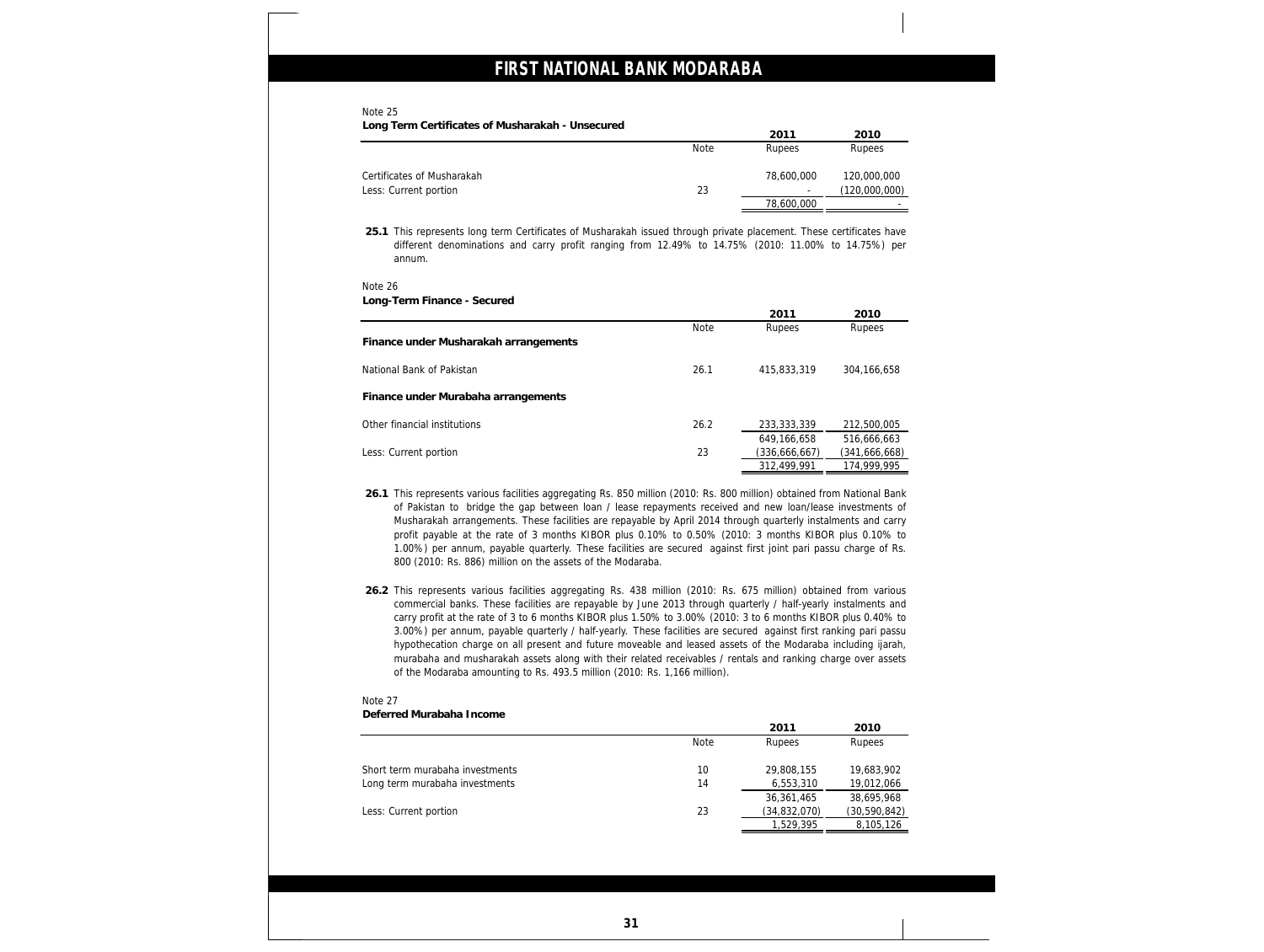| Certificate Capital                                                                                                                                                                                                                                                                                                                                                                                                                                   |             |                          |                          |
|-------------------------------------------------------------------------------------------------------------------------------------------------------------------------------------------------------------------------------------------------------------------------------------------------------------------------------------------------------------------------------------------------------------------------------------------------------|-------------|--------------------------|--------------------------|
| 2011<br>2010<br>Number of certificates                                                                                                                                                                                                                                                                                                                                                                                                                |             | 2011<br>Rupees           | 2010<br>Rupees           |
|                                                                                                                                                                                                                                                                                                                                                                                                                                                       |             |                          |                          |
| Authorized:                                                                                                                                                                                                                                                                                                                                                                                                                                           |             |                          |                          |
| 60,000,000 Modaraba Certificates of Rs. 10 each<br>60,000,000                                                                                                                                                                                                                                                                                                                                                                                         |             | 600,000,000              | 600,000,000              |
| Issued, subscribed and paid-up:                                                                                                                                                                                                                                                                                                                                                                                                                       |             |                          |                          |
| 25,000,000<br>Modaraba Certificates of Rs. 10 each<br>25,000,000<br>fully paid in cash                                                                                                                                                                                                                                                                                                                                                                |             | 250,000,000              | 250,000,000              |
| 28.1 There was no movement in certificate capital during the year.                                                                                                                                                                                                                                                                                                                                                                                    |             |                          |                          |
| 28.2 7,500,000 (2010: 7,500,000) Certificates of modaraba are held by National Bank Modaraba Management<br>Company Limited, an associated undertaking of the Modaraba.<br>Note 29                                                                                                                                                                                                                                                                     |             |                          |                          |
| Reserves                                                                                                                                                                                                                                                                                                                                                                                                                                              |             |                          |                          |
|                                                                                                                                                                                                                                                                                                                                                                                                                                                       | <b>Note</b> | 2011<br>Rupees           | 2010<br>Rupees           |
|                                                                                                                                                                                                                                                                                                                                                                                                                                                       |             |                          |                          |
|                                                                                                                                                                                                                                                                                                                                                                                                                                                       |             |                          |                          |
|                                                                                                                                                                                                                                                                                                                                                                                                                                                       | 29.1        | 38,427,885               | 32,307,963               |
| 29.1 Statutory reserve represents profit set aside in compliance with the requirements of Prudential Regulations for<br>Modarabas issued by the SECP. These regulations require the Modaraba to transfer at least 20% after tax profit,<br>upto a maximum of 50% in the statutory reserves until the reserves equal 100% of the paid up capital.<br>Thereafter, 5% of its profit after tax is to be transferred into the statutory reserve each year. |             | 48,711,542<br>87,139,427 | 49,231,856<br>81,539,819 |
|                                                                                                                                                                                                                                                                                                                                                                                                                                                       |             |                          |                          |
|                                                                                                                                                                                                                                                                                                                                                                                                                                                       |             |                          |                          |
| 30.1 Contingencies                                                                                                                                                                                                                                                                                                                                                                                                                                    |             |                          |                          |
| There were no material contingencies as at June 30, 2011 (2010: Nil).                                                                                                                                                                                                                                                                                                                                                                                 |             |                          |                          |
| 30.2 Commitments                                                                                                                                                                                                                                                                                                                                                                                                                                      |             |                          |                          |
| These represents ijarah / murabaha facilities approved but not disbursed or partially disbursed amounting to Rs.<br>111,998,949 (2010: Rs. 61,108,000).                                                                                                                                                                                                                                                                                               |             |                          |                          |
|                                                                                                                                                                                                                                                                                                                                                                                                                                                       |             |                          |                          |
|                                                                                                                                                                                                                                                                                                                                                                                                                                                       |             |                          |                          |
|                                                                                                                                                                                                                                                                                                                                                                                                                                                       |             | 2011                     | 2010                     |
|                                                                                                                                                                                                                                                                                                                                                                                                                                                       | <b>Note</b> | Rupees                   | Rupees                   |
|                                                                                                                                                                                                                                                                                                                                                                                                                                                       |             |                          | 633,902                  |
| Statutory reserve<br>Un-appropriated profit<br>Note 30<br>Contingencies and Commitments<br>Note 31<br>Income from Short Term Investments - Net<br>Gain on sale of short term investments<br>Dividend income<br>Unrealized (loss) / gain in value of short term investments                                                                                                                                                                            | 31.1        | 217,238<br>(31, 150)     | 460,915<br>302,958       |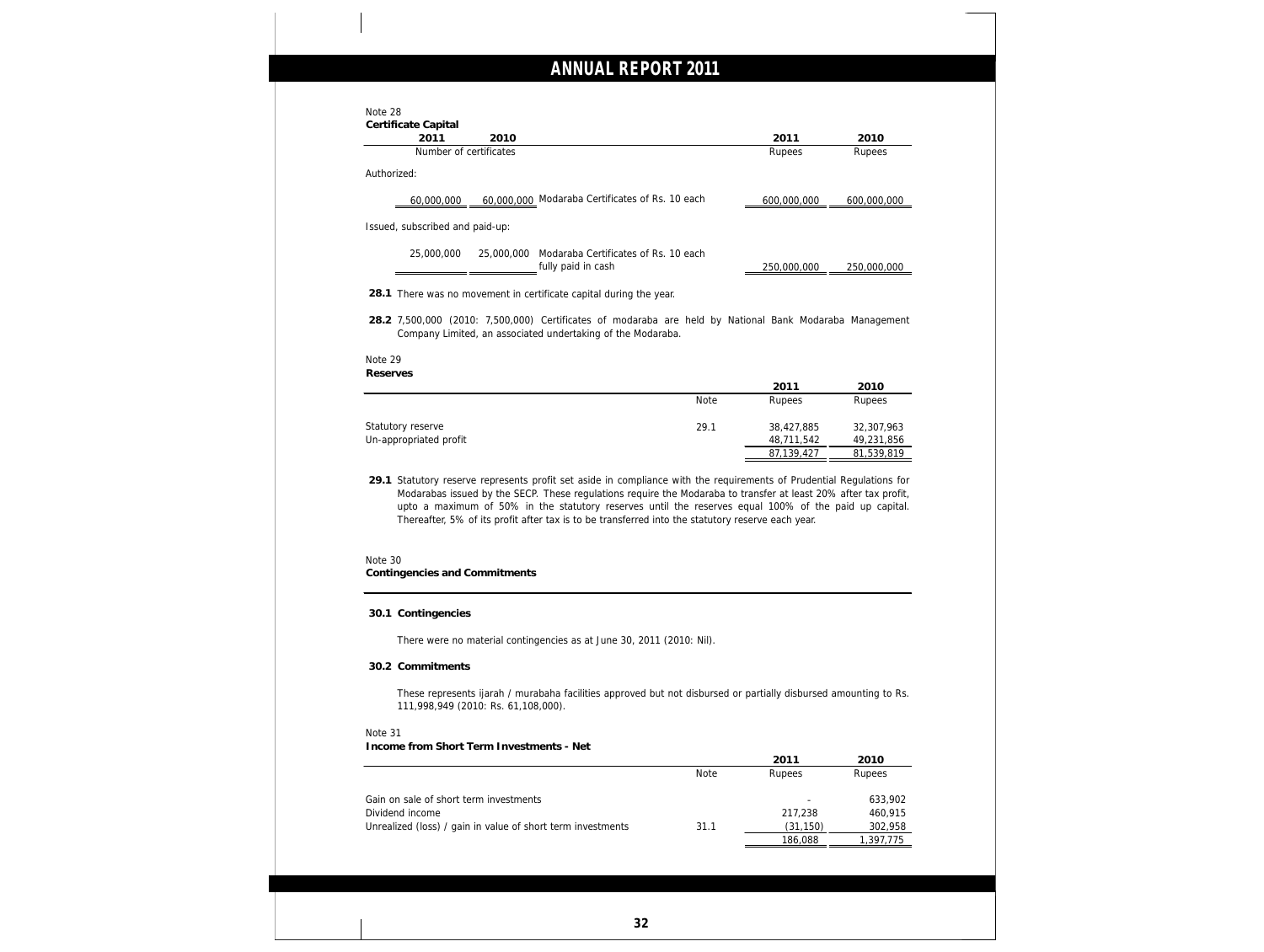|         | Investment at fair value through profit or loss         |                |             |
|---------|---------------------------------------------------------|----------------|-------------|
|         | Unrealized loss at the beginning of the year            | 2,651,153      | 8,445,649   |
|         | Reversal of unrealized loss on investments disposed off |                | (5,491,538) |
|         | Reversal of unrealized loss on remaining investment     | $\blacksquare$ | (302, 958)  |
|         | Impairment loss on investment                           | 31,150         |             |
|         | Loss / (gain) during the year                           | 31,150         | (5,794,496) |
|         | Unrealized loss at the end of the year                  | 2,682,303      | 2,651,153   |
| Note 32 |                                                         |                |             |
|         |                                                         |                |             |
|         | <b>Other Income</b>                                     | 2011           | 2010        |
|         |                                                         | Rupees         | Rupees      |
|         | Service charges                                         | 560,748        | 206,774     |
|         | Documentation charges                                   | 6,206,130      | 3,820,860   |
|         | Gain on termination of ijarah arrangements              | 249,535        | 450,684     |
|         | Gain on disposal of fixed assets under own use          |                | 620,000     |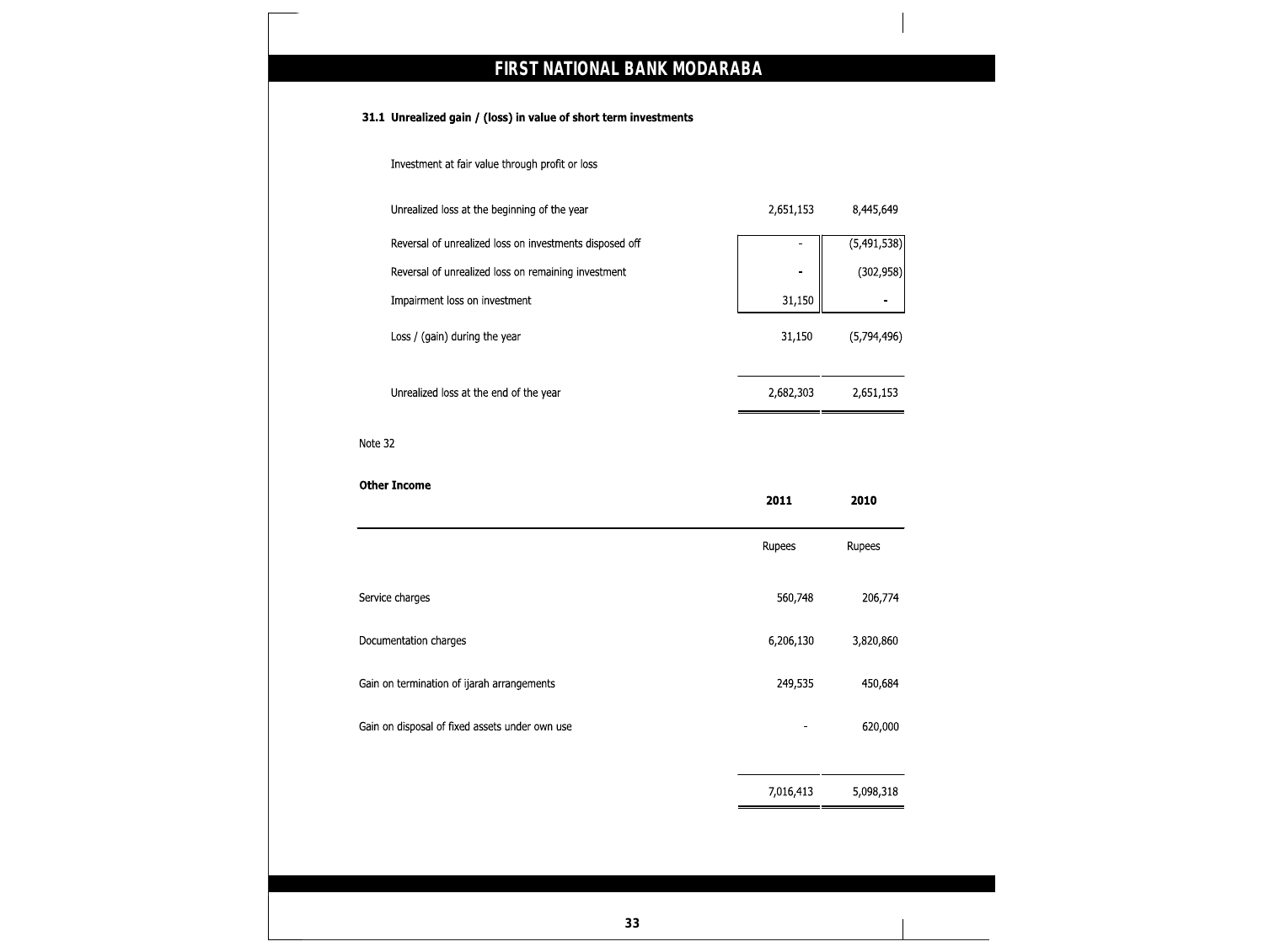### Note 33

|                                                                                                                         |      | 2011       | 2010       |
|-------------------------------------------------------------------------------------------------------------------------|------|------------|------------|
|                                                                                                                         | Note | Rupees     | Rupees     |
| Salaries, allowances and other benefits                                                                                 | 33.2 | 12,046,440 | 13,018,667 |
| Communication expenses                                                                                                  |      | 248,281    | 279,418    |
| Travelling and conveyance                                                                                               |      | 161,186    | 261,608    |
| Vehicle running expenses                                                                                                | 33.3 | 194,580    | 153,526    |
| Postage and stamps                                                                                                      |      | 75,655     | 72,808     |
| Advertisement                                                                                                           |      | 102,880    | 38,242     |
| Legal and professional charges                                                                                          |      | 462,733    | 457,353    |
| Fees and subscription                                                                                                   |      | 616,686    | 731,690    |
| Repairs and maintenance                                                                                                 |      | 361,069    | 346,521    |
| Insurance                                                                                                               |      | 177,154    | 166,722    |
| Stationery, printing and other expenses                                                                                 |      | 304,839    | 362,771    |
| Depreciation / amortization:                                                                                            |      |            |            |
| Owned - tangible                                                                                                        |      | 599,701    | 724,981    |
| Intangible assets                                                                                                       |      | 92,091     | 136,679    |
| Central Depository Company charges                                                                                      |      |            | 7,915      |
| Entertainment                                                                                                           |      | 105,115    | 97,344     |
| Others                                                                                                                  |      | 146,871    | 32,364     |
| Zakat                                                                                                                   |      |            | 6,500      |
|                                                                                                                         |      | 15,695,281 | 16,895,109 |
| 33.1 Office space, utilities and related expenditure are borne by National Bank Modaraba Management Company<br>Limited. |      |            |            |

**34**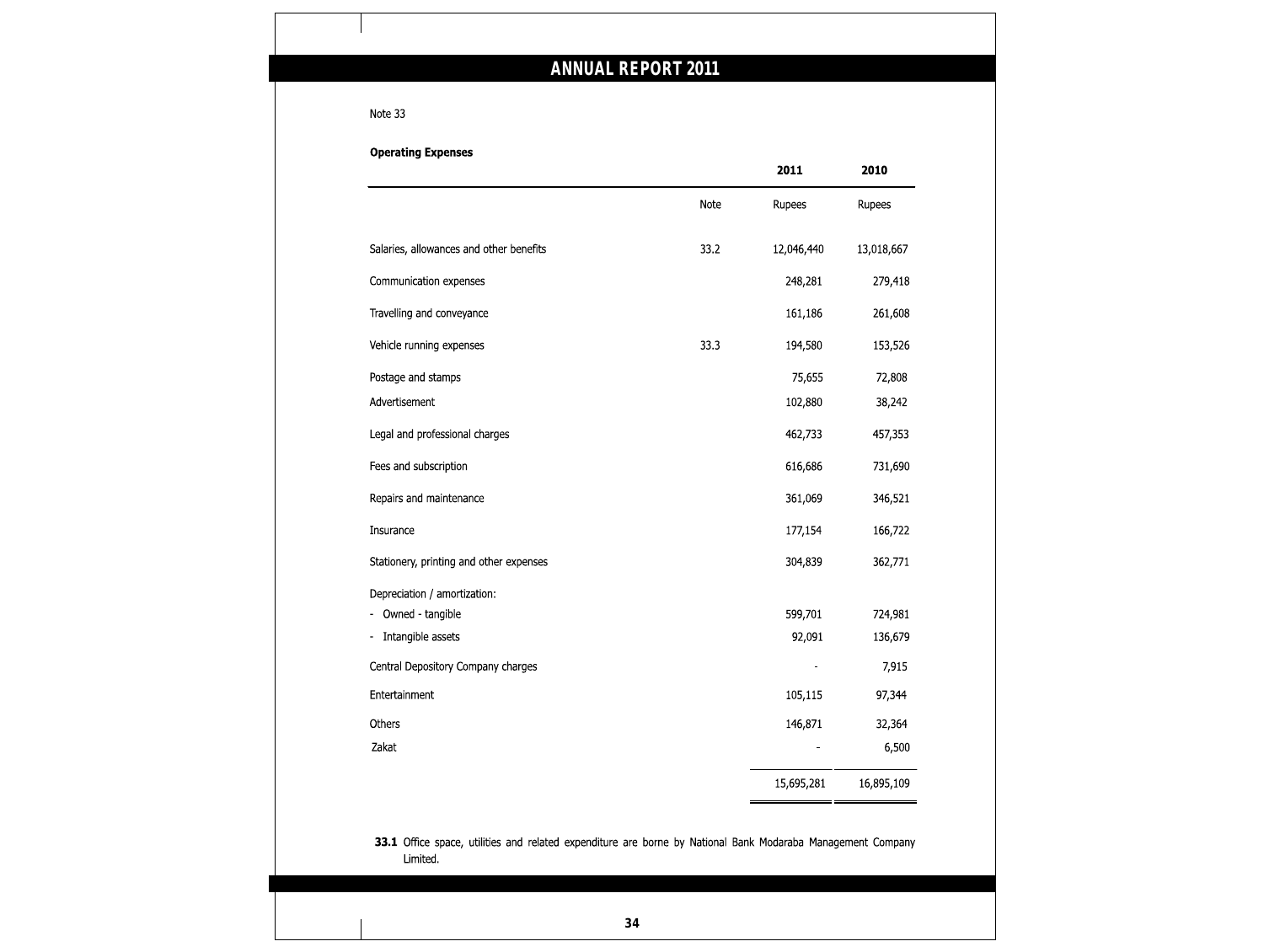### Note 33 - Operating Expenses … Contd.

**33.2 Salaries, allowances and other benefits**

The aggregate amount charged for remuneration including all benefits to officers and employees of the Modaraba are as under:

|                      | <b>Officers</b> |           | Employees |           |
|----------------------|-----------------|-----------|-----------|-----------|
|                      | 2011            | 2010      | 2011      | 2010      |
|                      | Rupees          | Rupees    | Rupees    | Rupees    |
| Salary               | 2,552,300       | 2.192.071 | 2,286,382 | 3,298,451 |
| House rent allowance | 1,220,232       | 981,540   | 1,082,913 | 1,221,885 |
| <b>Utilities</b>     | 292,856         | 235,572   | 259,125   | 293,228   |
| <b>Bonus</b>         | 1,422,972       | 1,385,873 | 726.644   | 1,505,330 |
| Expenses reimbursed  | 742,626         | 657,205   | 1,460,390 | 1,247,510 |
|                      | 6,230,986       | 5,452,261 | 5,815,454 | 7,566,404 |
| Number of persons    |                 |           | 11        | 12        |

**33.3** The Chief Executive Officer and Senior Executives of the Modaraba are provided with free use of vehicles owned and maintained by the Modaraba.

### Note 34

**Finance Cost**

|                                     | 2011        | 2010        |
|-------------------------------------|-------------|-------------|
|                                     | Rupees      | Rupees      |
| Profit on musharakah finance        | 48,535,584  | 68,101,783  |
| Profit on murabaha finance          | 103.930.776 | 96,748,335  |
| Profit on certificate of musharakah | 23,212,693  | 30,260,476  |
| Bank charges                        | 198,976     | 88,203      |
|                                     | 175,878,029 | 195,198,797 |

### Note 35 **Other Operating Expenses**

| $S1$ is $S2$ is a contracted to $S2$                                          |        |            |             |
|-------------------------------------------------------------------------------|--------|------------|-------------|
|                                                                               |        | 2011       | 2010        |
|                                                                               | Note   | Rupees     | Rupees      |
| Impairment on available for sale investments                                  | 35.1   |            | 11,558,176  |
| Allowance for potential loss in ijarah and short term murabaha<br>investments |        | 12,000,000 | 6,420,743   |
| Auditors' remuneration                                                        | 35.2   | 423,000    | 423,000     |
|                                                                               |        | 12,423,000 | 18,401,919  |
| 35.1 Impairment on available for sale investments                             |        |            |             |
| Transferred to the profit and loss account from net                           |        |            |             |
| unrealized loss in value of available for sale investments                    | 35.1.2 |            | 16.821.980  |
| Net realized / unrealized gain in the value of available for sale investments |        |            | (5,263,804) |
|                                                                               |        |            |             |

- 11,558,176

**35.1.1** This amount is transferred to the profit and loss account from net unrealized loss in value of available for sale investments.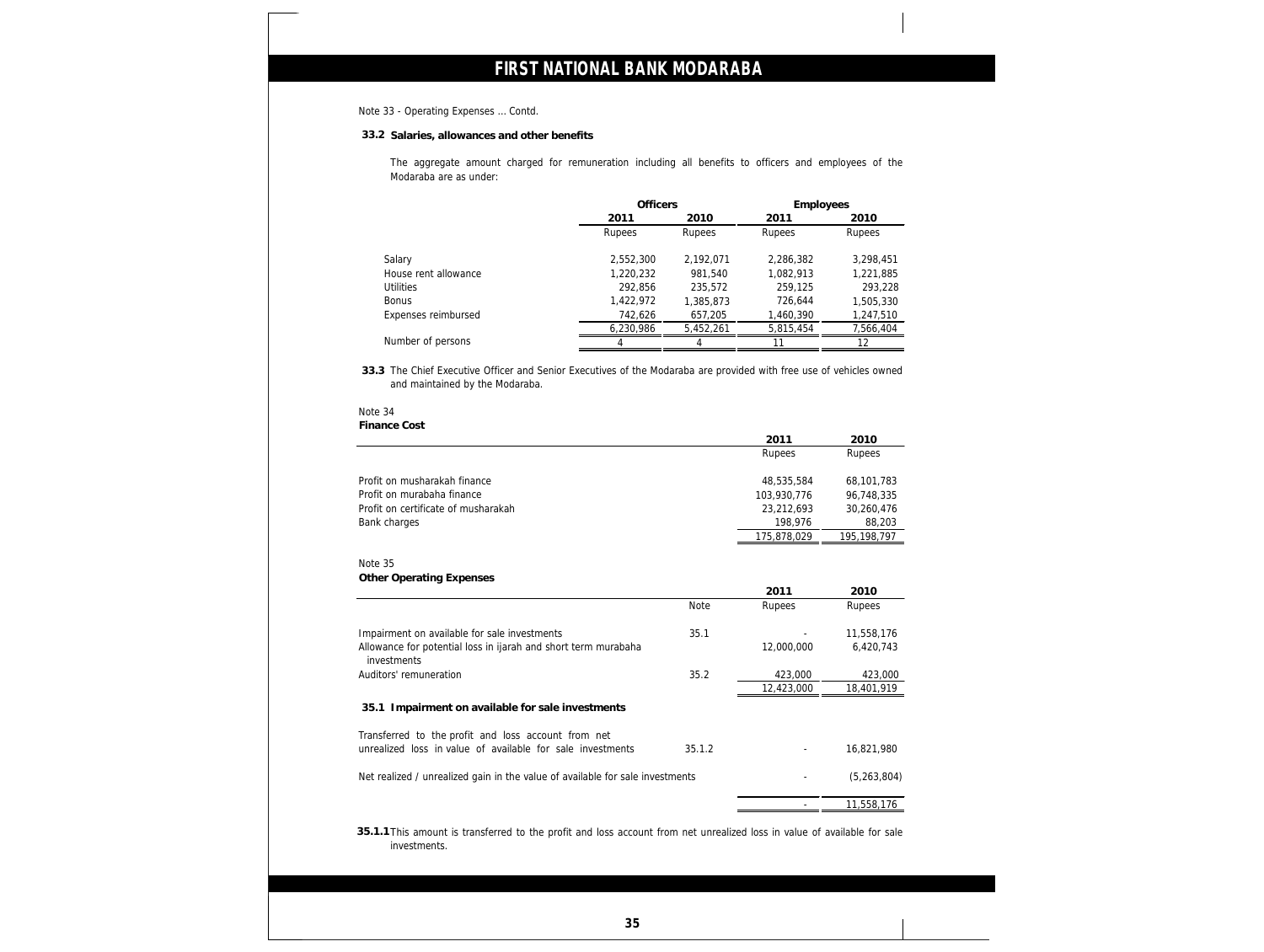Note 33 - Other Operating Expenses … Contd.

**35.2.2**Movement in net unrealized loss in the value of available for sale investments is as follows:

| Net unrealized loss in value of available for loss investments                                                                                                                |            | 16,821,980               |
|-------------------------------------------------------------------------------------------------------------------------------------------------------------------------------|------------|--------------------------|
| Loss recognized upto December 31, 2008                                                                                                                                        |            |                          |
|                                                                                                                                                                               |            | 16,821,980               |
| Transferred to the profit and loss account                                                                                                                                    |            | (16, 821, 980)           |
| Net unrealized loss in value of available for loss investments                                                                                                                |            |                          |
| 35.2 Auditors' remuneration                                                                                                                                                   |            |                          |
| Audit fee                                                                                                                                                                     | 250,000    | 250,000                  |
| Review of half yearly financial statements and other certifications                                                                                                           | 140,000    | 140,000                  |
| Out of pocket expenses                                                                                                                                                        | 33,000     | 33,000                   |
|                                                                                                                                                                               | 423,000    | 423,000                  |
| Note 36                                                                                                                                                                       |            |                          |
| Modaraba Company's Management Fee                                                                                                                                             |            |                          |
|                                                                                                                                                                               |            |                          |
|                                                                                                                                                                               |            |                          |
| In accordance with Section 18 of the Modaraba Companies and Modaraba (Floatation and Control) Ordinance, 1980,                                                                |            |                          |
| management fee @ 10% of annual profits is paid to the Modaraba Management Company.                                                                                            |            |                          |
|                                                                                                                                                                               |            |                          |
| Note 37<br>Earnings per Modaraba Certificate - Basic and Diluted                                                                                                              |            |                          |
|                                                                                                                                                                               | 2011       | 2010                     |
|                                                                                                                                                                               | Rupees     | Rupees                   |
|                                                                                                                                                                               |            |                          |
| The calculation of the basic earnings per modaraba certificate is based on the following data:                                                                                |            |                          |
|                                                                                                                                                                               | 30,599,608 |                          |
| Profit for the year (Rupees)                                                                                                                                                  |            |                          |
|                                                                                                                                                                               | 25,000,000 |                          |
|                                                                                                                                                                               |            | 26,234,350<br>25,000,000 |
| Weighted average number of modaraba certificates outstanding (Numbers)<br>Earnings per certificate - basic (Rupees)                                                           |            |                          |
|                                                                                                                                                                               |            |                          |
|                                                                                                                                                                               |            |                          |
| 37.1 Basic earnings per modaraba certificate have been computed by dividing profit for the year as stated above with<br>weighted average number of the Modaraba certificates. |            | $\frac{1.22}{1.05}$      |
| 37.2 There is no dilutive effect on the basic earnings per modaraba certificate.                                                                                              |            |                          |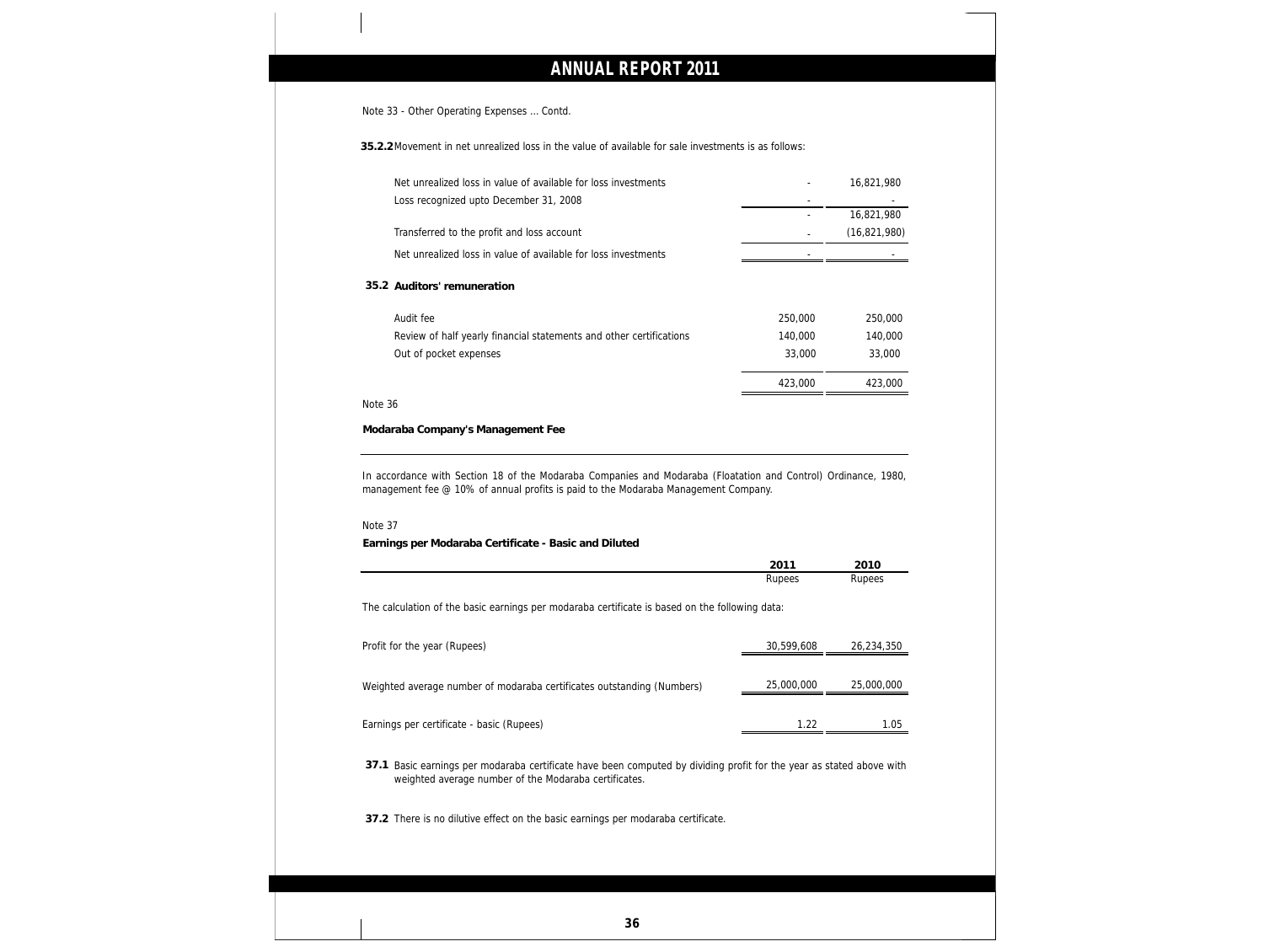**Maturity of Assets and Liabilities**

|                                                                                    | Up to one                | One month to              | months to                 | One year to               | Five years               |                            |
|------------------------------------------------------------------------------------|--------------------------|---------------------------|---------------------------|---------------------------|--------------------------|----------------------------|
|                                                                                    | month                    | three months              | one year                  | five years                | and above                | Total                      |
|                                                                                    | Rupees                   | Rupees                    | Rupees                    | Rupees                    | Rupees                   | Rupees                     |
| Assets                                                                             |                          |                           |                           |                           |                          |                            |
| <b>Bank balances</b>                                                               | 8,140,110                |                           |                           |                           |                          | 8,140,110                  |
| Ijarah rentals receivables                                                         | 36,065,606               | 4,976,885                 |                           |                           |                          | 41,042,491                 |
| Advances, prepayments and other receivables                                        | 102,136,750              | 72,041,009                | 24,232                    |                           | ÷,                       | 174,201,991                |
| Accrued profit                                                                     | 21,809,543               | 4,238,971                 |                           |                           | $\frac{1}{2}$            | 26,048,514                 |
| Short term investments                                                             | 1,825,507                |                           |                           |                           | $\overline{\phantom{a}}$ | 1,825,507                  |
| Short term morabaha investment - secured                                           | 156,885,915              | 352,691,414               | 238, 174, 317             |                           | $\overline{\phantom{a}}$ | 747,751,646                |
| Short term musharikah investment - unsecured                                       | 100,000,000              |                           |                           |                           | $\frac{1}{2}$            | 100,000,000                |
| Net investment in ijarah<br>Long term morabaha investment - secured                | 6,559,570<br>4,299,766   | 23,425,413<br>4, 164, 813 | 108,322,369<br>31,517,670 | 106,075,597<br>49,862,728 | $\frac{1}{2}$<br>÷,      | 244,382,949<br>89,844,977  |
| Long term musharikah investment - secured                                          | 2,000,000                |                           | 2,000,000                 | 941,801                   |                          | 4,941,801                  |
| Long term loans and deposits                                                       | 59,729                   | 120,663                   | 388,979                   | 1,526,640                 | 39,500                   | 2,135,511                  |
| Fixed assets                                                                       | 1,350,918                | 779,767                   | 14,029,690                | 709,707,202               | 1,389,617                | 727,257,194                |
| June 30, 2011                                                                      | 441, 133, 413            | 462,438,935               | 394,457,257               | 868,113,968               | 1,429,117                | 2,167,572,690              |
| June 30, 2010                                                                      | 194,402,897              | 398,083,129               | 432,909,334               | 735,862,442               | $\overline{\phantom{a}}$ | 1,761,257,802              |
|                                                                                    |                          |                           |                           |                           |                          |                            |
|                                                                                    |                          |                           | Three                     |                           |                          |                            |
|                                                                                    | Up to one                | One month to              | months to                 | One year to               | Five years               |                            |
|                                                                                    | month<br>Rupees          | three months<br>Rupees    | one year<br>Rupees        | five years<br>Rupees      | and above<br>Rupees      | Total<br>Rupees            |
| Liabilities                                                                        |                          |                           |                           |                           |                          |                            |
| Creditors, accrued and other liabilities                                           | 53,757,648               |                           |                           |                           |                          | 53,757,648                 |
| Accrued profit payable                                                             | 21,827,864               | 6,436,140                 | 2,425,318                 |                           | ÷,                       | 30,689,323                 |
| Short term finances - secured<br>Short term certificates of musharikah - unsecured | 70,000,000               | 153,224,053               | 441,798,060<br>4,000,000  |                           |                          | 665,022,113                |
| Long term security deposits                                                        | 65,572,744<br>31,290,329 | 51,217,546<br>11,691,303  | 25,428,322                | 127,373,663               | 262,150                  | 120,790,290<br>196,045,767 |
| Long term certificates of musharikah - unsecured                                   |                          |                           | ÷.                        | 78,600,000                |                          | 78,600,000                 |
| Long term finance - secured                                                        | 20,000,000               | 66,666,668                | 249,999,999               | 312,499,991               | $\overline{a}$           | 649,166,658                |
| Deferred morabaha income                                                           | 4,201,727                | 18,438,537                | 13,213,263                | 507,938                   |                          | 36,361,465                 |
| June 30, 2011                                                                      | 266,650,312              | 307,674,247               | 736,864,962               | 518,981,592               | 262,150                  | 1,830,433,264              |
| June 30, 2010                                                                      | 140,202,616              | 388,542,434               | 633,016,178               | 267,956,755               |                          | 1,429,717,983              |
| June 30, 2011                                                                      | 174,483,101              | 154,764,688               | (342, 407, 705)           | 349,132,376               | 1,166,967                | 337, 139, 427              |
| June 30, 2010                                                                      | 54,200,281               | 9,540,695                 | (200, 106, 844)           | 467,905,687               |                          | 331,539,819                |
|                                                                                    |                          |                           |                           |                           | 2011                     | 2010                       |
| Represented by:                                                                    |                          |                           |                           |                           | Rupees                   | Rupees                     |
| Certificate capital                                                                |                          |                           |                           |                           | 250,000,000              | 250,000,000                |
| Reserves                                                                           |                          |                           |                           |                           | 87,139,427               | 81,539,819                 |

Note 38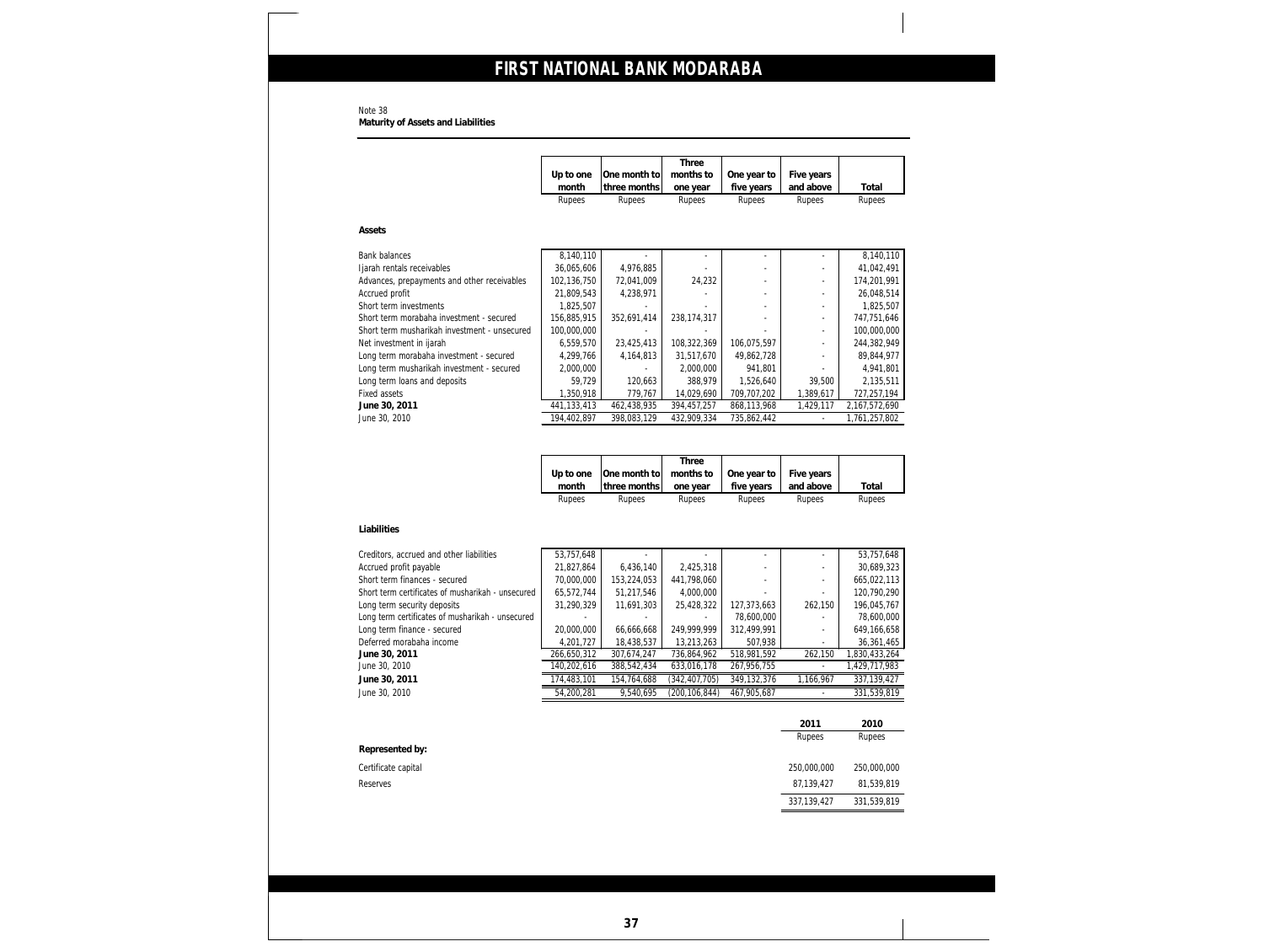### **39.1 Geographical segments**

The Modaraba's assets are employed and its income is derived in Pakistan.

**39.2 Business segments**

**Net investment in ijarah (IAS - 17)**

|                                         | 2011                      |                | 2010                       |                                                                                                                        |
|-----------------------------------------|---------------------------|----------------|----------------------------|------------------------------------------------------------------------------------------------------------------------|
|                                         | Rupees                    | $\%$           | Rupees                     | $\%$                                                                                                                   |
| Auto and assemblers                     |                           | $\overline{a}$ | 5,243,750                  | 1.04                                                                                                                   |
| Chemicals and pharmaceuticals           | 12,924,903                | 5.18           | 18,942,222                 | 3.76                                                                                                                   |
| Education                               | 6,603,873                 | 2.65           | 12,099,679                 | 2.40                                                                                                                   |
| Energy                                  |                           |                | 742,022                    | 0.15                                                                                                                   |
| Engineering and construction            |                           | L,             | 9,515,835                  | 1.89                                                                                                                   |
| Fabrics                                 | 5,320,524                 | 2.13           | 11,482,380                 | 2.28                                                                                                                   |
| <b>Financial institutions</b>           |                           |                | 1,058,432                  | 0.21                                                                                                                   |
| Food and beverages                      | 766,909                   | 0.31           | 16,952,805                 | 3.36                                                                                                                   |
| Glass and ceramics                      |                           |                | 3,158,681                  | 0.63                                                                                                                   |
| Information technology                  | 968,964                   | 0.39           | 4,585,987                  | 0.91                                                                                                                   |
| Leather and shoe industries             |                           |                | 4,729,453                  | 0.94                                                                                                                   |
| Media and advertising                   | 218,726                   | 0.09           | 3,653,169                  | 0.72                                                                                                                   |
| Poultry feed                            | 3,122,570                 | 1.25           | 16,110,813                 | 3.19                                                                                                                   |
| Rubber and tyre                         | 17,673,544                | 7.09           | 31,986,042                 | 6.34                                                                                                                   |
| Sugar                                   | 61,035,637                | 24.48          | 95,043,546                 | 18.85                                                                                                                  |
| Telecommunication                       |                           | ä,             | 2,929,769                  | 0.58                                                                                                                   |
| Textile                                 | 127,217,342               | 51.03          | 245,538,835                | 48.69                                                                                                                  |
| Miscellaneous                           | 13,450,700                | 5.40           | 20,532,740                 | 4.07                                                                                                                   |
|                                         |                           |                |                            |                                                                                                                        |
|                                         | 249,303,692               | 100            | 504,306,160                |                                                                                                                        |
| Murabaha investment                     |                           |                |                            |                                                                                                                        |
| Allied and engineering                  |                           |                | 29,000,000                 |                                                                                                                        |
| Auto and assemblers                     | 69,900,000                | 8.58           | 10,900,000                 |                                                                                                                        |
| Cable and electric goods                | 26,666,668                | 3.27           | 39,999,999                 |                                                                                                                        |
| Educational institution                 | 3,000,000                 | 0.37           | 3,000,000                  |                                                                                                                        |
| Energy                                  | 30,000,000                | 3.68<br>L,     | 35,000,000                 |                                                                                                                        |
| Fertilizers                             |                           |                | 20,000,000                 |                                                                                                                        |
| Leather and shoe industries             | 35,000,000                | 4.30           | 35,000,000                 |                                                                                                                        |
| Media and advertising                   | 4,545,455                 | 0.56           | 10,000,000                 | $\overline{\phantom{a}}$                                                                                               |
| Paper and board                         | 97,500,000                | 11.97          |                            |                                                                                                                        |
| Rice peddy                              | 7,500,000                 | 0.92           | 7,500,000                  |                                                                                                                        |
| Sugar<br><b>Textile</b>                 | 145,000,000               | 17.80<br>41.50 | 152,500,000<br>337,625,150 |                                                                                                                        |
| Paints                                  | 338,123,035               |                |                            |                                                                                                                        |
|                                         | 57,500,000<br>814,735,158 | 7.06<br>100    | 680,525,149                |                                                                                                                        |
| Musharakah investment                   |                           |                |                            |                                                                                                                        |
|                                         | 4,941,801                 | 5              | 8,941,801                  |                                                                                                                        |
| Energy<br><b>Financial institutions</b> | 100,000,000               |                | 2,500,000                  | 100<br>4.26<br>1.60<br>5.88<br>0.44<br>5.14<br>2.94<br>5.14<br>1.47<br>1.10<br>22.41<br>49.61<br>100<br>78.15<br>21.85 |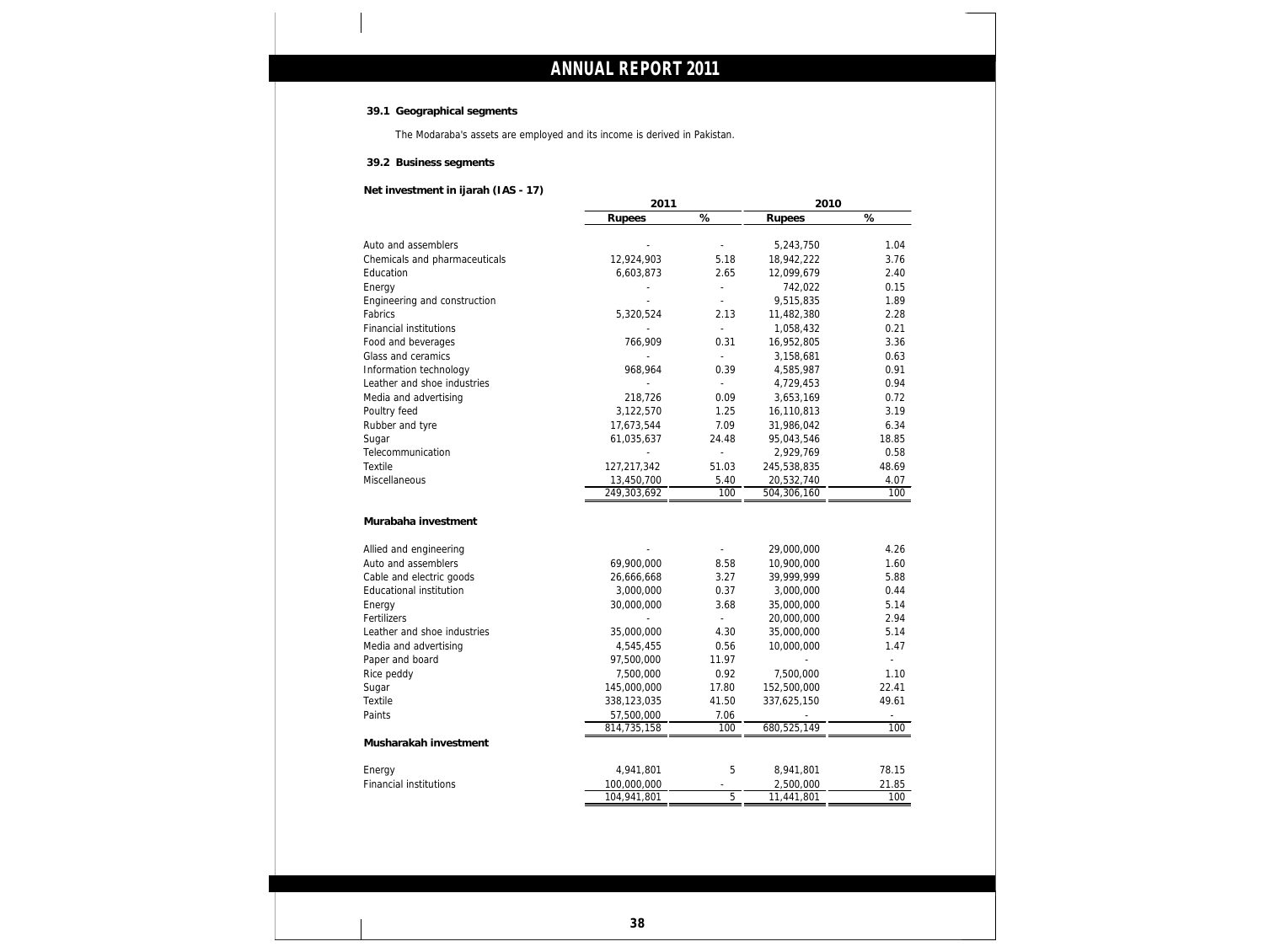### Note 39 - Segment Analysis … Contd.

**Investment in ijarah under (IFAS-2)**

|                                    | 2011        |       | 2010          |       |
|------------------------------------|-------------|-------|---------------|-------|
|                                    | Rupees      | %     | Rupees        | %     |
| Auto and assemblers                | 21,373,707  | 2.94  | 16,911,963    | 4.04  |
| Cable and electric goods           | 13,173,090  | 1.81  | 10,101,416    | 2.41  |
| Chemicals and pharmaceuticals      | 8,590,077   | 1.18  | 6,011,713     | 1.44  |
| Construction and building products | 3,743,425   | 0.52  |               |       |
| Education                          | 657,000     | 0.09  | 1,182,600     | 0.28  |
| Fabrics                            | 31,682,423  | 4.36  | 44,854,435    | 10.71 |
| Fertilizers                        | 484,120     | 0.07  | 661,960       | 0.16  |
| Financial institution              | 96,838,886  | 13.34 | 66,721,467    | 15.93 |
| Food and beverages                 | 40,927,815  | 5.64  | 10,129,412    | 2.42  |
| Glass and ceramics                 | 15,752,565  | 2.17  | 13,295,806    | 3.17  |
| Information technology             | 21,421,029  | 2.95  | 16,533,891    | 3.95  |
| Leather and shoe industry          | 17,760,625  | 2.45  |               |       |
| Media advertising                  | 8,405,736   | 1.16  | 305,737       | 0.07  |
| Plastic                            | 2,270,565   | 0.31  | 1,306,516     | 0.31  |
| Poultry feed                       | 34,698,413  | 4.78  | 29,836,255    | 7.12  |
| Rubber and tyres                   | 37,309,104  | 5.14  | 31,657,238    | 7.56  |
| Sugar                              | 91,800,000  | 12.65 |               |       |
| Textile                            | 219,734,389 | 30.27 | 152, 115, 125 | 36.31 |
| Transport                          | 14,200,000  | 1.96  |               |       |
| Miscellaneous Services             | 45,017,726  | 6.20  | 17,296,301    | 4.13  |
|                                    | 725,840,696 | 100   | 418,921,835   | 100   |

### Note 40

**Balances and Transactions with Related Parties**

Related parties comprise associated companies, directors and key management personnel. The Modaraba in the normal course of business carries out transactions with various related parties. Remuneration of key management personnel is disclosed in note 33.2 to these financial statements.

Details of transactions with related parties and balances outstanding with them at the year end are as follows:

| 40.1 Balances outstanding at the year end                            | 2011        | 2010        |
|----------------------------------------------------------------------|-------------|-------------|
|                                                                      | Rupees      | Rupees      |
| National Income Daily Accounts (NIDA) with                           |             |             |
| National Bank of Pakistan (running balances)                         | 7,129,661   | 5,526,723   |
|                                                                      |             |             |
| Finances under musharakah arrangement from National Bank of Pakistan | 536.684.314 | 459,234,873 |
| Net investment in ijarah to National Bank of Pakistan                | 97,459,486  | 67.834.170  |
|                                                                      |             |             |
| Current accounts with National Bank of Pakistan                      | 817.856     | 521.896     |
|                                                                      |             |             |
| Balance payable to Modaraba Management company                       | 7.429.797   | 8,029,840   |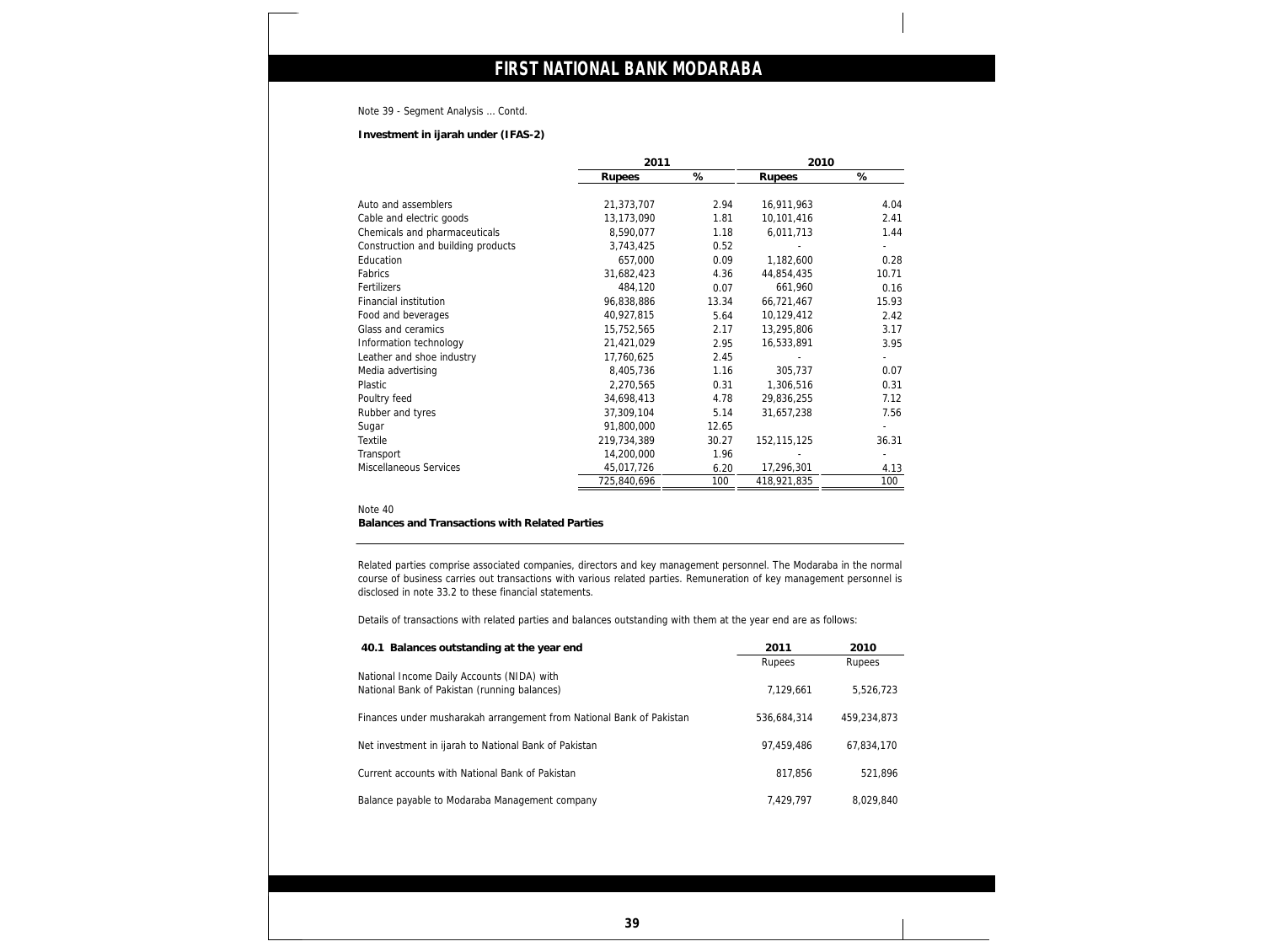Note 40 - Balances and Transactions with Related Parties … Contd.

**40.2 Transactions with related parties**

**Related party Relationship Nature of transaction**

| <b>Taurus</b><br><b>Securities</b><br>Limited | Common<br>and control                         | Commission paid<br>management Purchase and sale of securities - net                                                                 | ۰<br>٠                                                                             | 60,172<br>31,146,381                                                             |  |
|-----------------------------------------------|-----------------------------------------------|-------------------------------------------------------------------------------------------------------------------------------------|------------------------------------------------------------------------------------|----------------------------------------------------------------------------------|--|
| National Bank<br>of Pakistan                  | Management<br>Company's<br>holding<br>company | Musharakah obtained - net<br>Musharakah repaid - net<br>Ijarah disbursed<br>Ijarah repaid<br>Profit paid<br>Profit on ijarah earned | 300,000,000<br>222,550,559<br>74,433,370<br>44,808,054<br>47,120,133<br>14,468,553 | 76,985,666<br>212,500,000<br>63,438,500<br>24.435.914<br>69,936,886<br>5,065,342 |  |
| National Bank<br>Modaraba<br>management       | Management<br>Company                         | Management fee                                                                                                                      | 3,399,957                                                                          | 2.914.928                                                                        |  |

Transactions with related parties, except the management fee payable to the management company, are carried at an arm's length in the normal course of business.

Note 41 **Capital Risk Management**

Company Limited

While managing capital, the objectives of the Modaraba are to ensure that it continues to meet the going concern assumption, enhance certificate holders' wealth and meets stakeholders' expectations. The Modaraba ensures its sustainable growth viz. maintaining optimal capital structure and keeping its profits payable low thus maintaining smooth capital management.

In line with others in the industry, the Modaraba monitors capital on the basis of the gearing ratio. This ratio is calculated as net debt divided by total capital. Net debt is calculated as total borrowings (including current and non current) less cash and cash equivalents. Total capital is calculated by adding equity, as shown in the balance sheet, into net debt.

As on the balance sheet date, the gearing ratio of the Modaraba was as under:

|                        | 2011          | 2010          |
|------------------------|---------------|---------------|
|                        | Rupees        | Rupees        |
| Total borrowings       | 1,314,188,771 | 983,395,119   |
| Cash and bank balances | (8, 140, 110) | (5,019,214)   |
| Net Debt               | 1,306,048,661 | 978,375,905   |
| Equity                 | 337, 139, 427 | 331,539,819   |
| <b>Total Capital</b>   | 1,643,188,088 | 1,309,915,724 |
| Gearing Ratio          | 79.48%        | 74.69%        |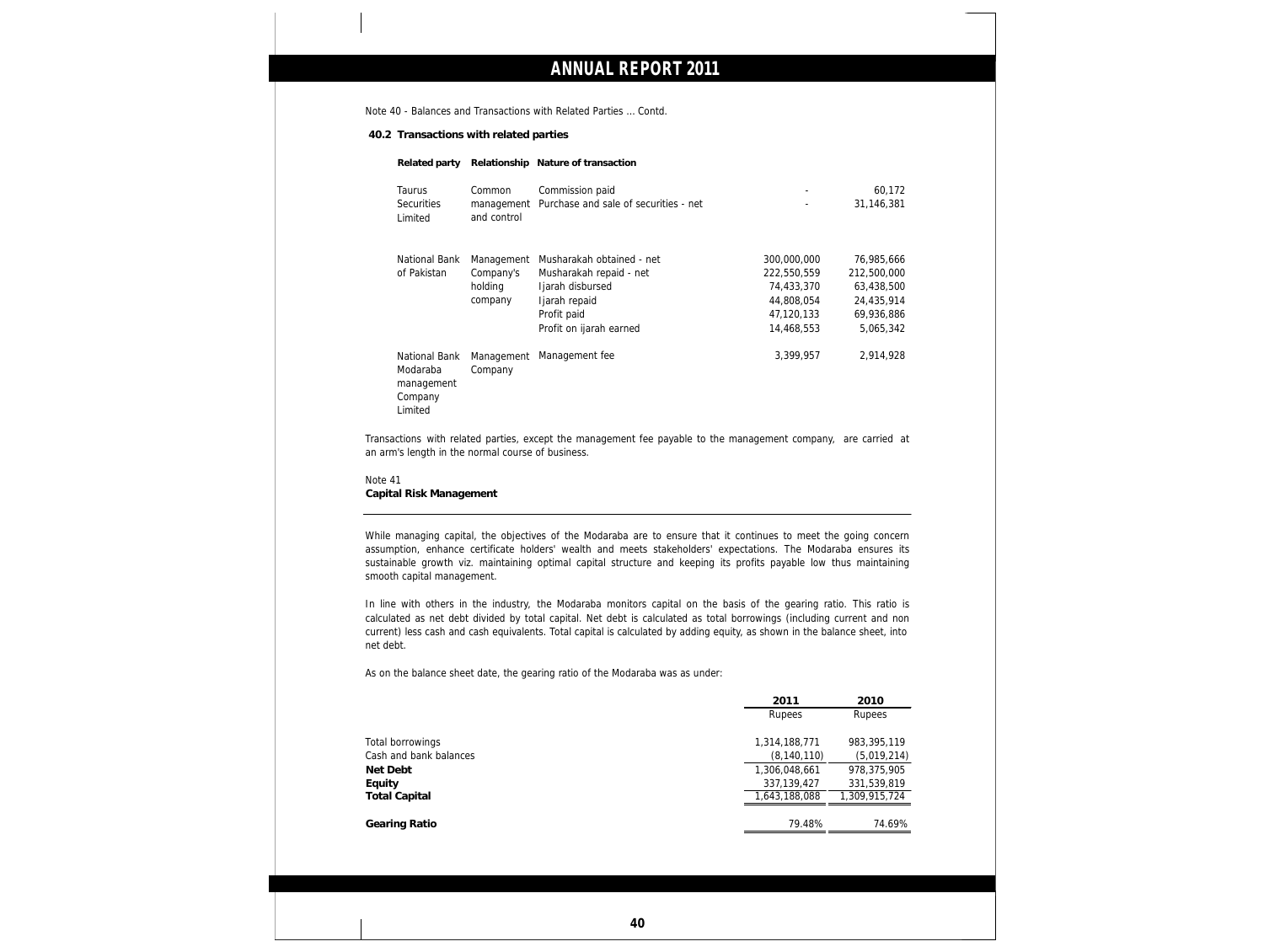#### Note 42

**Financial Risk Management**

**42.1** The Modaraba has exposure to the following risks from its use of financial instruments:

Credit risk Liquidity risk Market risk

The Board of Directors of Modaraba Management Company "the Board" has overall responsibility for the establishment and oversight of the Modaraba's risk management framework. The Board is responsible for developing and monitoring the Modaraba's risk management policies.

The Modaraba's risk management policies are established to identify and analyze the risks faced by the Modaraba, to set appropriate risk limits and controls and to monitor risks and adherence to limits. Risk management policies and systems are reviewed regularly to reflect changes in market conditions and the Modaraba's activities. The Modaraba, through its training and management standards and procedures, aims to develop a disciplined and constructive control environment in which all employees understand their roles and obligations.

The Modaraba's Audit Committee oversees how the management monitors compliance with the Modaraba's risk management policies and procedures and reviews the adequacy of the risk management framework in relation to the risks faced by the Modaraba. The Audit Committee is assisted in its oversight role by the Internal Audit Department.

#### **42.2 Credit Risk:**

**42.2.1 Credit risk and concentration of credit risk**

Credit risk represents the accounting loss that would be recognized at the reporting date if counter parties to the financial instruments fail to perform as contracted. The Modaraba is exposed to credit risk from its operating activities (primarily from investments in ijarah, murabaha and musharakah contracts), deposits with banks and financial institutions and other financial instruments.

#### **42.2.2 Credit risk related to receivables**

The Modaraba has adopted a policy of only dealing with creditworthy counterparties and obtaining sufficient collateral, where appropriate, as a means of mitigating the risk of financial loss from defaults. The Modaraba only transacts with those counter parties that are rated the equivalent of investment grade and above. The Modaraba has internally developed rating criteria to rate its customers which is supplemented by ratings supplied by independent rating agencies, where available. The Modaraba also uses other publicly available financial information and its own trading records to rate its customers. The Modaraba's exposure and the credit ratings of its counterparties are continuously monitored and the aggregate value of transactions concluded is spread amongst approved counterparties. Credit exposure is controlled by counterparty limits that are reviewed and approved by the risk management committee annually.

The management monitors and limits the Modaraba's exposure to credit risk through monitoring of clients' credit exposure, reviews and conservative estimates of provisions for doubtful receivables, if any, and through the prudent use of collateral policy. The management is of the view that it is not exposed to significant concentration of credit risk as its financial assets are adequately diversified in organizations of sound financial standing covering various industrial sectors and segments.

**42.2.3 Credit risk related to financial instruments and cash deposits**

The Modaraba limits its exposure to credit risk by only investing in liquid securities and only with counterparties that have a track record. Given these high credit ratings, the management does not expect any counterparty to fail to meet its obligations, except to the extent of impairment loss recognized.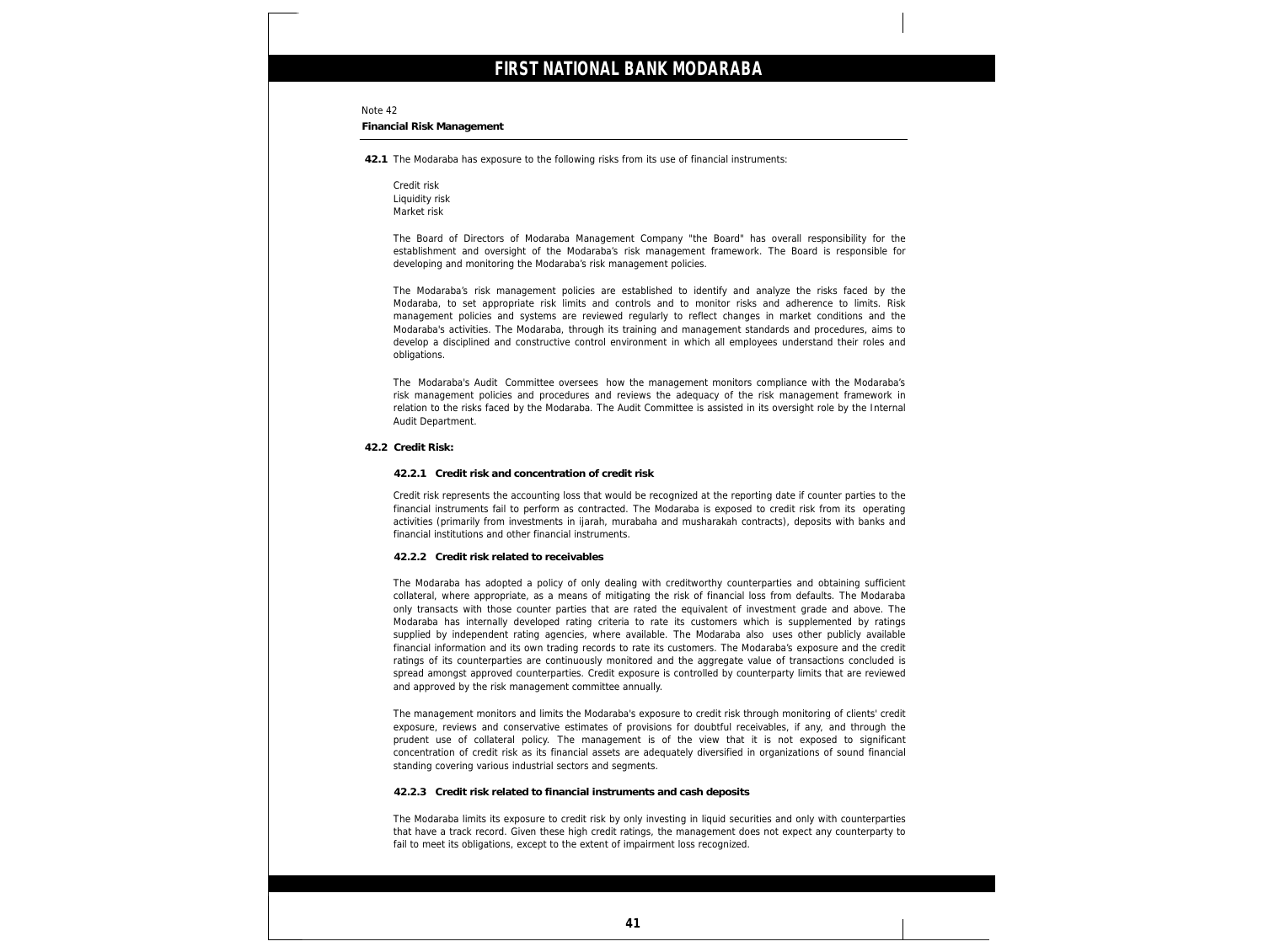Note 42 - Financial Risk Management … Contd.

**42.2.4 Exposure to credit risk**

Carrying amounts of financial assets represent the maximum credit exposure. The maximum exposure to credit risk at the reporting date was:

| <b>Financial assets</b>                      |             | 2011          | 2010          |
|----------------------------------------------|-------------|---------------|---------------|
|                                              | <b>Note</b> | Rupees        | Rupees        |
| <b>Bank balances</b>                         | 6           | 8.140.110     | 5.019.214     |
| Ijarah rentals receivable                    |             | 41.042.491    | 16,058,922    |
| Advances, prepayments and other receivables  |             | 173,468,757   | 68,281,383    |
| Accrued profit                               | 8           | 26.048.514    | 17.921.146    |
| Short term investments                       | 9           | 1.825.507     | 1.856.657     |
| Short term murabaha investment - secured     | 10          | 761.251.646   | 597.084.052   |
| Short term musharakah investment - unsecured | 11          | 100,000,000   | 2,500,000     |
| Net investment in ijarah                     | 13          | 249,303,692   | 504,306,160   |
| Long term murabaha investment - secured      | 14          | 89,844,977    | 122,137,065   |
| Long term sukuk certificate                  | 15          | 4.941.801     | 8,941,801     |
| Long term loans and deposits                 | 16          | 1,526,640     | 1,211,401     |
|                                              |             | 1,457,394,135 | 1,345,317,801 |

Geographically all credit exposure is concentrated in Pakistan.

The maximum exposure to credit risk for receivables at the reporting date by type of customer was:

|                                             | 2011          | 2010          |
|---------------------------------------------|---------------|---------------|
|                                             | Rupees        | Rupees        |
| Auto and assemblers                         | 91,273,707    | 33,055,713    |
| Allied and engineering                      |               | 29,000,000    |
| Cable and electric goods                    | 39,839,758    | 50,101,415    |
| Chemicals and pharmaceuticals               | 21,514,980    | 24,953,935    |
| <b>Construction &amp; Building Products</b> | 3,743,425     |               |
| Education                                   | 10,260,873    | 16,282,279    |
| Energy                                      | 30,000,000    | 35,742,022    |
| Engineering and construction                |               | 9,515,835     |
| Fabrics                                     | 37,002,947    | 56,336,815    |
| Fertilizer                                  | 484,120       | 20,661,960    |
| <b>Financial institutions</b>               | 196,838,886   | 70,279,899    |
| Food and beverages                          | 41,694,724    | 27,082,217    |
| Paper and board                             | 97,500,000    |               |
| Glass and ceramics                          | 15,752,565    | 16,454,487    |
| Information technology                      | 22,389,993    | 21,119,878    |
| Leather and shoe industries                 | 52,760,625    | 39,729,453    |
| Media and advertising                       | 13,169,917    | 13,958,906    |
| Poultry feed                                | 37,820,983    | 45,947,068    |
| Rubber and tyre                             | 54,982,648    | 63,643,280    |
| Sugar                                       | 297,835,637   | 247,543,546   |
| Telecommunication and media                 |               | 2,929,769     |
| <b>Textile</b>                              | 685,074,765   | 735,279,110   |
| Transport                                   | 14,200,000    |               |
| Rice peddy                                  | 7,500,000     | 7,500,000     |
| Paints                                      | 57,500,000    |               |
| Plastic                                     | 2,270,565     | 1,306,516     |
| Miscellaneous                               | 63,410,227    | 46,770,842    |
|                                             | 1,894,821,347 | 1,615,194,945 |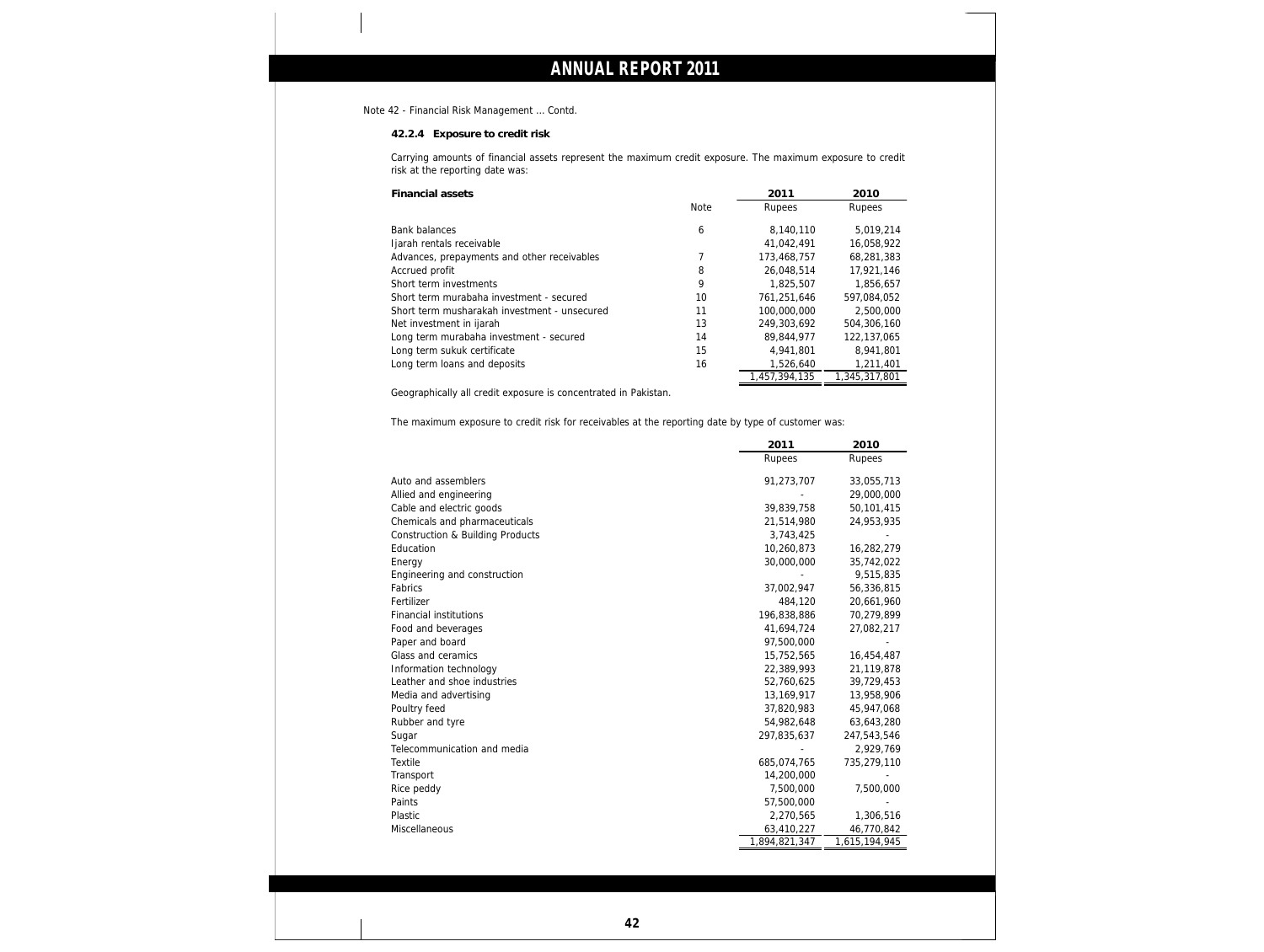#### Note 42 - Financial Risk Management … Contd.

The maximum exposure to credit risk for financial assets at the reporting date by mode of financing was:

|                          | 2011          | 2010          |
|--------------------------|---------------|---------------|
|                          | Rupees        | Rupees        |
| Net investment in ijarah | 249,303,692   | 504,306,160   |
| Murabaha investments     | 851,096,623   | 719,221,117   |
| Musharakah investments   | 104,941,801   | 11,441,801    |
|                          | 1,205,342,116 | 1,234,969,078 |

#### **Impairment losses**

The aging of financial assets at the reporting date was:

|                      | Gross         | Impairment | Gross         | Impairment |
|----------------------|---------------|------------|---------------|------------|
|                      | 2011          | 2011       | 2010          | 2010       |
|                      | Rupees        | Rupees     | Rupees        | Rupees     |
| Not past due         | 973,847,351   | 18,420,743 | 1,223,338,642 | 6,420,743  |
| Past due 0-90 days   | 180,456,379   |            | 10,980,806    |            |
| Past due 90-180 days | 51,038,386    |            | 649,630       |            |
|                      | 1,205,342,116 | 18,420,743 | 1,234,969,078 | 6,420,743  |

### **42.3 Liquidity risk**

Liquidity risk is the risk that the Modaraba will not be able to meet its financial obligations as they fall due. Prudent liquidity risk management implies maintaining sufficient cash and marketable securities, the availability of funding to an adequate amount of committed credit facilities and the ability to close out market positions due to dynamic nature of the business. The Modaraba's approach to managing liquidity is to ensure, as far as possible, that it will always have sufficient liquidity to meet its liabilities when due, under both normal and stressed conditions, without incurring unacceptable losses or risking damage to the Modaraba's reputation.

The maturity profile of the Modaraba's financial liabilities based on contractual amounts is disclosed in Note 38 to the financial statements.

### **42.3.1 Market risk**

Market risk is the risk that changes in market prices, such as foreign exchange rates, interest rates and equity prices will affect the Modaraba's income or the value of its holdings of financial instruments. The objective of market risk management is to manage and control market risk exposures within acceptable parameters, while optimizing the return on risk.

### **42.3.2 Exposure to currency risk**

The Modaraba has no exposure to foreign currency risk at balance sheet date.

**42.3.3 Fair value sensitivity analysis for fixed rate instruments**

The Modaraba does not account for any fixed rate financial asset and liability at fair value through profit or loss and does not designate derivatives (interest rate swaps) as hedging instruments under a fair value hedge accounting model. Therefore, a change in interest rates at the reporting date would affect the profit or loss. A change of 100 basis points in interest rates would have increased or decreased equity by Rs. 17.6 (2010: 12.51) million.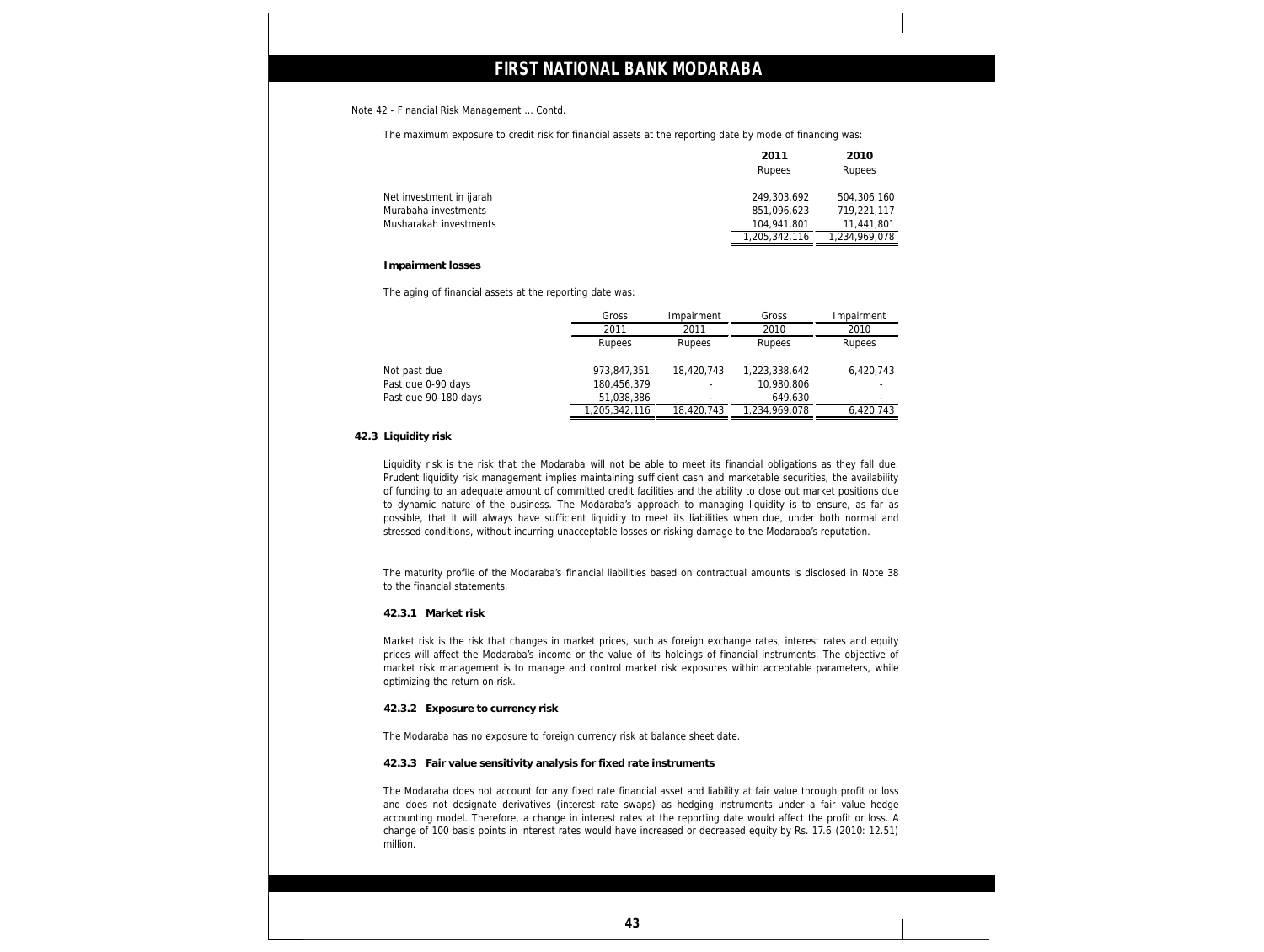Note 42 - Financial Risk Management … Contd.

**42.3.4 Other market price risk**

The Modaraba is following a policy to set aside funds, to comply with the requirements of the registrar Modarabas for the issuance of certificate of musharakah at minimum of 5.00% of the certificate of musharakah outstanding at any month end, keeping the fund invested in specified equity investments. The primary goal of the Modaraba's equity investment strategy is to maximise investment returns on funds. The Modaraba adopts a policy to minimize its price risk by investing in liquid securities. In accordance with this strategy certain investments are designated at fair value through profit or loss because their performance is actively monitored and they are managed on a fair value basis. Equity price risk arises from measurement of investments at fair value through profit or loss.

**42.3.5 Sensitivity analysis - equity price risk**

A change of Rs. 5 in value of investments at fair value through profit or loss would have increased or decreased equity by Rs. 181,030 (2010: Rs. 144,825).

**42.3.6 Fair value of financial assets and liabilities**

The carrying value of financial assets and liabilities approximate their fair values.

Note 43 **Date of Authorization for Issue**

These financial statements were authorized for issue on September 28, 2011 by the Board of Directors of First National Bank Modaraba Management Company.

Note 44

**Profit Distribution**

The Board of Directors of Modaraba Management Company in their meeting held on September 28, 2011 have declared a final profit distribution of Re. 1 (2010: Re. 1) per Modaraba certificate which in total amount to Rs. 25,000,000 (2010: Rs. 25,000,000).

### Note 45

**General**

Corresponding figures have been re-arranged / reorganised, wherever necessary, for better presentation of the financial statements. Material rearrangements / reclassification made in the financial statements are as under:

| <b>Particulars</b>                                                            |                 | Amount      | <b>From</b>                        | Τo                                 |
|-------------------------------------------------------------------------------|-----------------|-------------|------------------------------------|------------------------------------|
| Depreciation on assets under ijarah                                           |                 | 110,418,415 | Operating<br>expenses              | Face of profit<br>and loss account |
| Impairement on available for sale<br>investements                             |                 | 11,558,176  | Face of profit<br>and loss account | Other operating expenses           |
| Allowance for potential loss in ijarah and short<br>term murabaha investments |                 | 6,420,743   | Operating<br>expenses              | Other operating expenses           |
| Auditors' remuneration                                                        |                 | 423,000     | Operating<br>expenses              | Other operating expenses           |
| CHIEF EXECUTIVE OFFICER<br>Lahore: September 30, 2011                         | <b>DIRECTOR</b> |             | <b>DIRECTOR</b>                    | CHIEF FINANCIAL OFFICER            |
|                                                                               |                 |             |                                    |                                    |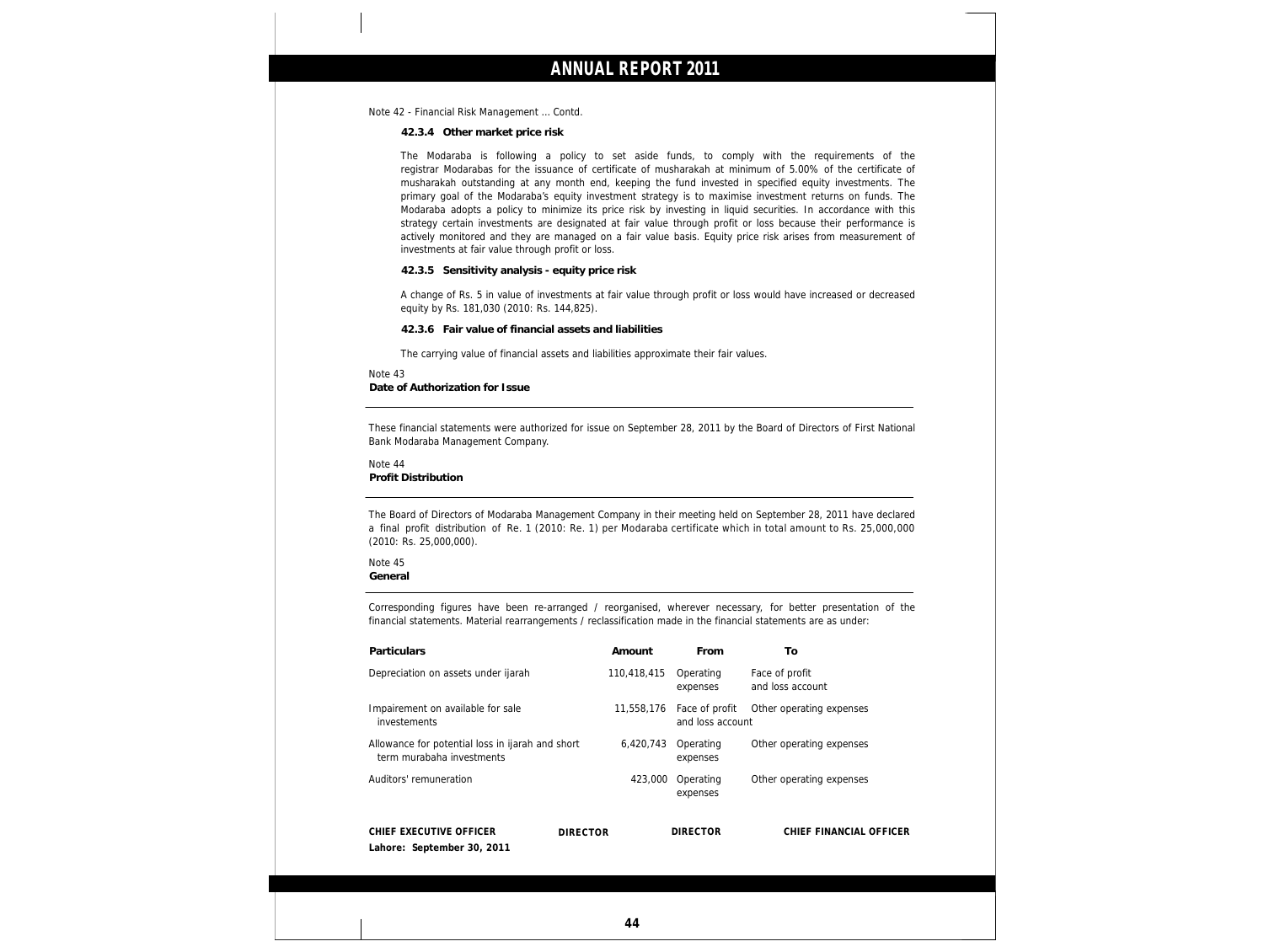### **PATTERN OF CERTIFICATE HOLDING**

| Number of Certificate<br>Holders | From         |                          | To      | No. of Certificates<br>Held | Percentage of<br><b>Total Capital</b> |
|----------------------------------|--------------|--------------------------|---------|-----------------------------|---------------------------------------|
| 69                               | $\mathbf{1}$ | $\blacksquare$           | 100     | 3,664                       | 0.01                                  |
| 415                              | 101          | ÷,                       | 500     | 194,949                     | 0.78                                  |
| 228                              | 501          |                          | 1000    | 214,410                     | 0.86                                  |
| 214                              | 1001         |                          | 5000    | 613,157                     | 2.45                                  |
| 72                               | 5001         |                          | 10000   | 599,709                     | 2.40                                  |
| 21                               | 10001        |                          | 15000   | 270,299                     | 1.08                                  |
| 13                               | 15001        | $\overline{\phantom{a}}$ | 20000   | 245,741                     | 0.98                                  |
| 13                               | 20001        | $\overline{\phantom{a}}$ | 25000   | 297,990                     | 1.19                                  |
| 12                               | 25001        | ä,                       | 30000   | 342,250                     | 1.37                                  |
| 5                                | 30001        |                          | 35000   | 162,400                     | 0.65                                  |
| 4                                | 35001        |                          | 40000   | 160,000                     | 0.64                                  |
| 5                                | 40001        | $\overline{\phantom{a}}$ | 45000   | 214,356                     | 0.86                                  |
| 1                                | 45001        |                          | 50000   | 49,900                      | 0.20                                  |
| $\overline{c}$                   | 50001        |                          | 55000   | 104,272                     | 0.42                                  |
| $\overline{2}$                   | 55001        | $\overline{\phantom{a}}$ | 60000   | 117,500                     | 0.47                                  |
| 1                                | 65001        | $\overline{\phantom{a}}$ | 70000   | 65,500                      | 0.26                                  |
| 2                                | 75001        | $\overline{\phantom{a}}$ | 80000   | 154,000                     | 0.62                                  |
| 1                                | 85001        |                          | 90000   | 86,500                      | 0.35                                  |
| 4                                | 95001        | $\overline{\phantom{a}}$ | 100000  | 400,000                     | 1.60                                  |
| 1                                | 110001       | $\overline{\phantom{a}}$ | 115000  | 115,000                     | 0.46                                  |
| 1                                | 115001       | $\overline{\phantom{a}}$ | 120000  | 120,000                     | 0.48                                  |
| 1                                | 130001       | $\overline{\phantom{a}}$ | 135000  | 132,500                     | 0.53                                  |
| 1                                | 140001       | ÷,                       | 145000  | 145,000                     | 0.58                                  |
| $\overline{c}$                   | 145001       | $\overline{\phantom{a}}$ | 150000  | 295,408                     | 1.18                                  |
| $\overline{c}$                   | 155001       | $\overline{\phantom{a}}$ | 160000  | 316,900                     | 1.27                                  |
| 1                                | 175001       | $\overline{\phantom{a}}$ | 180000  | 178,500                     | 0.71                                  |
| 1                                | 185001       | $\overline{\phantom{a}}$ | 190000  | 185,200                     | 0.74                                  |
| 1                                | 195001       | $\overline{\phantom{a}}$ | 200000  | 200,000                     | 0.80                                  |
| 1                                | 260001       | $\overline{\phantom{a}}$ | 265000  | 262,410                     | 1.05                                  |
| 1                                | 270001       | $\overline{\phantom{a}}$ | 275000  | 273,998                     | 1.10                                  |
| 1                                | 285001       |                          | 290000  | 286,369                     | 1.15                                  |
| 1                                | 350001       | $\overline{\phantom{a}}$ | 355000  | 355,000                     | 1.42                                  |
| 1                                | 435001       |                          | 440000  | 435,165                     | 1.74                                  |
| 1                                | 445001       |                          | 450000  | 446,030                     | 1.78                                  |
| 1                                | 550001       |                          | 555000  | 550,767                     | 2.20                                  |
| 1                                | 580001       |                          | 585000  | 584,500                     | 2.34                                  |
| 1                                | 640001       |                          | 645000  | 641,751                     | 2.57                                  |
| 1                                | 700001       |                          | 705000  | 700,601                     | 2.80                                  |
| 1                                | 975001       |                          | 980000  | 978,000                     | 3.91                                  |
| $\sqrt{2}$                       | 995001       |                          | 1000000 | 2,000,000                   | 8.00                                  |
| 1                                | 1695001      |                          | 1700000 | 1,700,000                   | 6.80                                  |
|                                  |              | ۰                        |         |                             |                                       |
| 1                                | 2300001      | $\overline{\phantom{a}}$ | 2305000 | 2,300,304                   | 9.20                                  |
| $\mathbf{1}$                     | 7495001      | $\overline{\phantom{a}}$ | 7500000 | 7,500,000                   | 30.00                                 |
| 1,111                            |              |                          |         | 25,000,000                  | 100.00                                |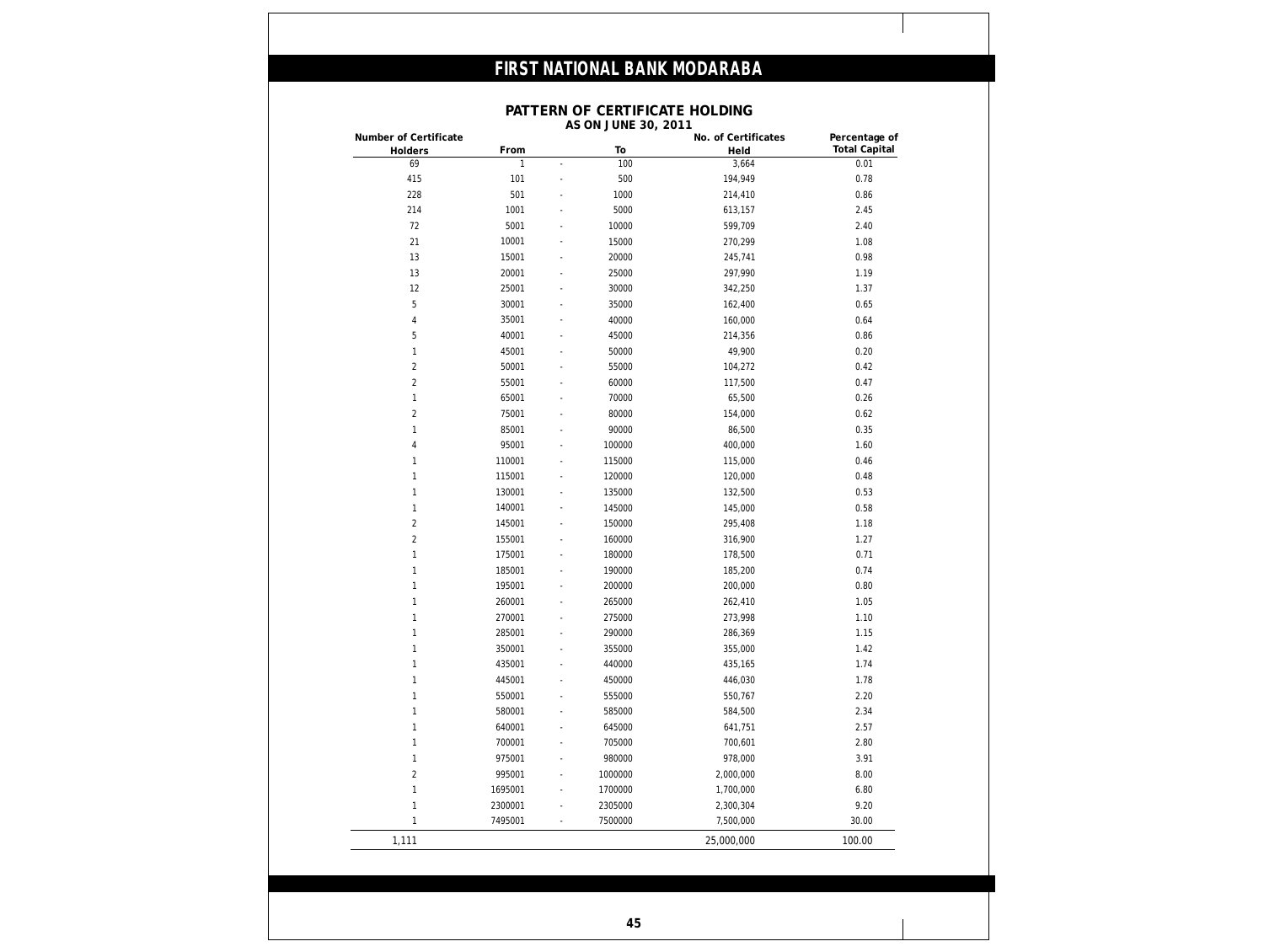### **CATEGORIES OF CERTIFICATE HOLDERS AS ON JUNE 30, 2011**

| Sr. $#$        | Code           | Category                      | No. of<br>Certificate Holders | Certificates<br>held | Percentage<br>of Total Capital |
|----------------|----------------|-------------------------------|-------------------------------|----------------------|--------------------------------|
| $\mathbf{1}$   | 1              | Individuals                   | 1,085                         | 11,887,031           | 47.5481                        |
| $\overline{2}$ | 3              | <b>Insurance Companies</b>    | $\mathbf{1}$                  | 65,500               | 0.2620                         |
| $\sqrt{3}$     | $\overline{4}$ | Joint Stock Companies         | 15                            | 3,171,751            | 12.6845                        |
| 4              | 5              | <b>Financial Institutions</b> | $\overline{2}$                | 1,619,751            | 6.4790                         |
| 5              | 6              | Modarabas                     | 1                             | 35,000               | 0.1400                         |
| 6              | 9              | Modarabas Management Cos      | 1                             | 7,500,000            | 30.0000                        |
| $\overline{7}$ | 9              | Funds                         | $\overline{4}$                | 397,700              | 1.5908                         |
| 8              | 24             | Others                        | $\overline{2}$                | 323,898              | 1.24956                        |
|                |                | TOTAL:                        | 1,111                         | 25,000,000           | 100.0000                       |

**Details of trading in the certificates by the Directors, CEO, CFO, Company Secretary and their spouses and minor children:**

> **None of the Directors, CEO, CFO, Company Secr etary and thei r spouses and minor children has traded the certificates in the Modaraba during the year under review.**

| Associated companies, undertakings and related parties | Number of<br>Certificates |
|--------------------------------------------------------|---------------------------|
| National Bank Modaraba Management Company Limited      | 7,500,000                 |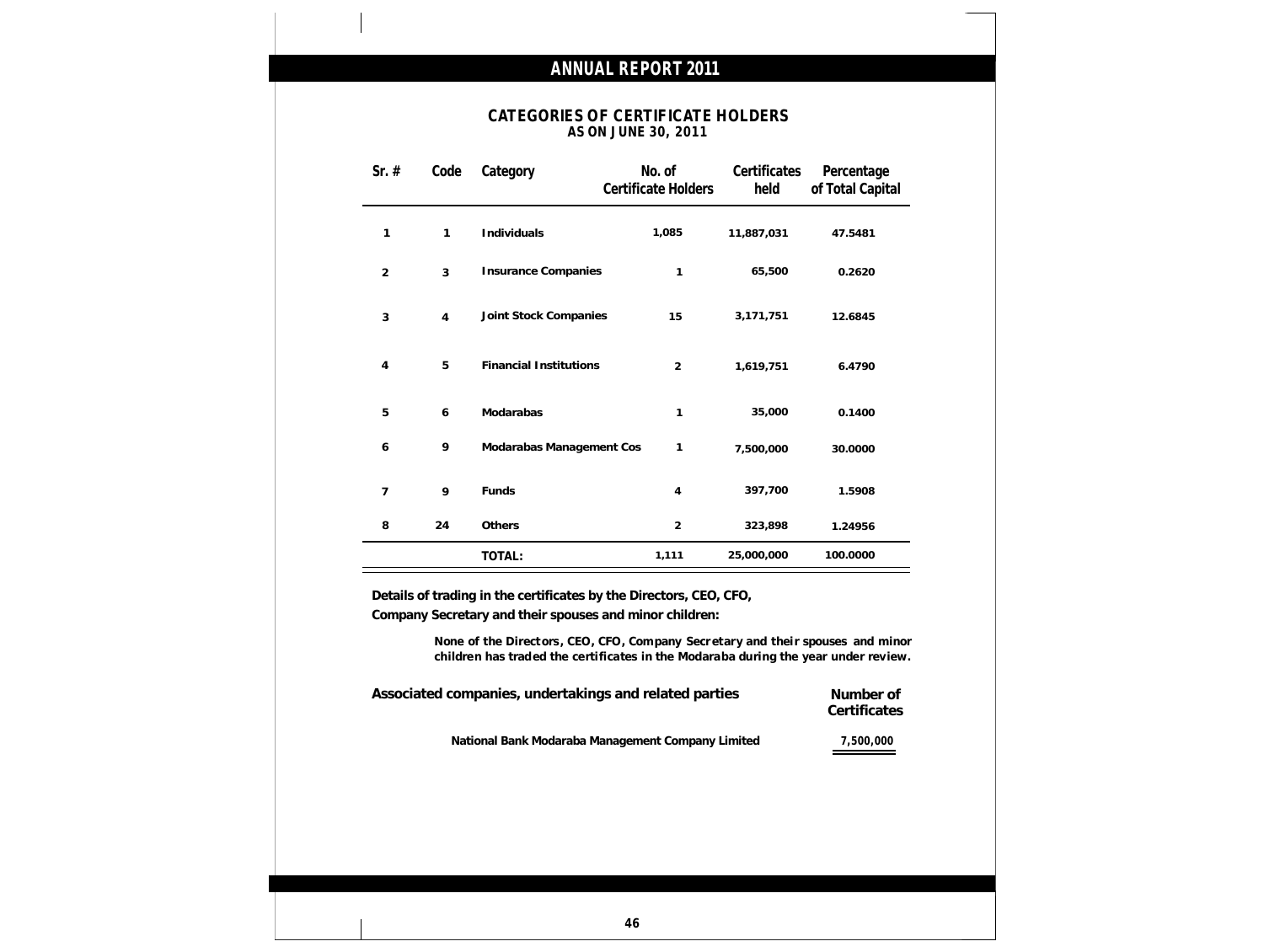### **CATEGORIES DETAILS**

**AS ON JUNE 30, 2011**

| THE CRESCENT STAR INSURANCE CO. LTD.                         | 65,500    |
|--------------------------------------------------------------|-----------|
| Joint Stock Companies                                        |           |
| FAIR EDGE SECURITIES (PRIVATE) LIMITED                       | 100       |
| MUHAMMAD AHMED NADEEM SECURITIES (SMC-PVT) LIMITED           | 100       |
| <b>INVEST CAPITAL MARKETS LIMITED</b>                        | 300       |
| SHAFI SECURITIES (PVT) LIMITED                               | 400       |
| AMZ SECURITIES (PVT) LIMITED                                 | 500       |
| DOSSLANI'S SECURITIES (PVT) LIMITED                          | 500       |
| AL-HAQ SECURITIES (PVT) LTD.                                 | 500       |
| DARSON SECURITIES (PRIVATE) LIMITED                          | 900       |
| TREET CORPORATION LIMITED                                    | 1,041     |
| STOCK MASTER SECURITIES (PRIVATE) LTD.                       | 1,800     |
| MOHAMMAD MUNIR MOHAMMAD AHMED KHANANI SECURITIES (PVT.) LTD. | 10,000    |
| HAJI ABDUL SATTAR SECURITIES (PVT.) LIMITED                  | 157,100   |
| TREET CORPORATION LIMITED                                    | 262,410   |
| ASIAN SECURITIES LIMITED                                     | 435,165   |
| 1673 TREET CORPORATION LIMITED                               | 2,300,304 |
| <b>Financial Institutions</b>                                |           |
| NIB BANK LIMITED                                             | 641,751   |
| THE BANK OF PUNJAB, TREASURY DIVISION.                       | 978,000   |
| Modarabas                                                    |           |
| FIRST ALNOOR MODARABA                                        | 35,000    |
| Modarabas Management Cos                                     |           |
| NATIONAL BANK MODARABA MANAGEMENT COMPANY LIMITED            | 7,500,000 |
| Funds                                                        |           |
| TRUSTEES-ABBASI & CO. PVT. LTD. EMPS.P.FUND                  | 12,500    |
| TRUSTEES-TREET CORPORATION LIMITED G.E.GRATUITY              | 100,000   |
| TRUSTEE-TREET CORPORATION LTD. GROUP EMPLOYEES SERVICE FUND  | 100,000   |
| TRUSTEES-TREET CORP. LTD. E. SUPERANNVAT FUND                | 185,200   |
| Others                                                       |           |
| TRUSTEES, ALOO & MINOCHER DINSHAW CHARITABLE TRUST           | 49,900    |
| TRUSTEES OF TEACHERS RESOURCE CENTRE                         | 273,998   |
|                                                              |           |
|                                                              |           |